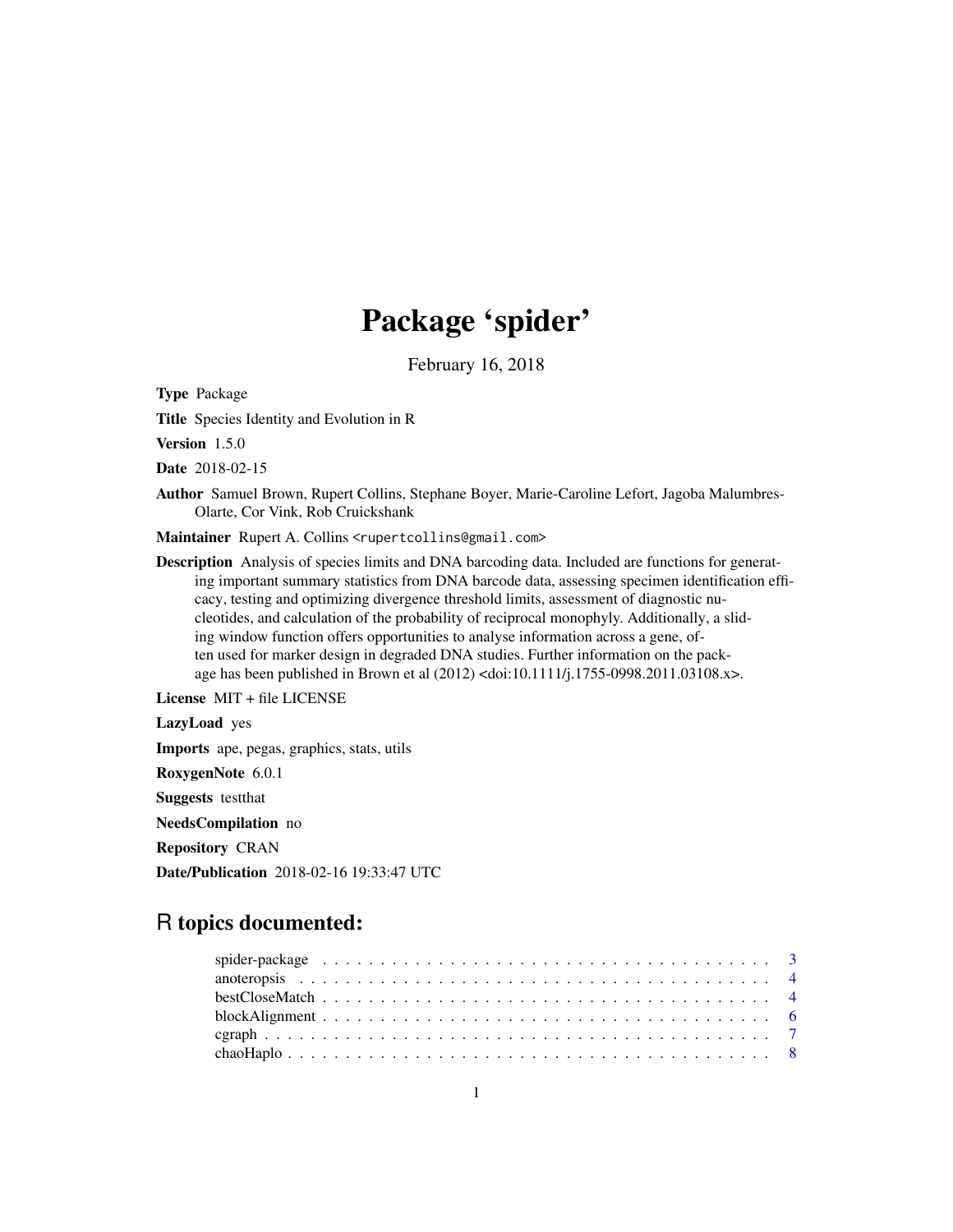|           | 9  |
|-----------|----|
|           | 10 |
|           | 11 |
|           | 11 |
|           | 13 |
|           | 14 |
|           | 15 |
|           | 16 |
|           | 17 |
|           | 19 |
|           | 20 |
|           | 22 |
|           | 24 |
|           | 26 |
|           | 27 |
|           | 29 |
|           | 30 |
|           | 31 |
|           | 33 |
|           | 34 |
|           | 35 |
|           | 38 |
|           | 39 |
|           | 41 |
|           | 42 |
|           | 43 |
|           | 45 |
|           | 45 |
|           | 46 |
|           | 47 |
|           | 48 |
|           | 49 |
|           | 51 |
|           | 53 |
|           | 54 |
|           | 55 |
|           | 56 |
| sppVector | 57 |
|           | 58 |
|           | 60 |
|           | 61 |
|           | 62 |
|           | 64 |
|           | 65 |
|           | 66 |
|           | 67 |
|           | 68 |
|           |    |

**Index**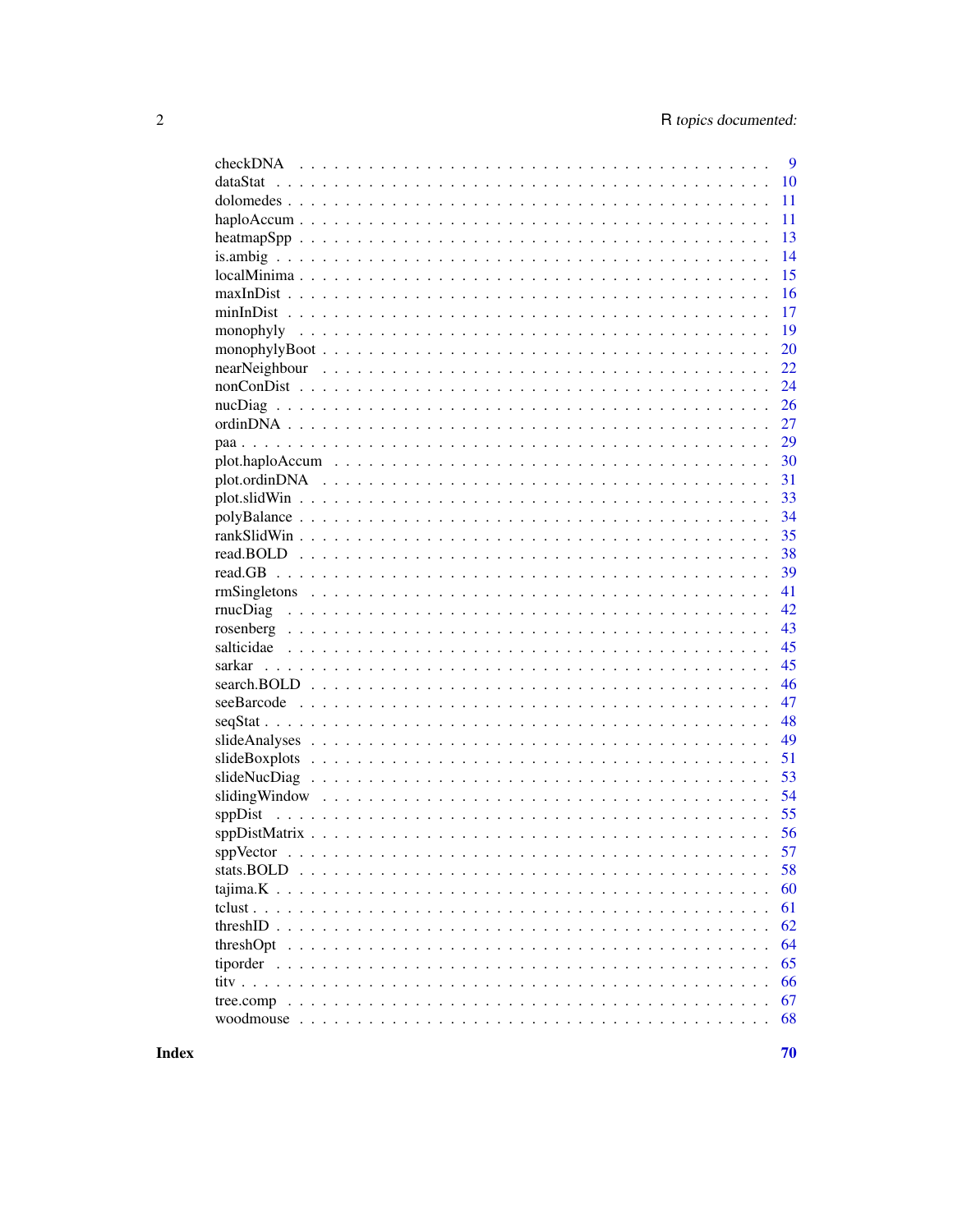<span id="page-2-0"></span>Spider: SPecies IDentity and Evolution in R, is an R package implementing a number of useful analyses for DNA barcoding studies and associated research into species delimitation and speciation. Included are functions for generating summary statistics from DNA barcode data, assessing specimen identification efficacy, and for testing and optimising divergence threshold limits. In terms of investigating evolutionary and taxonomic questions, techniques for sliding window, population aggregate, and nucleotide diagnostic analyses are also provided.

#### Details

The complete list of functions can be displayed with library(help=spider).

More information, including a tutorial on the use of spider can be found at http://spider.r-forge.r-project.org.

| Package:  | spider     |
|-----------|------------|
| Type:     | Package    |
| Version:  | $1.4 - 2.$ |
| Date:     | 2017-05-13 |
| License:  | GPL        |
| LazyLoad: | yes        |

A few of the key functions provided by spider:

DNA barcoding: [bestCloseMatch](#page-3-1), [nearNeighbour](#page-21-1), [threshID](#page-61-1), [threshOpt](#page-63-1), [heatmapSpp](#page-12-1).

Sliding window: [slidingWindow](#page-53-1), [slideAnalyses](#page-48-1), [slideBoxplots](#page-50-1).

Nucleotide diagnostics: [nucDiag](#page-25-1), [rnucDiag](#page-41-1).

Morphological techniques: [paa](#page-28-1).

#### Author(s)

Samuel Brown, Rupert Collins, Stephane Boyer, Marie-Caroline Lefort, Jagoba Malumbres-Olarte, Cor Vink, Rob Cruickshank

Maintainer: Samuel Brown <s\_d\_j\_brown@hotmail.com>

#### References

Brown S. D. J., Collins R. A., Boyer S., Lefort M.-C., Malumbres-Olarte J., Vink C. J., & Cruickshank R. H. 2012. SPIDER: an R package for the analysis of species identity and evolution, with particular reference to DNA barcoding. \_Molecular Ecology Resources\_ 12:562-565. doi: 10.1111/j.1755-0998.2011.03108.x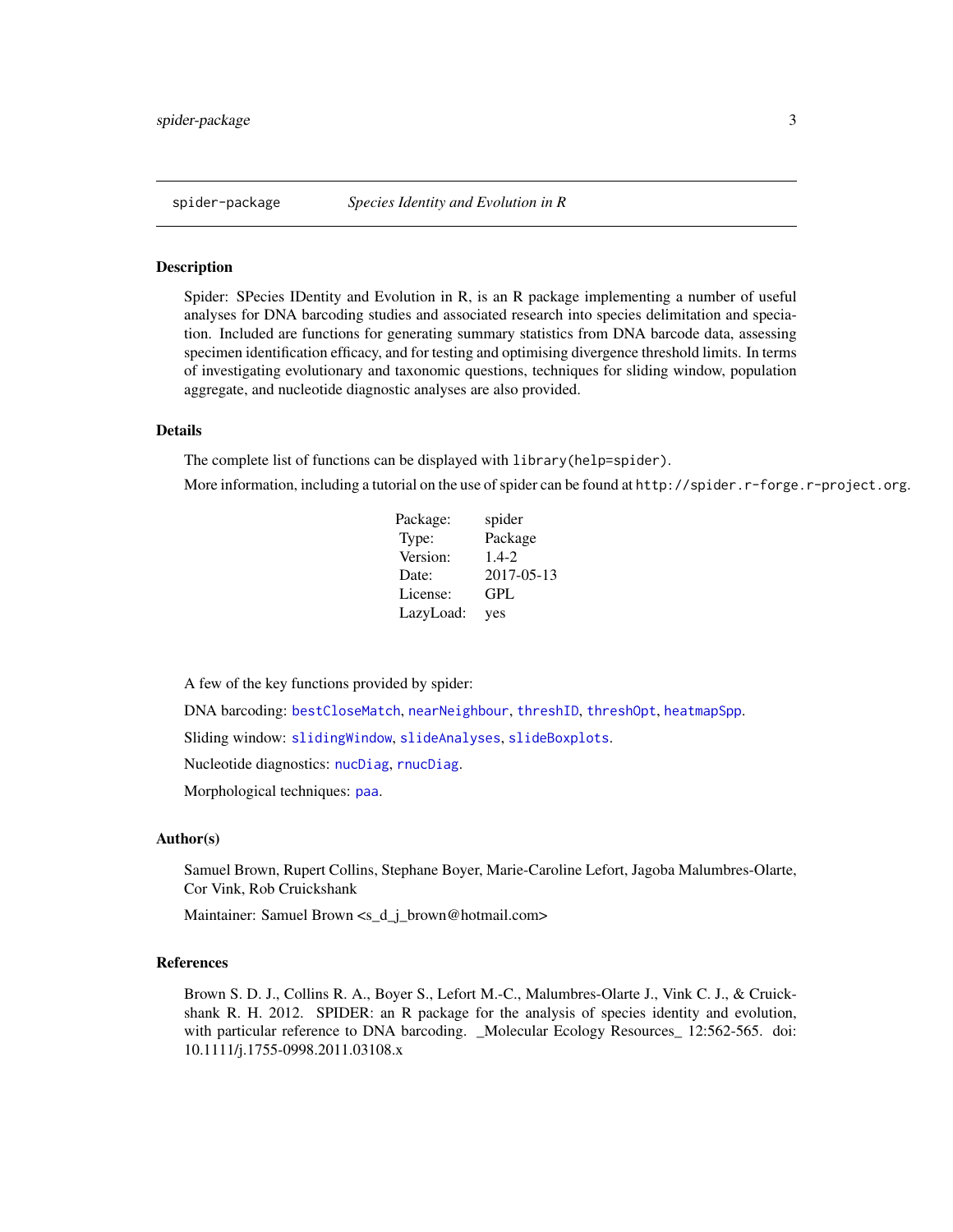# See Also

[ape-package](#page-0-0), [pegas-package](#page-0-0).

anoteropsis *Cytochrome oxidase I (COI) sequences of New Zealand \_Anoteropsis\_ species*

#### Description

A set of 33 sequences of the mitochondrial protein-coding gene cytochrome oxidase I from 20 species of the New Zealand wolf spider genus *Anoteropsis* (Lycosidae) and two species of *Artoria* as outgroups. The sequences are available on GenBank as accession numbers AY059961 through AY059993.

# Format

A DNAbin object containing 33 sequences with a length of 409 base pairs stored as a matrix.

#### Source

Vink, C. J., and Paterson, A. M. (2003). Combined molecular and morphological phylogenetic analyses of the New Zealand wolf spider genus \_Anoteropsis\_ (Araneae: Lycosidae). \_Molecular Phylogenetics and Evolution\_ \*28\* 576-587.

<span id="page-3-1"></span>bestCloseMatch *Measures of identification accuracy*

#### Description

Tests of barcoding efficacy using distance-based methods.

#### Usage

```
bestCloseMatch(distobj, sppVector, threshold = 0.01, names = FALSE)
```
# Arguments

| distobi   | A distance object (usually from dist. dna).                                |
|-----------|----------------------------------------------------------------------------|
| sppVector | Vector of species names. See sppVector.                                    |
| threshold | Distance cutoff for identifications. Default of $0.01$ (1%).               |
| names     | Logical. Should the names of the nearest match be shown? Default of FALSE. |

<span id="page-3-0"></span>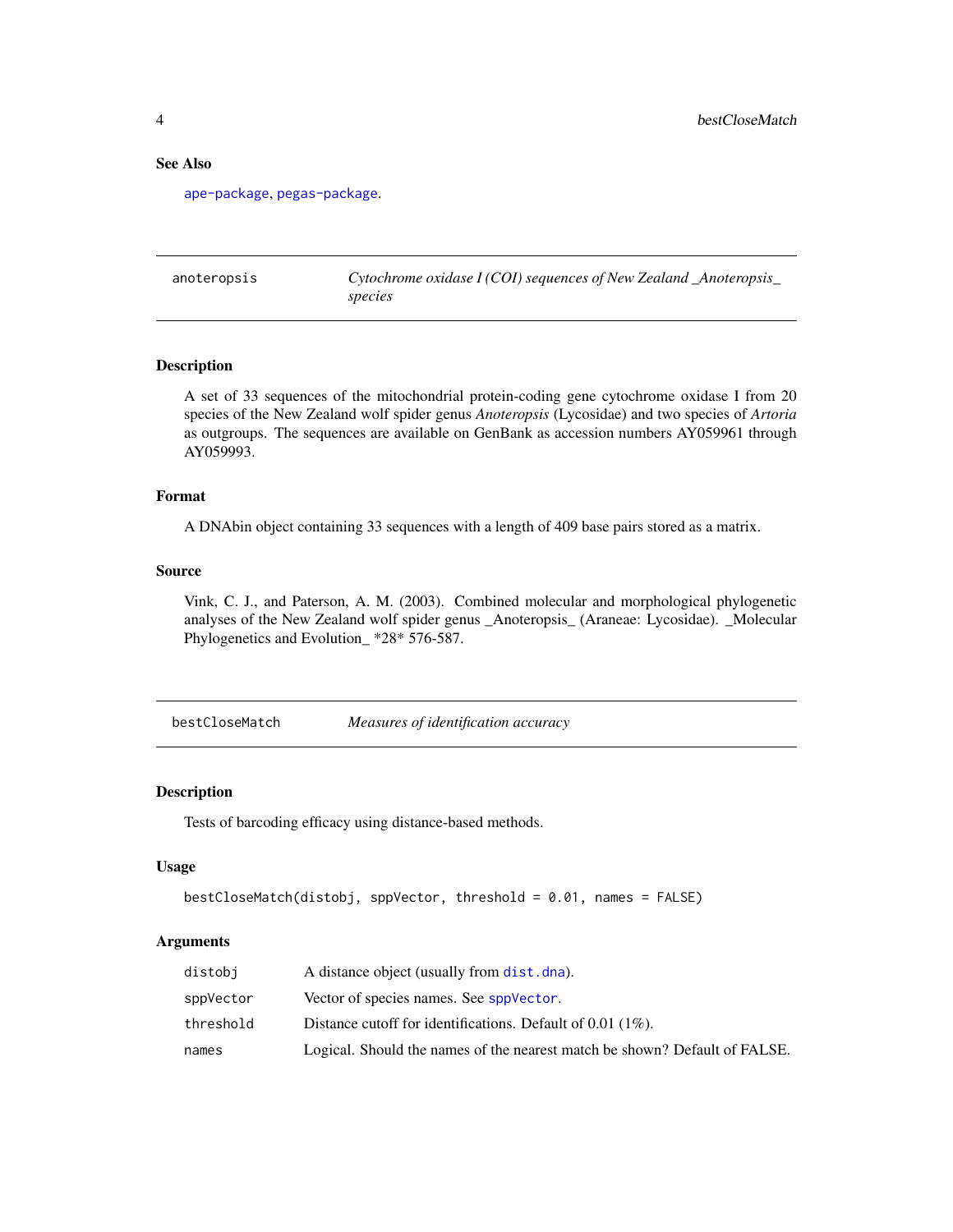# <span id="page-4-0"></span>bestCloseMatch 5

#### Details

These functions test barcoding efficacy. All sequences must be identified prior to testing. Each sequence is considered an unknown while the remaining sequences in the dataset constitute the DNA barcoding database that is used for identification. If the identification from the test is the same as the pre-considered identification, a correct result is returned.

bestCloseMatch conducts the "best close match" analysis of Meier et al. (2006), considering the closest individual unless it is further than the given threshold, which results in no identification. More than one species tied for closest match results in an assignment of "ambiguous". When the threshold is large, this analysis will return essentially the same result as nearNeighbour. If names = TRUE, a list is returned containing the names of all species represented by specimens within the threshold.

nearNeighbour finds the closest individual and returns if their names are the same (TRUE) or different (FALSE). If names = TRUE, the name of the closest individual is returned. Ties are decided by majority rule.

threshID conducts a threshold-based analysis, similar to that conducted by the "Identify Specimen" tool provided by the Barcode of Life Database ([http://www.boldsystems.org/index.php/IDS\\_](http://www.boldsystems.org/index.php/IDS_OpenIdEngine) [OpenIdEngine](http://www.boldsystems.org/index.php/IDS_OpenIdEngine)). It is more inclusive than bestCloseMatch, considering ALL sequences within the given threshold. If names = TRUE, a list is returned containing the names of all species represented by specimens within the threshold.

These functions are not recommended as identification tools, though they can be used as such when  $names = TRUE.$ 

#### Value

bestCloseMatch and threshID return a character vector giving the identification status of each individual.

| "correct"   | The name of the closest match is the same                                                                     |
|-------------|---------------------------------------------------------------------------------------------------------------|
| "incorrect" | The name of the closest match is different                                                                    |
| "ambiguous" | More than one species is the closest match (best Close Match), or is within the<br>given threshold (threshID) |
| "no id"     | No species are within the threshold distance                                                                  |

nearNeighbour returns a logical vector or (if names = TRUE) the name for the nearest individual.

#### Author(s)

Samuel Brown <s\_d\_j\_brown@hotmail.com>

#### References

Meier, R., Shiyang, K., Vaidya, G., & Ng, P. (2006). DNA barcoding and taxonomy in Diptera: a tale of high intraspecific variability and low identification success. \_Systematic Biology\_  $*55*$  (5) 715-728.

#### See Also

[nearNeighbour](#page-21-1), [threshID](#page-61-1), [dist.dna](#page-0-0), [sppVector](#page-56-1) Also as [help](#page-0-0), ~~~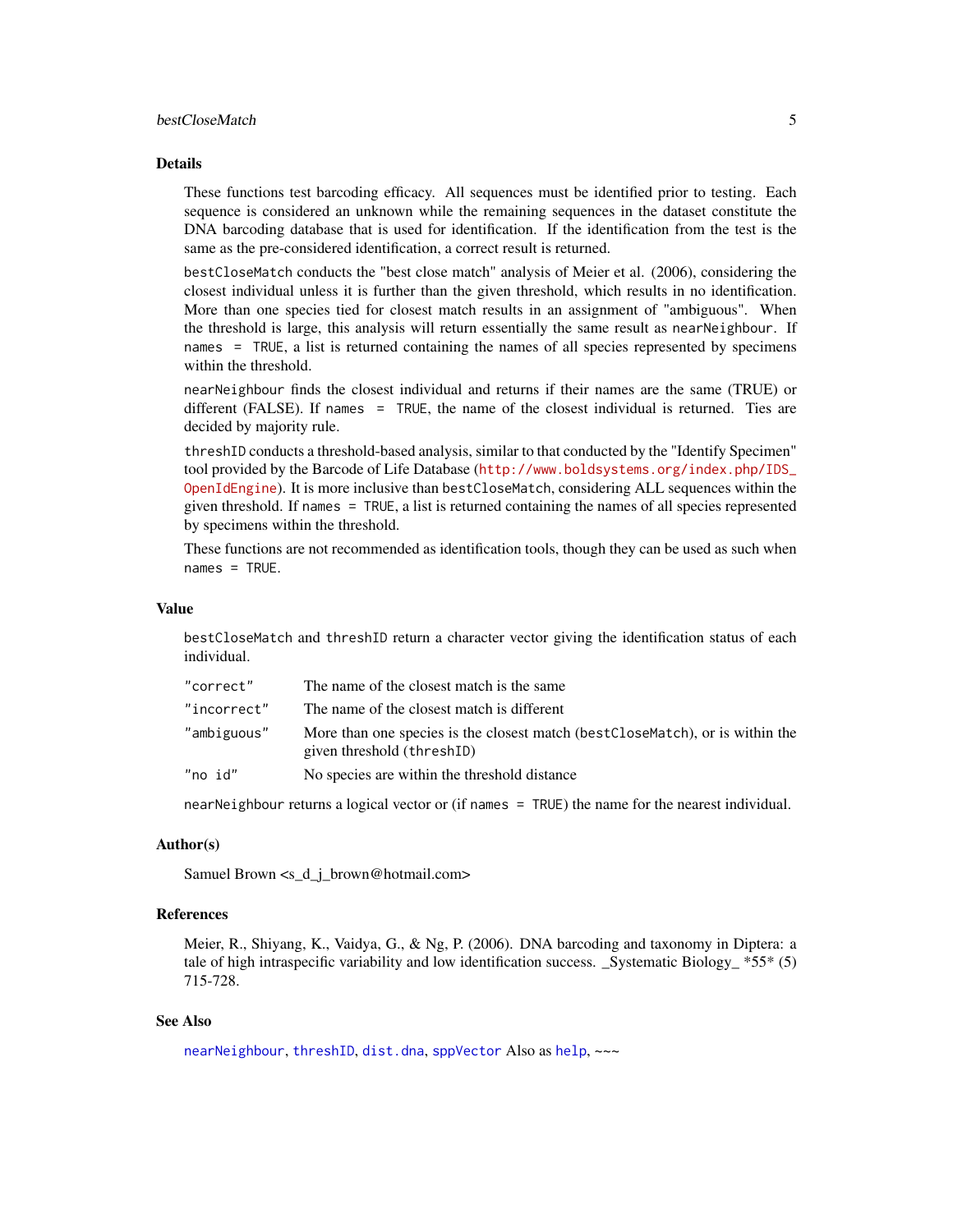# Examples

```
data(anoteropsis)
anoDist <- ape::dist.dna(anoteropsis)
anoSpp <- sapply(strsplit(dimnames(anoteropsis)[[1]], split = "_"),
    function(x) paste(x[1], x[2], sep = "_"))
bestCloseMatch(anoDist, anoSpp)
bestCloseMatch(anoDist, anoSpp, threshold = 0.005)
nearNeighbour(anoDist, anoSpp)
nearNeighbour(anoDist, anoSpp, names = TRUE)
threshID(anoDist, anoSpp)
threshID(anoDist, anoSpp, threshold = 0.003)
data(dolomedes)
doloDist <- ape::dist.dna(dolomedes)
doloSpp <- substr(dimnames(dolomedes)[[1]], 1, 5)
bestCloseMatch(doloDist, doloSpp)
bestCloseMatch(doloDist, doloSpp, threshold = 0.005)
nearNeighbour(doloDist, doloSpp)
nearNeighbour(doloDist, doloSpp, names=TRUE)
threshID(doloDist, doloSpp)
threshID(doloDist, doloSpp, threshold = 0.003)
```
blockAlignment *Make all sequences the same length*

# Description

Coerces all sequences in a DNAbin object to the same length.

# Usage

```
blockAlignment(DNAbin, mode = "shortest", range = NULL, fill = "")
```
#### Arguments

| DNAbin | An object of class DNAbin                                                                                                      |
|--------|--------------------------------------------------------------------------------------------------------------------------------|
| mode   | Character vector. Options of "shortest" or "longest"                                                                           |
| range  | Numeric vector of length 2. Index of the bases where the new alignment should<br>begin and end                                 |
| fill   | Character to fill the extra bases in short sequences. Default of "" (blank). Rec-<br>ommend that only "-" (gap) or "?" be used |

<span id="page-5-0"></span>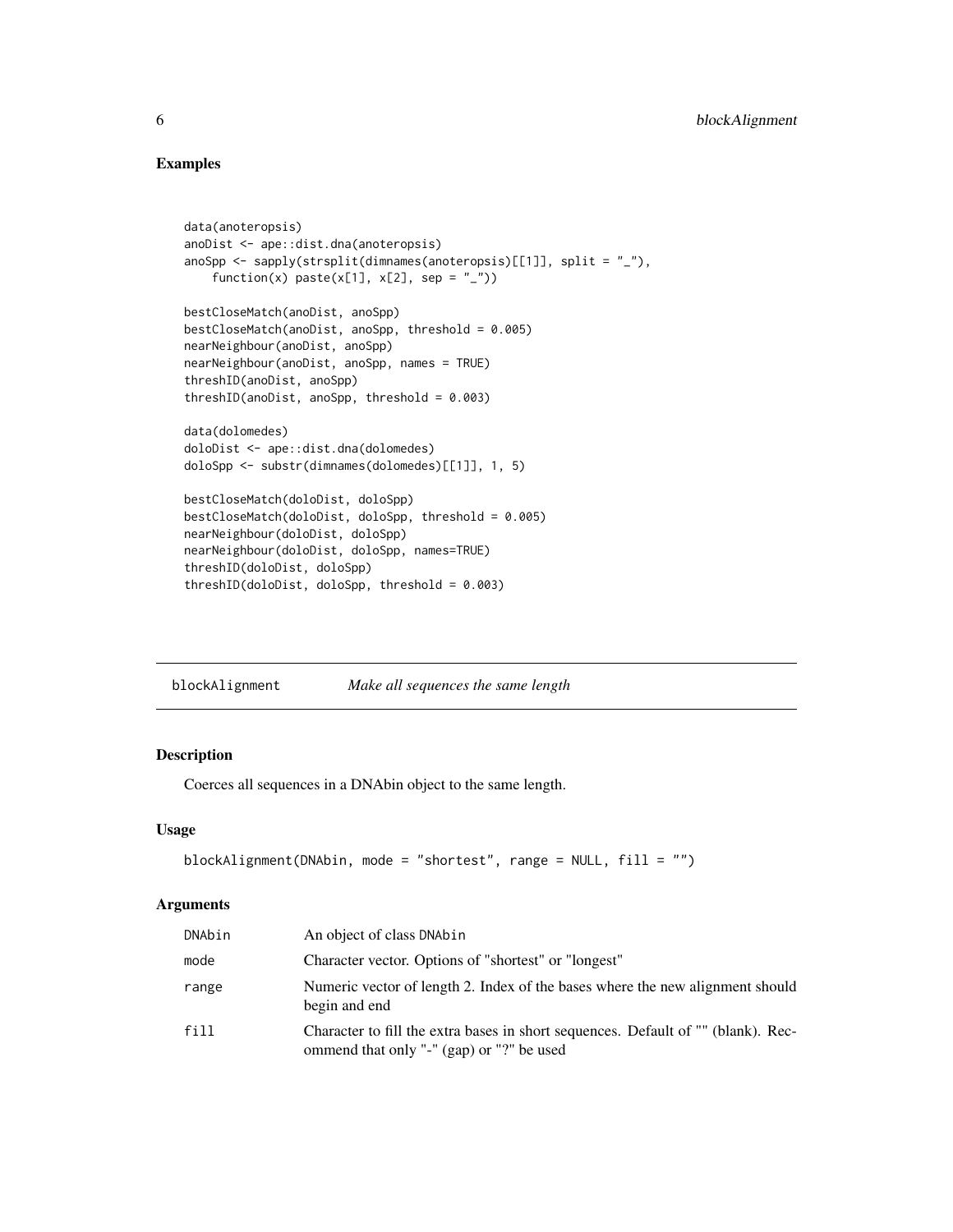#### <span id="page-6-0"></span>cgraph 7 and 2012 12:00 the contract of the contract of the contract of the contract of the contract of the contract of the contract of the contract of the contract of the contract of the contract of the contract of the co

# Details

When mode = "shortest", the alignment is truncated at the length of the shortest sequence. When mode = "longest", the alignment is extended to the end of the longest sequence, with shorter sequences filled in with "fill"s.

# Value

A DNAbin object in matrix format.

# Author(s)

Samuel Brown <s\_d\_j\_brown@hotmail.com>

#### Examples

```
data(salticidae)
salticidae
blockAlignment(salticidae)
blockAlignment(salticidae, mode = "longest")
blockAlignment(salticidae, mode = NULL, range = c(200, 600))
graphics::image(blockAlignment(salticidae))
graphics::image(blockAlignment(salticidae, mode = "longest"))
graphics::image(blockAlignment(salticidae, mode = NULL, range = c(200, 600)))
```
<span id="page-6-1"></span>

cgraph *Complete graph*

# Description

Creates a complete graph for the given cloud of vertices.

#### Usage

 $cgraph(x, y = NULL, ...)$ 

# Arguments

|                   | X values, or a matrix with two columns containing X and Y values. |
|-------------------|-------------------------------------------------------------------|
| v                 | Y values. Can be left empty if x is a matrix.                     |
| $\cdot\cdot\cdot$ | Other arguments to be passed to segments.                         |

# Details

If y is not given, x is required to be a matrix containing both x and y values.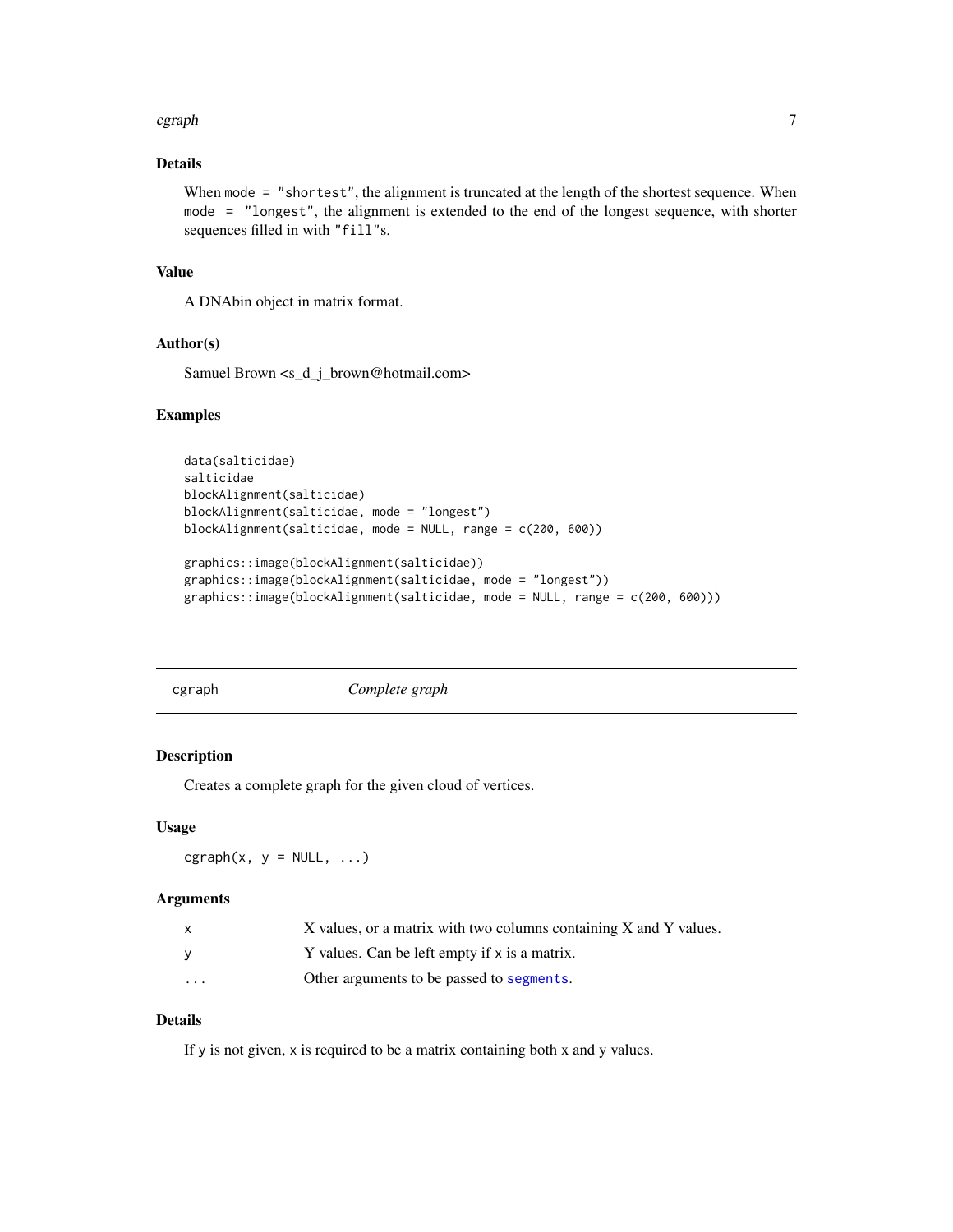<span id="page-7-0"></span>Plots a complete graph between the given vertices.

# Author(s)

Samuel Brown <s\_d\_j\_brown@hotmail.com>

# See Also

[plot.ordinDNA](#page-30-1).

# Examples

```
x \leftarrow runif(15)y \leftarrow runif(15)graphics::plot(x, y)
cgraph(x, y)
M \leftarrow \text{cbind}(x, y)cgraph(M[1:10,], col = "blue")
```
chaoHaplo *Chao estimator of haplotype number*

# Description

Calculates the Chao1 estimate of the number of haplotypes in a population based on the total number of haplotypes present, and the number of singletons and doubletons in the dataset.

# Usage

```
chaoHaplo(DNAbin)
```
# Arguments

DNAbin An object of class 'DNAbin'.

# Details

The function assumes a large number of specimens have been sampled and that duplicate haplotypes have not been removed. Interpretation becomes difficult when more than one species is included in the dataset.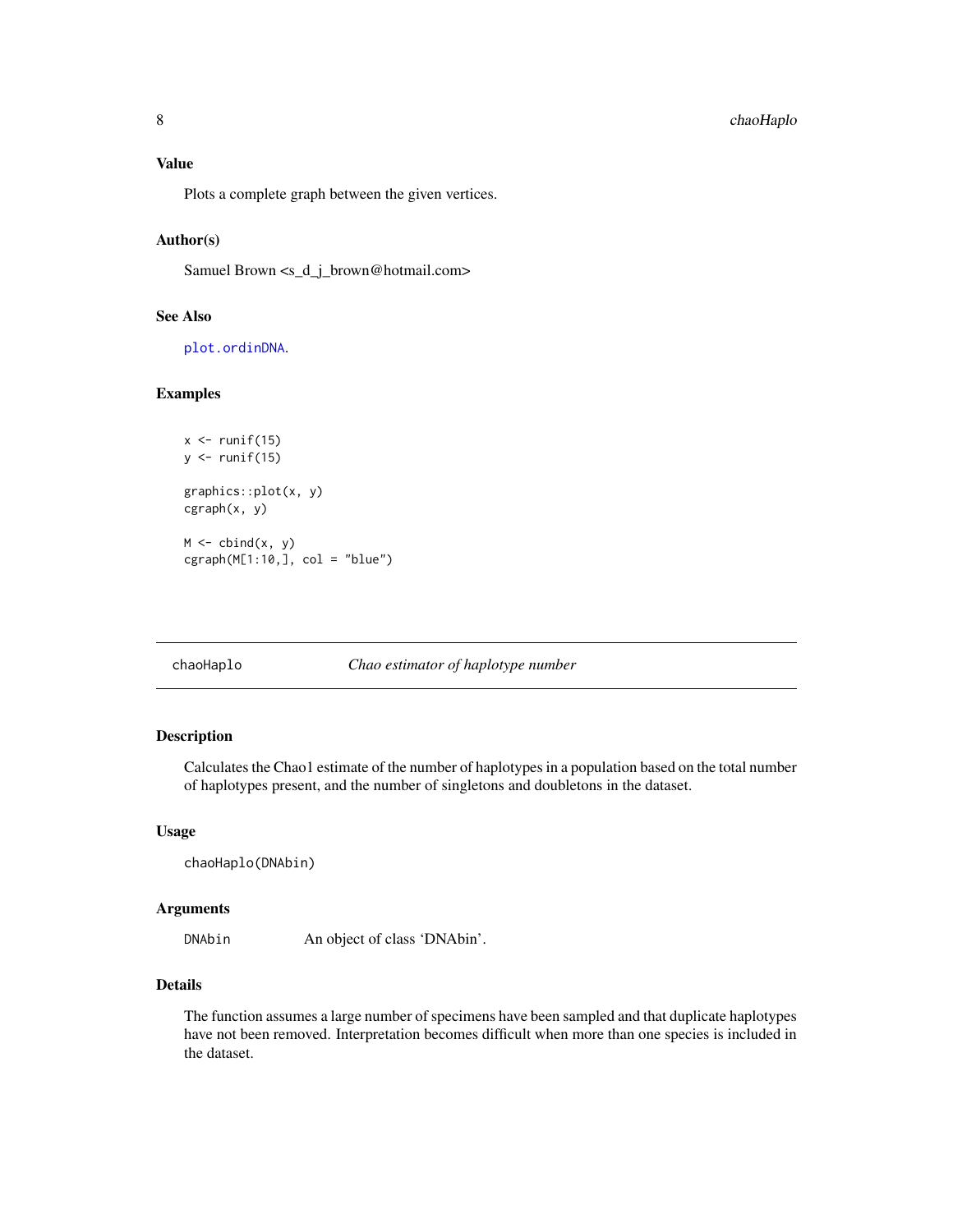#### <span id="page-8-0"></span>checkDNA 9

# Value

An vector of length three, giving the estimated total number of haplotypes in the population, and lower and upper 95% confidence limits.

# Author(s)

Samuel Brown <s\_d\_j\_brown@hotmail.com>

#### References

Vink, C. J., McNeill, M. R., Winder, L. M., Kean, J. M., and Phillips, C. B. (2011). PCR analyses of gut contents of pasture arthropods. In: Paddock to PCR: Demystifying Molecular Technologies for Practical Plant Protection (eds. Ridgway, H. J., Glare, T. R., Wakelin, S. A., O'Callaghan, M.), pp. 125-134. New Zealand Plant Protection Society, Lincoln.

Chao, A. (1989). Estimating population size for sparse data in capture-recapture experimnets. \_Biometrics\_ \*45\* 427-438.

#### See Also

[haploAccum](#page-10-1)

# Examples

```
data(dolomedes)
#Create dataset with multiple copies of Dolomedes haplotypes
doloSamp <- dolomedes[sample(16, 100, replace=TRUE, prob=c(0.85, rep(0.01, 15))), ]
```
chaoHaplo(doloSamp)

<span id="page-8-1"></span>checkDNA *Check a DNA alignment for missing data*

#### Description

This functions counts the number of bases in an alignment that are composed of missing data.

#### Usage

```
checkDNA(DNAbin, gapsAsMissing = TRUE)
```
#### Arguments

| DNAbin | A DNA alignment of class 'DNAbin'.                                                                 |
|--------|----------------------------------------------------------------------------------------------------|
|        | gapsAsMissing Logical. Should gaps (coded as '-') be considered missing bases? Default of<br>TRUE. |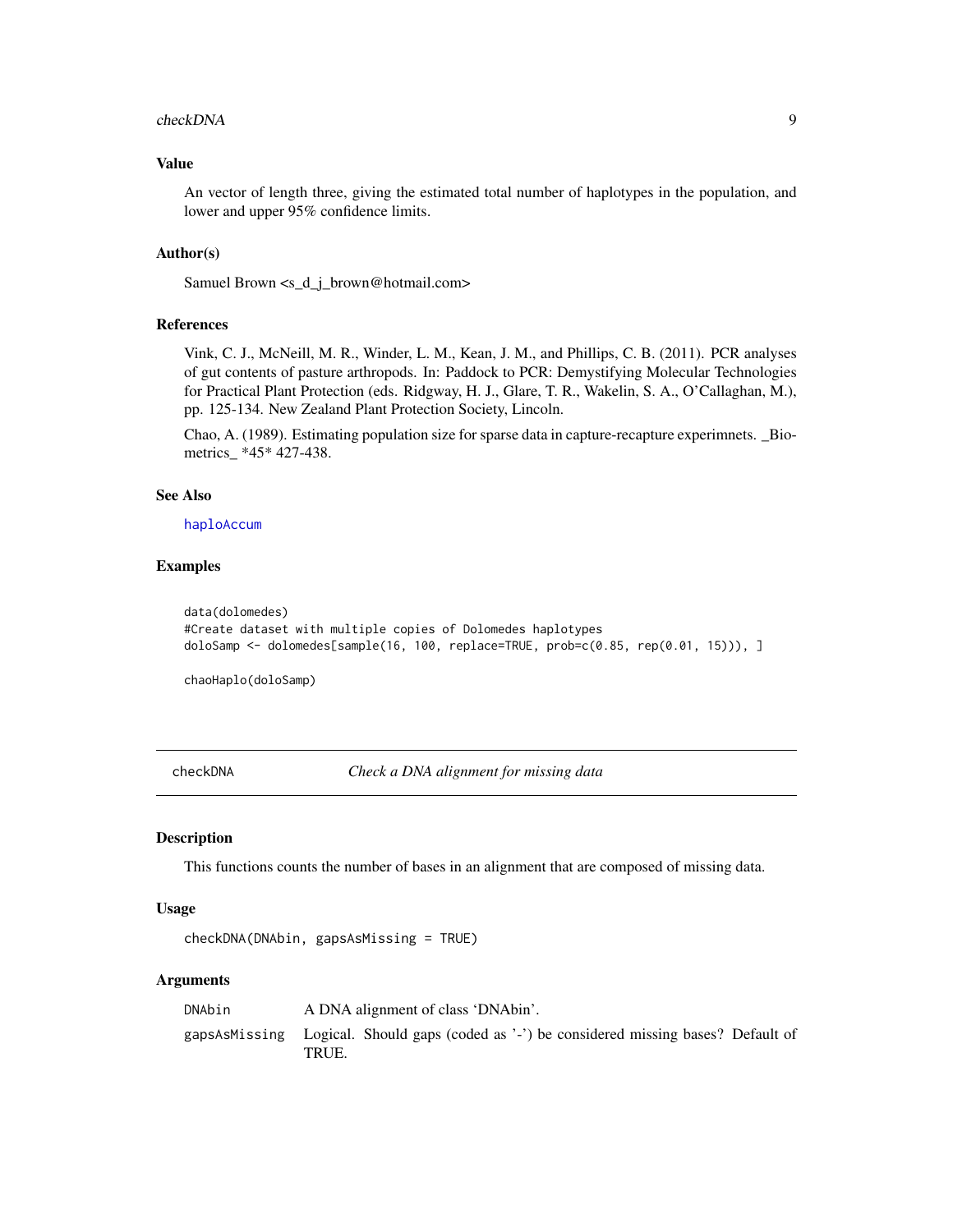# <span id="page-9-0"></span>Details

This function considers bases coded as '?' and 'N' as missing data. By default, gaps (coded as '-') are also considered missing.

#### Value

A numeric vector giving the number of missing bases in each sequence of the alignment.

# Author(s)

Samuel Brown <s\_d\_j\_brown@hotmail.com>

#### Examples

```
data(anoteropsis)
checkDNA(anoteropsis)
checkDNA(anoteropsis, gapsAsMissing=FALSE)
```
dataStat *Taxa statistics*

# Description

Returns the numbers of species, genera and individuals in the dataset.

# Usage

```
dataStat(sppVector, genVector, thresh = 5)
```
#### Arguments

| sppVector | Species vector (see sppVector).                                                                                |
|-----------|----------------------------------------------------------------------------------------------------------------|
| genVector | Genus vector that defines the genera of each individual, created in a similar<br>manner to the species vector. |
| thresh    | Threshold for adequate individual/species number. Default of 5.                                                |

# Details

The value NULL can be passed to gen if genera are not of interest in the dataset.

# Value

A table giving the number of genera and species in the dataset; giving the minimum, maximum, mean and median number of individuals per species, and the number of species below the given threshold.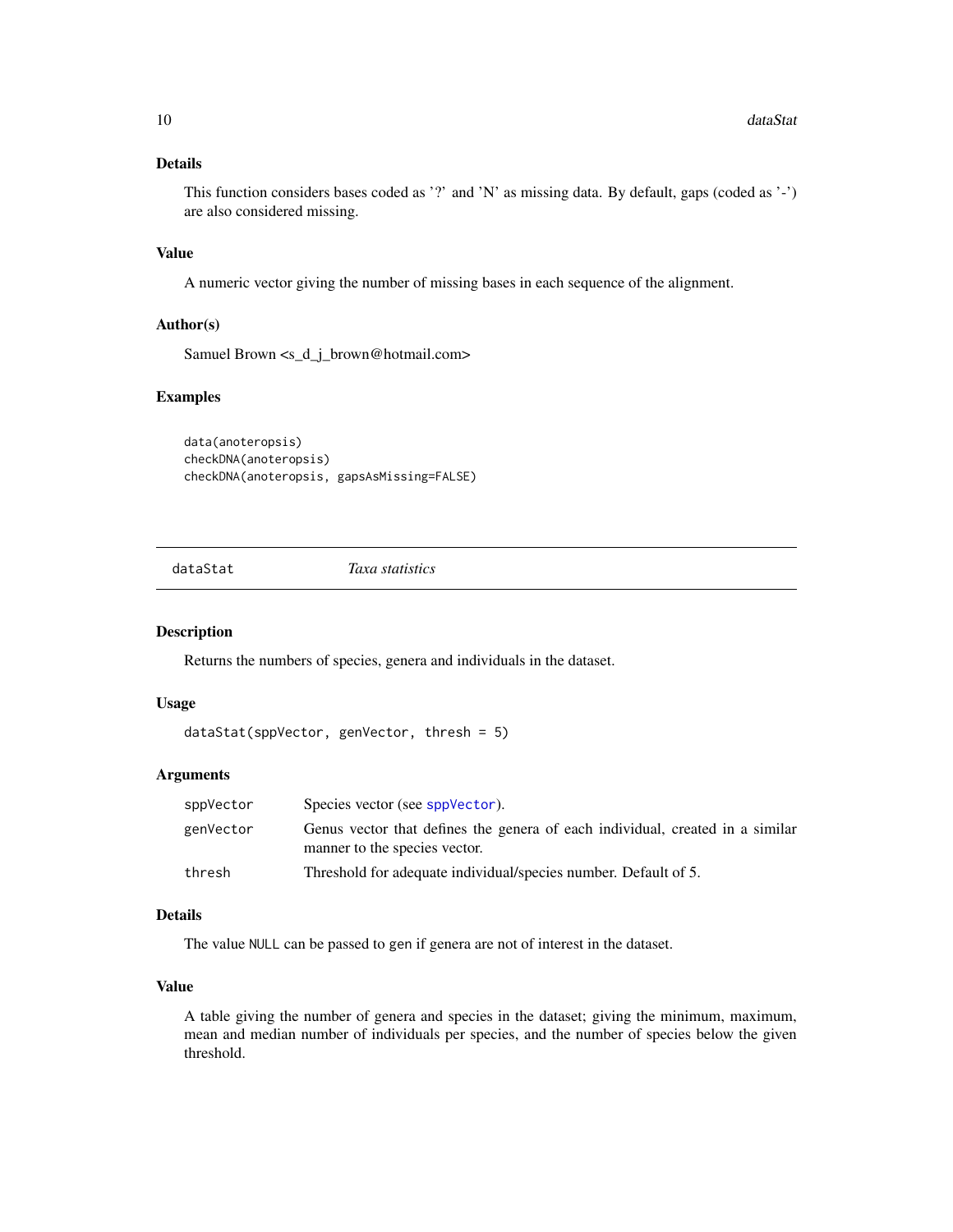#### <span id="page-10-0"></span>dolomedes and the set of the set of the set of the set of the set of the set of the set of the set of the set of the set of the set of the set of the set of the set of the set of the set of the set of the set of the set of

# Author(s)

Rupert Collins <rupertcollins@gmail.com>

#### Examples

```
data(anoteropsis)
#Species vector
anoSpp <- sapply(strsplit(dimnames(anoteropsis)[[1]], split="_"),
   function(x) paste(x[1], x[2], sep="_"))
#Genus vector
anoGen \leq sapply(strsplit(anoSpp, split="_"), function(x) x[1])
dataStat(anoSpp, anoGen)
```
dolomedes *Cytochrome oxidase I (COI) sequences of New Zealand \_Dolomedes\_ species*

#### Description

A set of 37 sequences of the mitochondrial protein-coding gene cytochrome oxidase I from the 4 New Zealand species of the nursery-web spider genus *Dolomedes* (Pisauridae). These sequences are available on GenBank as accession numbers GQ337328 through GQ337385.

#### Format

A DNAbin object containing 37 sequences with a length of 850 base pairs stored as a matrix.

# Source

Vink, C. J., and Duperre, N. (2010). Pisauridae (Arachnida: Araneae). \_Fauna of New Zealand\_ \*64\* 1-54.

<span id="page-10-1"></span>haploAccum *Haplotype accumulation curves*

# Description

haploAccum identifies the different haplotypes represented in a set of DNA sequences and performs the calculations for plotting haplotype accumulations curves (see [plot.haploAccum](#page-29-1)).

#### Usage

```
haploAccum(DNAbin, method = "random", permutations = 100, ...)
```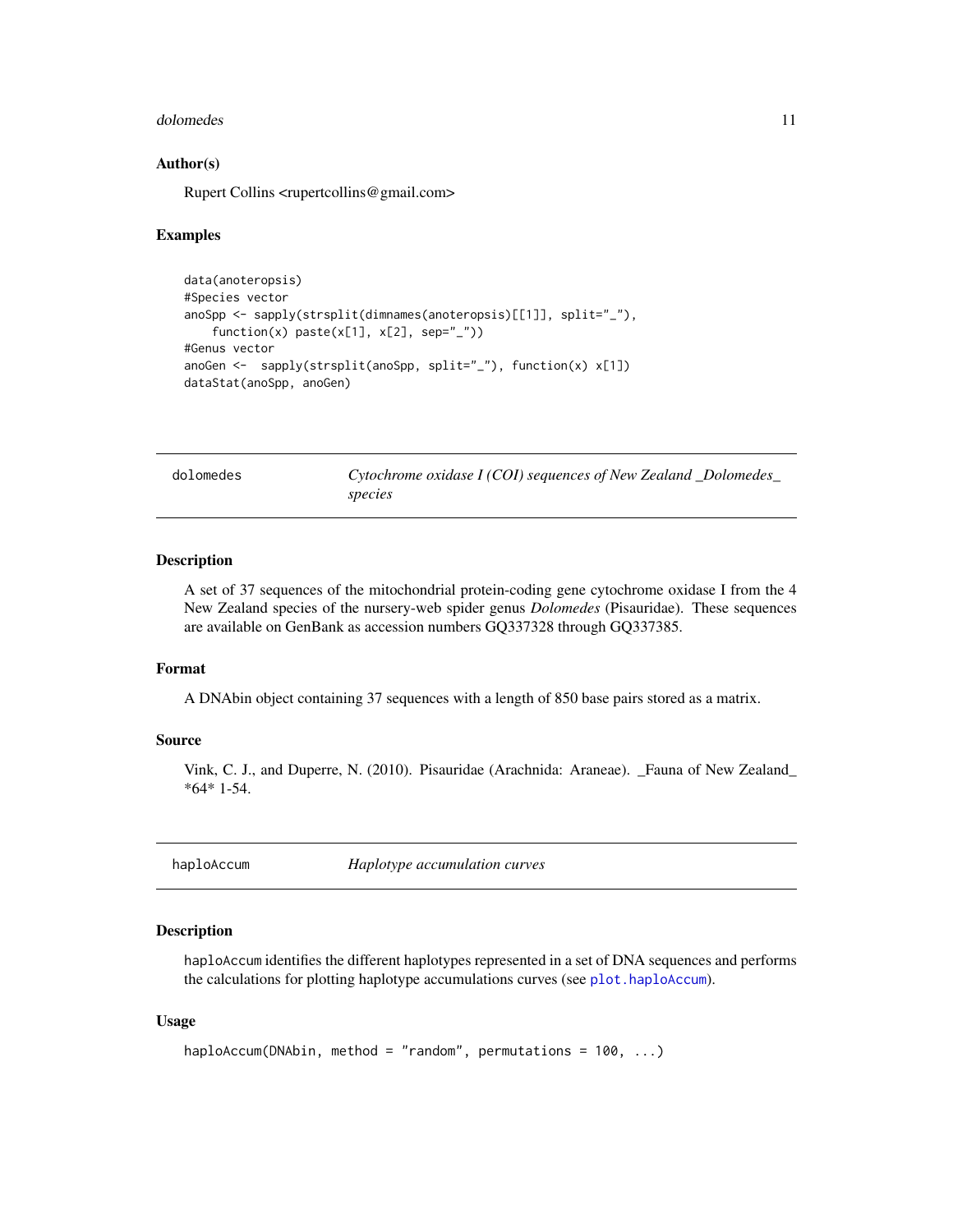# **Arguments**

| DNAbin       | A set of DNA sequences in an object of class 'DNAbin'.                                                                                                                                      |
|--------------|---------------------------------------------------------------------------------------------------------------------------------------------------------------------------------------------|
| method       | Method for haplotype accumulation. Method "collector" enters the sequences<br>in the order that they appear in the sequence alignment and "random" adds the<br>sequences in a random order. |
| permutations | Number of permutations for method "random".                                                                                                                                                 |
|              | Other parameters to functions.                                                                                                                                                              |

# Details

Haplotype accumulation curves can be used to assess haplotype diversity in an area or compare different populations, or to evaluate sampling effort. ``random'' calculates the mean accumulated number of haplotypes and its standard deviation through random permutations (subsampling of sequences), similar to the method to produce rarefaction curves (Gotelli and Colwell 2001).

#### Value

An object of class 'haploAccum' with items:

| call         | Function call.                                                                                                                                         |
|--------------|--------------------------------------------------------------------------------------------------------------------------------------------------------|
| method       | Method for accumulation.                                                                                                                               |
| sequences    | Number of analysed sequences.                                                                                                                          |
| n.haplotypes | Accumulated number of haplotypes corresponding to each number of sequences.                                                                            |
| sd           | The standard deviation of the haplotype accumulation curve. Estimated through<br>permutations for method = "random" and NULL for method = "collector". |
| perm         | Results of the permutations for method $=$ "random".                                                                                                   |

#### **Note**

This function is based on the functions haplotype (E. Paradis) from the package 'pegas' and specaccum (R. Kindt) from the package'vegan'. Missing or ambiguous data will be detected and indicated by a warning, as they may cause an overestimation of the number of haplotypes.

# Author(s)

Jagoba Malumbres-Olarte <j.malumbres.olarte@gmail.com>.

# References

Gotellli, N.J. & Colwell, R.K. (2001). Quantifying biodiversity: procedures and pitfalls in measurement and comparison of species richness. \_Ecology Letters\_ \*4\*, 379–391.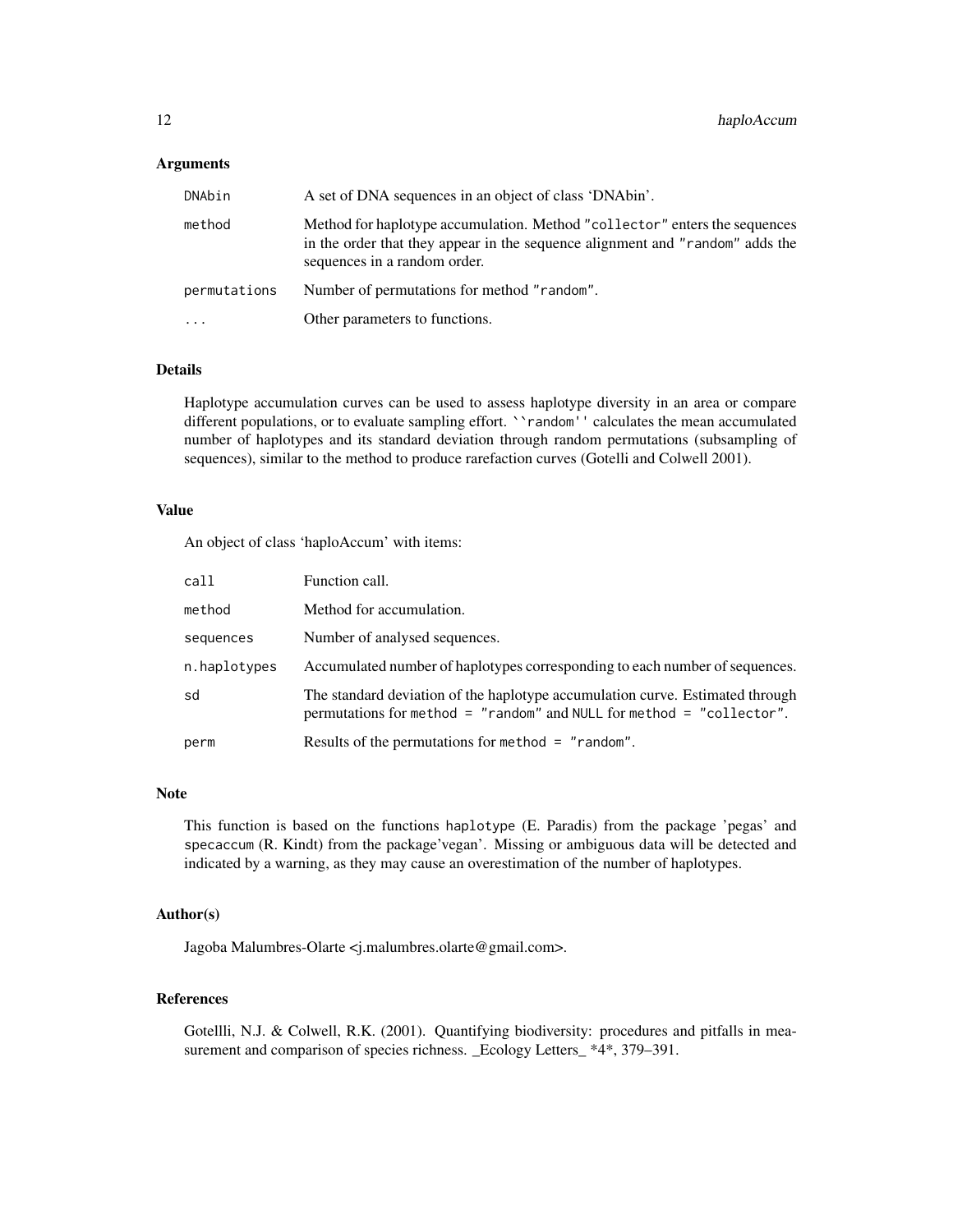# <span id="page-12-0"></span>heatmapSpp 13

# Examples

```
data(dolomedes)
#Generate multiple haplotypes
doloHaplo <- dolomedes[sample(37, size = 200, replace = TRUE), ]
dolocurv <- haploAccum(doloHaplo, method = "random", permutations = 100)
dolocurv
graphics::plot(dolocurv)
```
<span id="page-12-1"></span>

heatmapSpp *Visualise a distance matrix using a heatmap*

# Description

This function plots a heatmap of the distance matrix, with shorter distances indicated by darker colours.

#### Usage

```
heatmapSpp(distObj, sppVector, col = NULL, axisLabels = NULL,
  triangle = "both", showData = FALSE, dataRound = 3, dataCEX = 1)
```
# Arguments

| distObj    | A matrix or object of class dist.                                                                                      |
|------------|------------------------------------------------------------------------------------------------------------------------|
| sppVector  | The species vector. See sppVector.                                                                                     |
| col        | A vector giving the colours for the heatmap.                                                                           |
| axisLabels | A character vector that provides the axis labels for the heatmap. By default the<br>species vector is used.            |
| triangle   | Which triangle of the heatmap should be plotted. Possible values of "both",<br>"upper" and "lower". Default of "both". |
| showData   | Logical. Should the data be shown on the heatmap? Default of FALSE.                                                    |
| dataRound  | The number of significant figures the printed data will show. Default of 3.                                            |
| dataCEX    | Size of text for printed data. Default of 1.                                                                           |

# Details

The default palette has been taken from the colorspace package.

# Value

Plots a heatmap of the distance matrix. Darker colours indicate shorter distances, lighter colours indicate greater distances.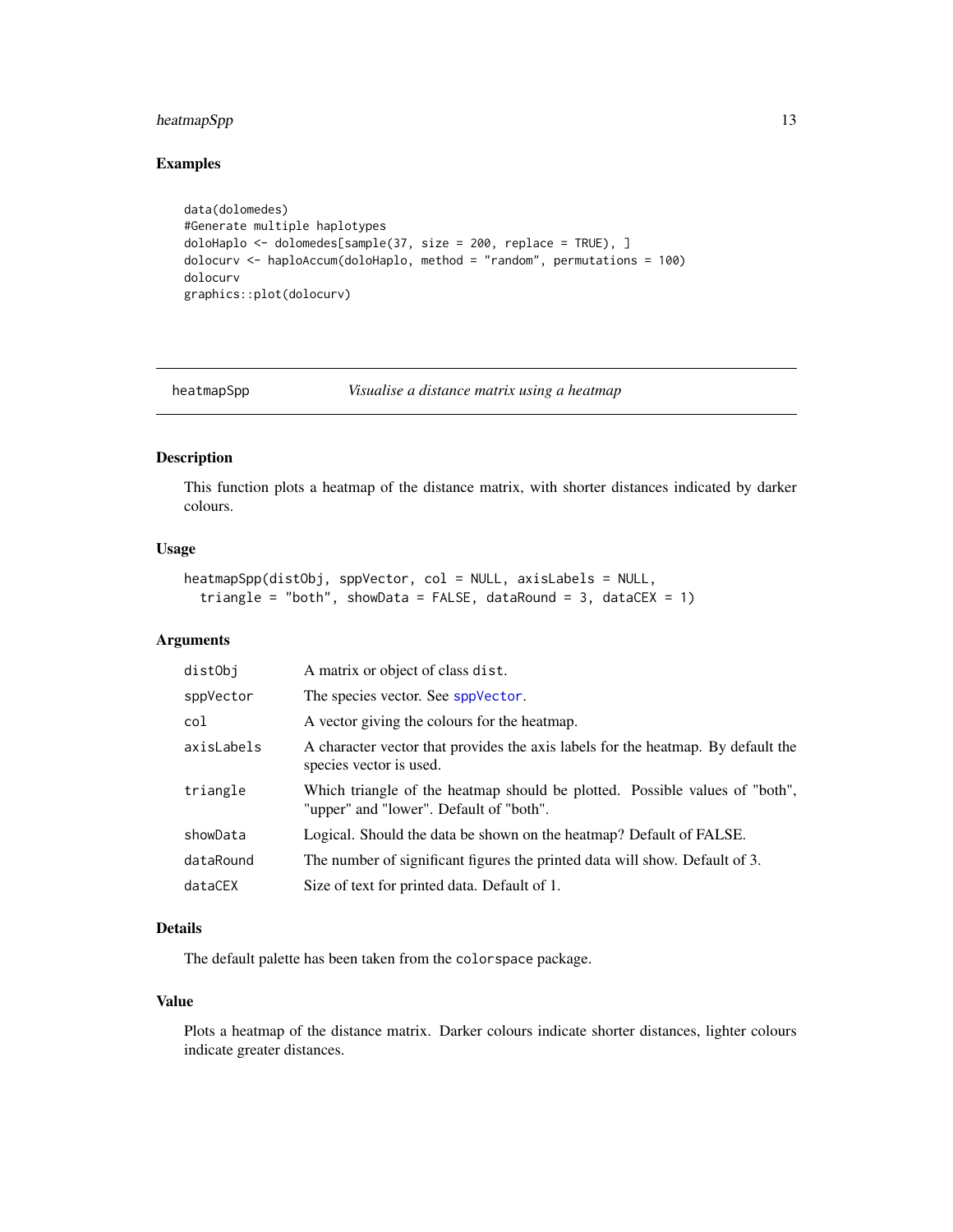<span id="page-13-0"></span>14 is.ambig

# Author(s)

Samuel Brown <s\_d\_j\_brown@hotmail.com>

# Examples

```
data(dolomedes)
doloDist <- ape::dist.dna(dolomedes, model = "raw")
doloSpp <- substr(dimnames(dolomedes)[[1]], 1, 5)
heatmapSpp(doloDist, doloSpp)
heatmapSpp(doloDist, doloSpp, axisLabels = dimnames(dolomedes)[[1]])
data(anoteropsis)
anoDist \leq ape::dist.dna(anoteropsis, model = "raw")
anoSpp <- sapply(strsplit(dimnames(anoteropsis)[[1]], split="_"),
    function(x) paste(x[1], x[2], sep="_"))
heatmapSpp(anoDist, anoSpp)
heatmapSpp(anoDist, anoSpp, showData = TRUE)
heatmapSpp(anoDist, anoSpp, showData = TRUE, dataRound = 1, dataCEX = 0.4)
heatmapSpp(anoDist, anoSpp, triangle = "upper")
heatmapSpp(anoDist, anoSpp, triangle = "lower")
heatmapSpp(anoDist, anoSpp, triangle = "lower", showData = TRUE, dataRound = 1, dataCEX = 0.4)
```

| is.ambig | Missing bases in alignments |
|----------|-----------------------------|
|          |                             |

# Description

Checks what columns in an alignment have ambiguous bases or missing data.

# Usage

is.ambig(DNAbin)

#### Arguments

DNAbin A DNA alignment of class 'DNAbin'.

#### Details

Ambiguous bases are bases that have been coded with any of the Union of Pure and Applied Chemistry (IUPAC) DNA codes that are not A, C, G, or T. Missing data are bases that have been coded with "-", "?" or "N".

#### Value

A logical vector containing TRUE if ambiguous bases or missing data are present, FALSE if not. Does not differentiate between the two classes of data.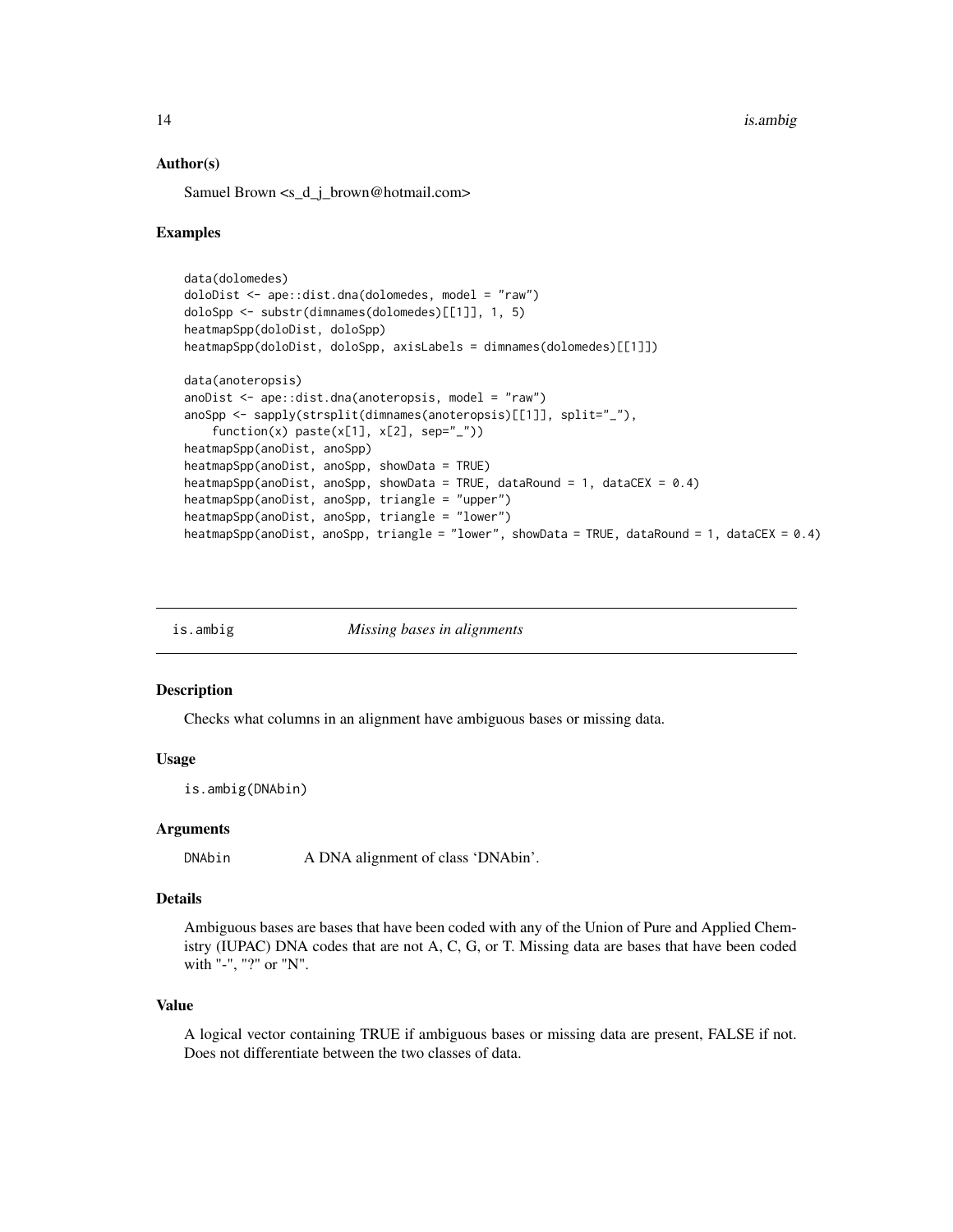#### <span id="page-14-0"></span>localMinima 15

# Author(s)

Samuel Brown <s\_d\_j\_brown@hotmail.com>

# See Also

[checkDNA](#page-8-1)

# Examples

```
data(woodmouse)
is.ambig(woodmouse)
#Columns with ambiguous bases
which(is.ambig(woodmouse))
```
<span id="page-14-1"></span>localMinima *Determine thresholds from a density plot*

# Description

This function determines possible thresholds from the distance matrix for an alignment.

#### Usage

```
localMinima(distobj)
```
#### Arguments

distobj A distance object (usually from [dist.dna](#page-0-0)).

# Details

This function is based on the concept of the barcoding gap, where a dip in the density of genetic distances indicates the transition between intra- and inter-specific distances. Understanding your data is vital to correctly interpreting the output of this function, but as a start, the first local minimum is often a good place to start.

The value of this function is that it does not require prior knowledge of species identity to get an indication of potential threshold values.

#### Value

An object of class 'density', which is a list containing the values calculated by [density](#page-0-0). The element localMinima has been added, which contains the values of the local minima of the density plot.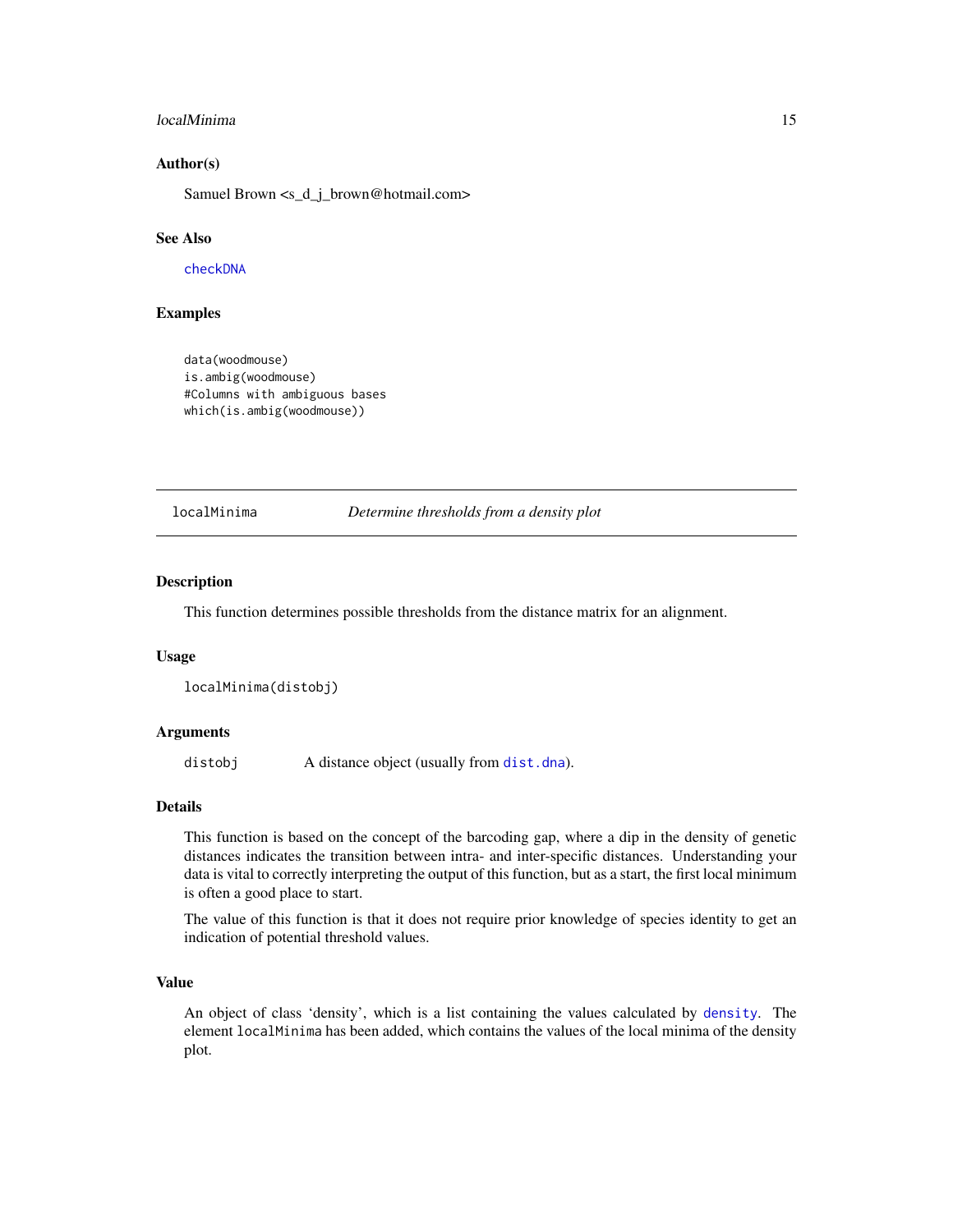#### Author(s)

Samuel Brown <s\_d\_j\_brown@hotmail.com>

#### See Also

[dist.dna](#page-0-0), [density](#page-0-0). Also as [help](#page-0-0),  $\sim\sim$ 

# Examples

```
data(anoteropsis)
anoDist <- ape::dist.dna(anoteropsis)
```

```
anoThresh <- localMinima(anoDist)
graphics::plot(anoThresh)
anoThresh$localMinima
#Often the first value is the one to go for:
anoThresh$localMinima[1]
```
maxInDist *Nearest non-conspecific and maximum intra-specific distances*

# Description

These functions give the distances to the nearest non-conspecific and furthest conspecific representatives for each individual in the dataset.

#### Usage

```
maxInDist(distobj, sppVector = NULL, propZero = FALSE, rmNA = FALSE)
```
#### Arguments

| distobi   | Distance matrix.                                                              |
|-----------|-------------------------------------------------------------------------------|
| sppVector | Species vector (see sppVector). Default of NULL.                              |
| propZero  | Logical. TRUE gives the proportion of zero distances.                         |
| rmNA      | Logical. TRUE ignores missing values in the distance matrix. Default of FALSE |

#### Details

nonConDist returns the minimum inter-specific distance for each individual. maxInDist returns the maximum intra-specific distance for each individual. These two functions can be used to create a version of the barcoding gap. minInDist returns the minimum intra-specific distance for each individual.

<span id="page-15-0"></span>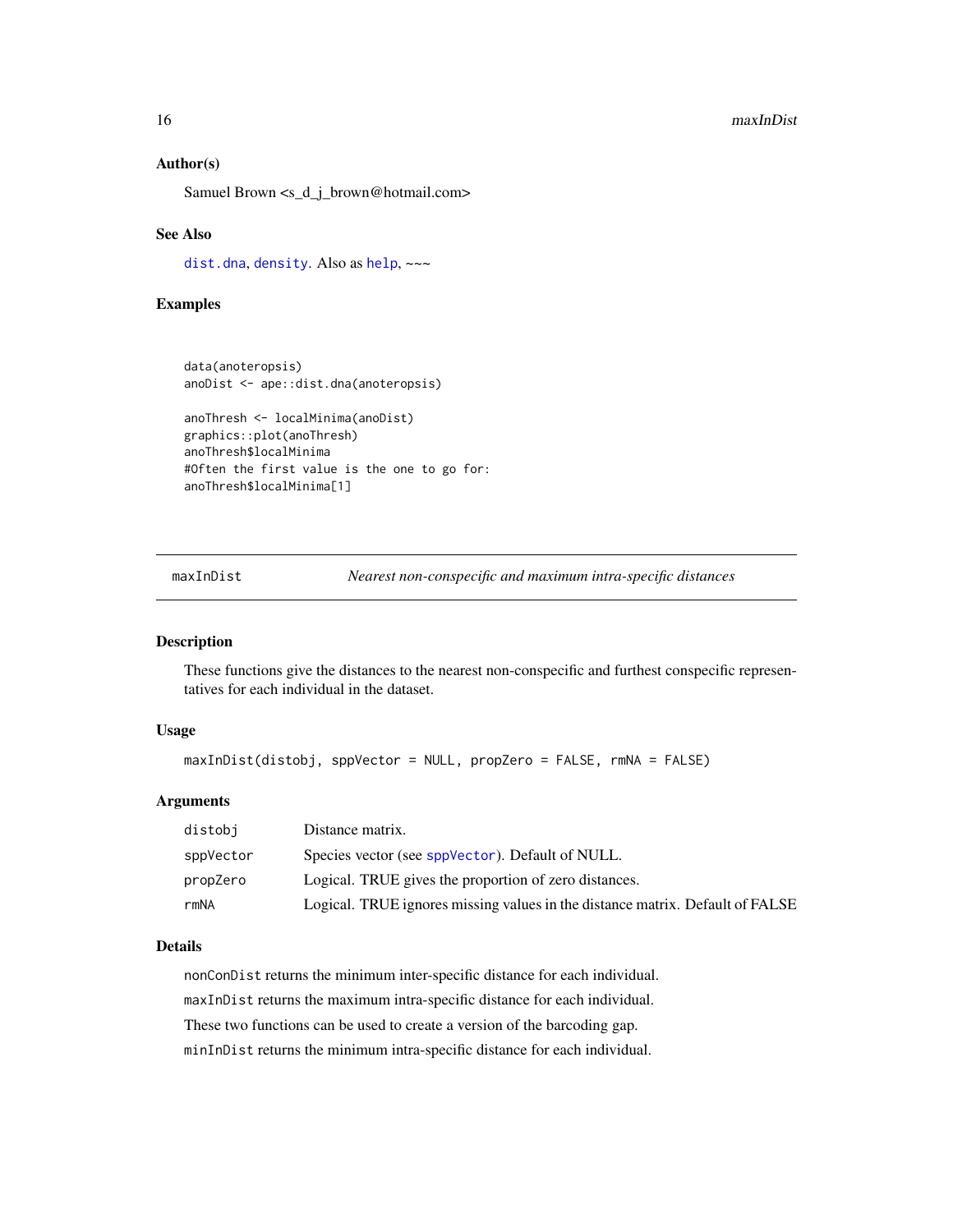#### <span id="page-16-0"></span>minInDist 2008 and 2008 and 2008 and 2008 and 2008 and 2008 and 2008 and 2008 and 2008 and 2008 and 2008 and 2008 and 2008 and 2008 and 2008 and 2008 and 2008 and 2008 and 2008 and 2008 and 2008 and 2008 and 2008 and 2008

# Value

If propZero=FALSE, a numeric vector giving the distance of the closest non-conspecific individual (nonConDist) or the most distant conspecific individual (maxInDist).

If propZero=TRUE, a single number giving the proportion of zero distances.

#### Author(s)

Samuel Brown <s\_d\_j\_brown@hotmail.com>

# Examples

```
data(anoteropsis)
anoDist <- ape::dist.dna(anoteropsis)
anoSpp <- sapply(strsplit(dimnames(anoteropsis)[[1]], split="_"),
    function(x) paste(x[1], x[2], sep="_"))
nonConDist(anoDist, anoSpp)
nonConDist(anoDist, anoSpp, propZero=TRUE)
maxInDist(anoDist, anoSpp)
maxInDist(anoDist, anoSpp, propZero=TRUE)
#Barcoding gap
inter <- nonConDist(anoDist, anoSpp)
intra <- maxInDist(anoDist, anoSpp)
graphics::hist(inter-intra)
#An alternative way of plotting the gap
bnd <- cbind(data.frame(inter, intra))
ord <- bnd[order(bnd$inter),]
graphics::plot(ord$inter, type="n", ylab="Percent K2P distance", xlab="Individual")
segCol <- rep("gray50", length(ord$inter))
segCol[ord$inter-ord$intra < 0] <- "red"
graphics::segments(x0=1:length(ord$inter), y0=ord$inter, y1=ord$intra, col=segCol, lwd=6)
```
minInDist *Nearest non-conspecific and maximum intra-specific distances*

#### Description

These functions give the distances to the nearest non-conspecific and furthest conspecific representatives for each individual in the dataset.

#### Usage

```
minInDist(distobj, sppVector = NULL, propZero = FALSE, rmNA = FALSE)
```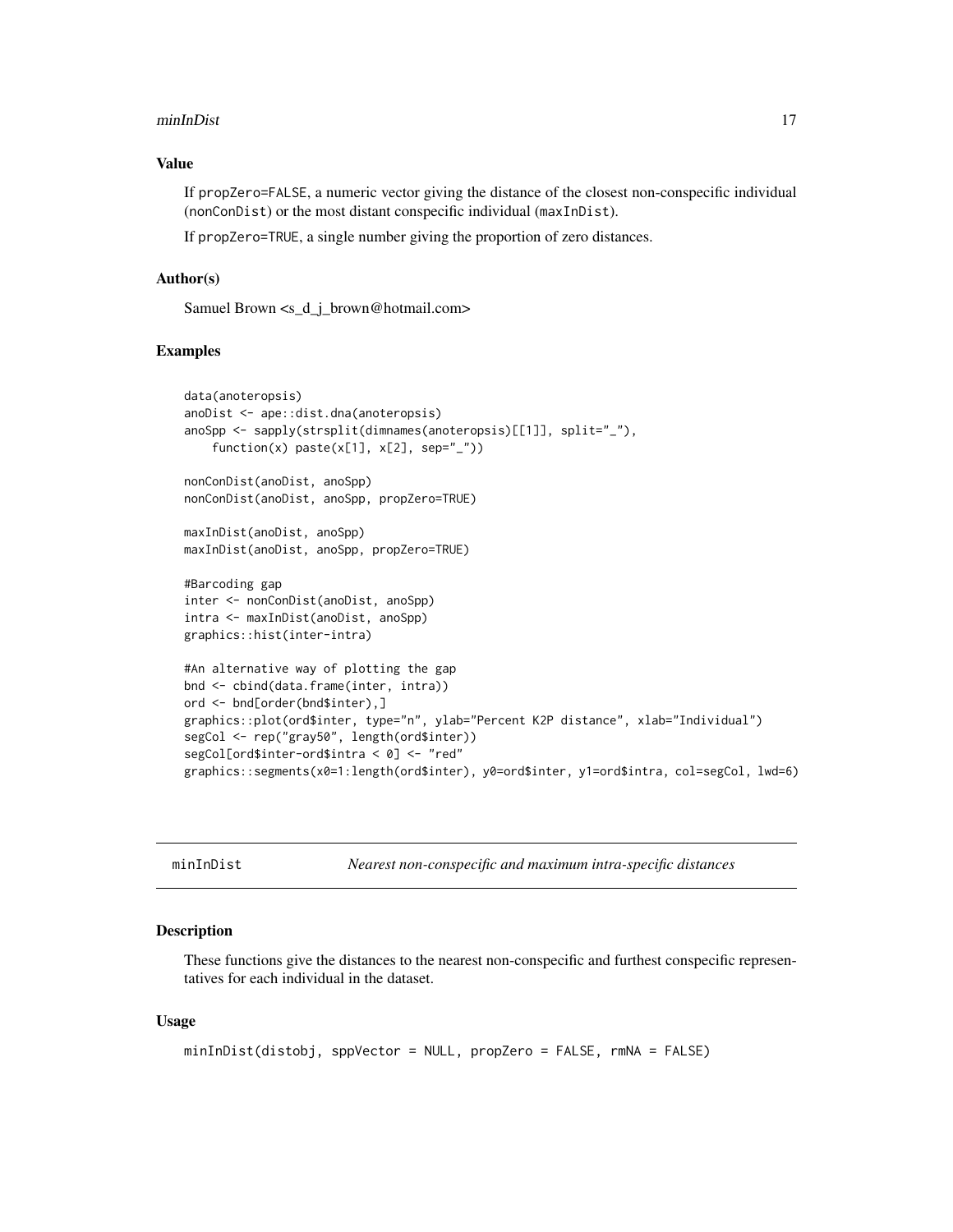# <span id="page-17-0"></span>Arguments

| distobi   | Distance matrix.                                                              |
|-----------|-------------------------------------------------------------------------------|
| sppVector | Species vector (see sppVector). Default of NULL.                              |
| propZero  | Logical. TRUE gives the proportion of zero distances.                         |
| rmNA      | Logical. TRUE ignores missing values in the distance matrix. Default of FALSE |

# Details

nonConDist returns the minimum inter-specific distance for each individual. maxInDist returns the maximum intra-specific distance for each individual. These two functions can be used to create a version of the barcoding gap. minInDist returns the minimum intra-specific distance for each individual.

# Value

If propZero=FALSE, a numeric vector giving the distance of the closest non-conspecific individual (nonConDist) or the most distant conspecific individual (maxInDist).

If propZero=TRUE, a single number giving the proportion of zero distances.

# Author(s)

Samuel Brown <s\_d\_j\_brown@hotmail.com>

# Examples

```
data(anoteropsis)
anoDist <- ape::dist.dna(anoteropsis)
anoSpp <- sapply(strsplit(dimnames(anoteropsis)[[1]], split="_"),
    function(x) paste(x[1], x[2], sep="_"))
nonConDist(anoDist, anoSpp)
nonConDist(anoDist, anoSpp, propZero=TRUE)
maxInDist(anoDist, anoSpp)
maxInDist(anoDist, anoSpp, propZero=TRUE)
#Barcoding gap
inter <- nonConDist(anoDist, anoSpp)
intra <- maxInDist(anoDist, anoSpp)
graphics::hist(inter-intra)
#An alternative way of plotting the gap
bnd <- cbind(data.frame(inter, intra))
ord <- bnd[order(bnd$inter),]
graphics::plot(ord$inter, type="n", ylab="Percent K2P distance", xlab="Individual")
segCol <- rep("gray50", length(ord$inter))
segCol[ord$inter-ord$intra < 0] <- "red"
graphics::segments(x0=1:length(ord$inter), y0=ord$inter, y1=ord$intra, col=segCol, lwd=6)
```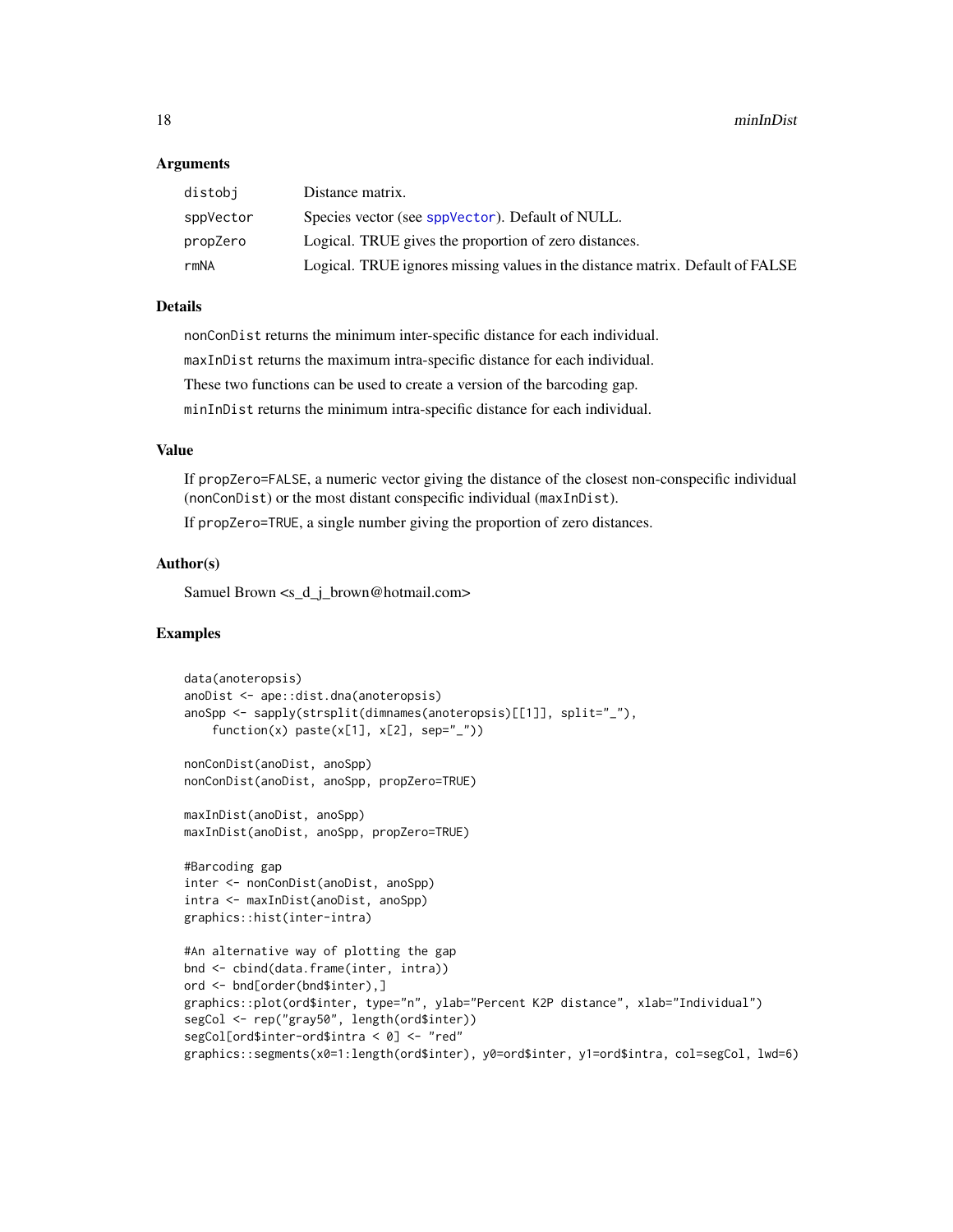<span id="page-18-1"></span><span id="page-18-0"></span>

Determines if the species given in sppVector form monophyletic groups on a given tree.

# Usage

```
monophyly(phy, sppVector, pp = NA, singletonsMono = TRUE)
```
# Arguments

| phy       | A tree of class 'phylo'.                                                                                                                                                               |
|-----------|----------------------------------------------------------------------------------------------------------------------------------------------------------------------------------------|
| sppVector | Species vector. See sppVector                                                                                                                                                          |
| pp        | Object of class 'prop.part'. Assists in speeding up the function, if it has been<br>called already. Default of NA, calling prop. part internally.                                      |
|           | singletons Mono Logical. Should singletons (i.e. only a single specimen representing that species)<br>be treated as monophyletic? Default of TRUE. Possible values of FALSE and<br>NA. |

# Details

monophyly determines if each species is monophyletic. monophylyBoot incorporates a bootstrap test to determine the support for this monophyly. Species with a bootstrap support lower than "thresh" are recorded as FALSE.

Rerooting is done on the longest internal edge in the tree returned by nj(dist.dna(DNAbin)).

# Value

monophyly returns a logical vector, stating if each species is monophyletic. Values correspond to the species order given by unique(sppVector).

monophylyBoot returns a list with the following elements:

| results  | A logical vector, stating if each species is monophyletic with a bootstrap support<br>higher than the given threshold. |
|----------|------------------------------------------------------------------------------------------------------------------------|
| BSvalues | A numeric vector giving the bootstrap proportions for each node of phy.                                                |

# Author(s)

Samuel Brown <s\_d\_j\_brown@hotmail.com>

#### See Also

[prop.part](#page-0-0), [root](#page-0-0), [boot.phylo](#page-0-0).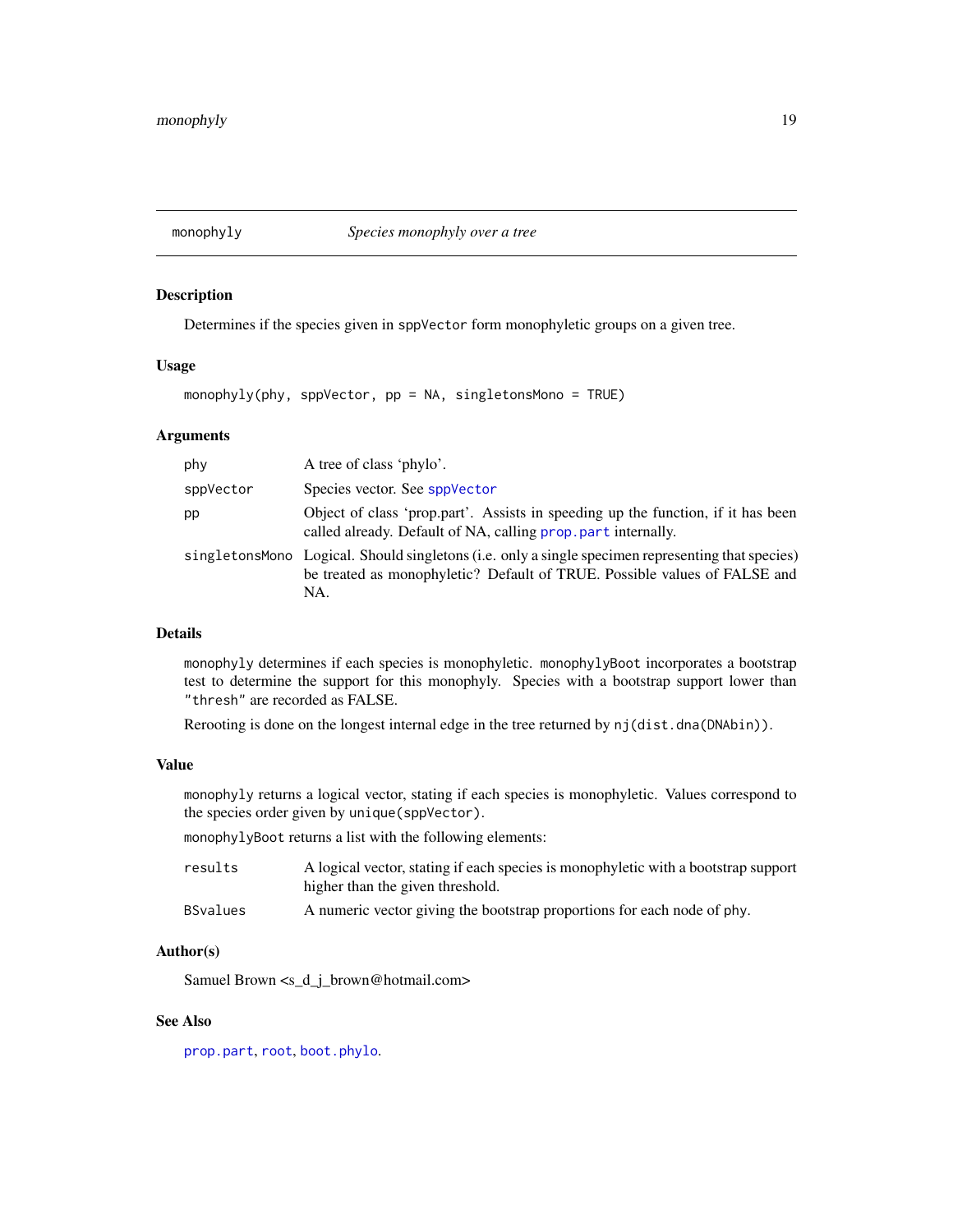# Examples

```
#Random trees
set.seed(16)
tr <- ape::rtree(15)
spp <- rep(LETTERS[1:5], rep(3,5))
monophyly(tr, spp)
tr2 < - trspp2 \leq c (rep(LETTERS[1:4], rep(3,4)), LETTERS[5:7])
monophyly(tr2, spp2)
#Empirical data
## Not run:
data(anoteropsis)
anoTree <- ape::nj(ape::dist.dna(anoteropsis))
anoSpp <- sapply(strsplit(dimnames(anoteropsis)[[1]], split="_"),
    function(x) paste(x[1], x[2], sep="_"))
monophyly(anoTree, anoSpp)
monophyly(anoTree, anoSpp, singletonsMono=FALSE)
unique(anoSpp)
#To get score for each individual
anoMono <- monophyly(anoTree, anoSpp)
anoMono[match(anoSpp, unique(anoSpp))]
data(woodmouse)
woodTree <- ape::nj(ape::dist.dna(woodmouse))
woodSpp <- c("D", "C", "C", "A", "A", "E", "A", "F", "C", "F", "E", "D", "A", "A", "E")
unique(woodSpp)
monophyly(woodTree, woodSpp)
woodMono <- monophylyBoot(woodTree, woodSpp, woodmouse)
woodMono$results
woodMono$BSvalues
monophylyBoot(woodTree, woodSpp, woodmouse, reroot = FALSE)
monophylyBoot(woodTree, woodSpp, woodmouse, thresh = 0.9, reroot = FALSE)
## End(Not run)
```
monophylyBoot *Species monophyly over a tree*

#### Description

Determines if the species given in sppVector form monophyletic groups on a given tree.

<span id="page-19-0"></span>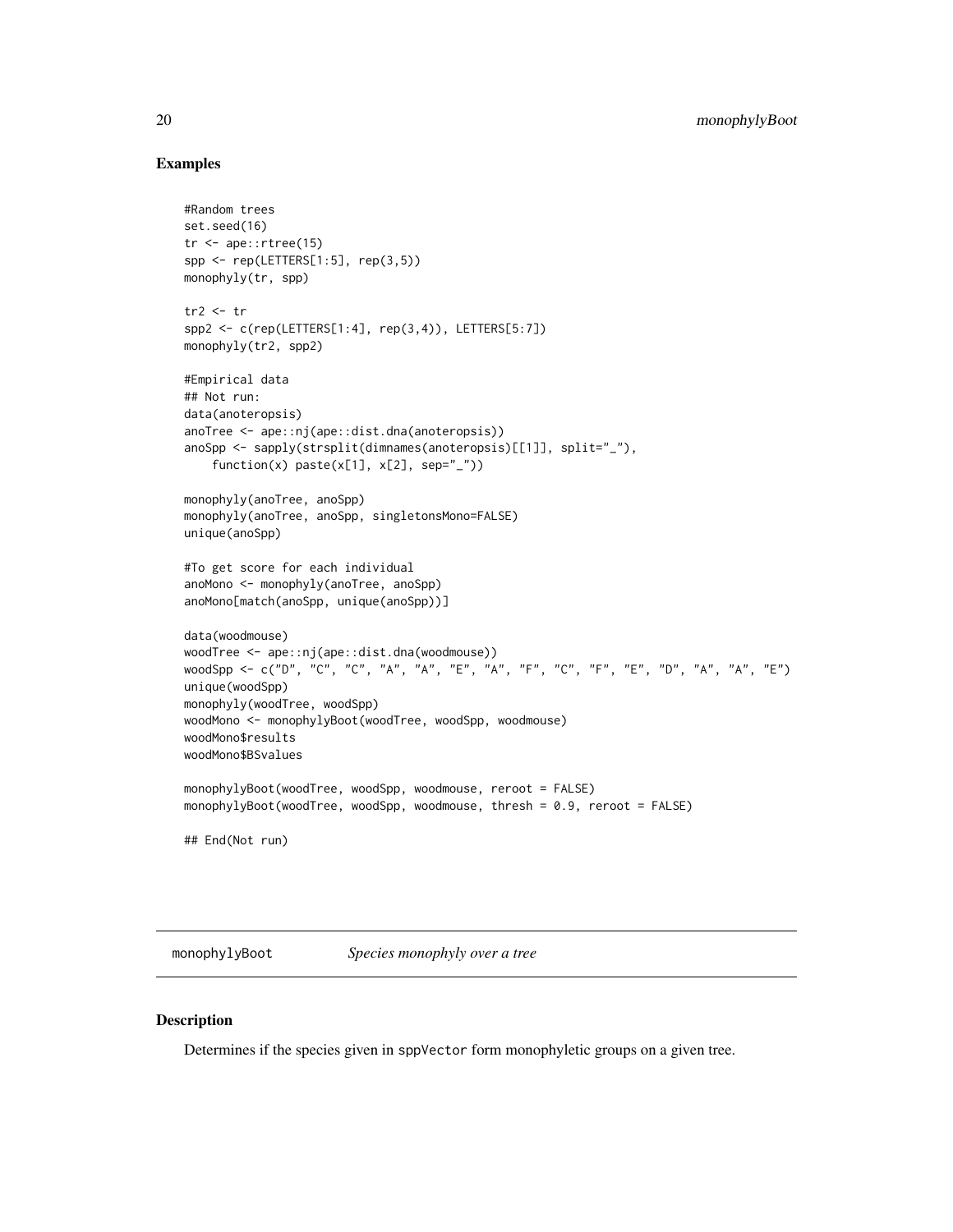#### <span id="page-20-0"></span>Usage

```
monophylyBoot(phy, sppVector, DNAbin, thresh = 0.7, reroot = TRUE,
 pp = NA, singletonsMono = TRUE, reps = 1000, block = 3)
```
# Arguments

| phy       | A tree of class 'phylo'.                                                                                                                                                              |
|-----------|---------------------------------------------------------------------------------------------------------------------------------------------------------------------------------------|
| sppVector | Species vector. See sppVector                                                                                                                                                         |
| DNAbin    | An object of class 'DNAbin'. Required for calculating bootstrap values.                                                                                                               |
| thresh    | Numeric between 0 and 1. Bootstrap threshold under which potentially mono-<br>phyletic species are negated. Default of 0.7.                                                           |
| reroot    | Logical. Should the bootstrap replicates be rerooted on the longest edge? De-<br>fault of TRUE.                                                                                       |
| pp        | Object of class 'prop.part'. Assists in speeding up the function, if it has been<br>called already. Default of NA, calling prop. part internally.                                     |
|           | singletonsMono Logical. Should singletons (i.e. only a single specimen representing that species)<br>be treated as monophyletic? Default of TRUE. Possible values of FALSE and<br>NA. |
| reps      | Numeric. Number of bootstrap replications. Default of 1000.                                                                                                                           |
| block     | The number of nucleotides that will be resampled together. Default of 3 to<br>resample on the codon level.                                                                            |

# Details

monophyly determines if each species is monophyletic. monophylyBoot incorporates a bootstrap test to determine the support for this monophyly. Species with a bootstrap support lower than "thresh" are recorded as FALSE.

Rerooting is done on the longest internal edge in the tree returned by nj(dist.dna(DNAbin)).

# Value

monophyly returns a logical vector, stating if each species is monophyletic. Values correspond to the species order given by unique(sppVector).

monophylyBoot returns a list with the following elements:

| results         | A logical vector, stating if each species is monophyletic with a bootstrap support<br>higher than the given threshold. |
|-----------------|------------------------------------------------------------------------------------------------------------------------|
| <b>BSvalues</b> | A numeric vector giving the bootstrap proportions for each node of phy.                                                |

# Author(s)

Samuel Brown <s\_d\_j\_brown@hotmail.com>

#### See Also

[prop.part](#page-0-0), [root](#page-0-0), [boot.phylo](#page-0-0), [monophyly](#page-18-1).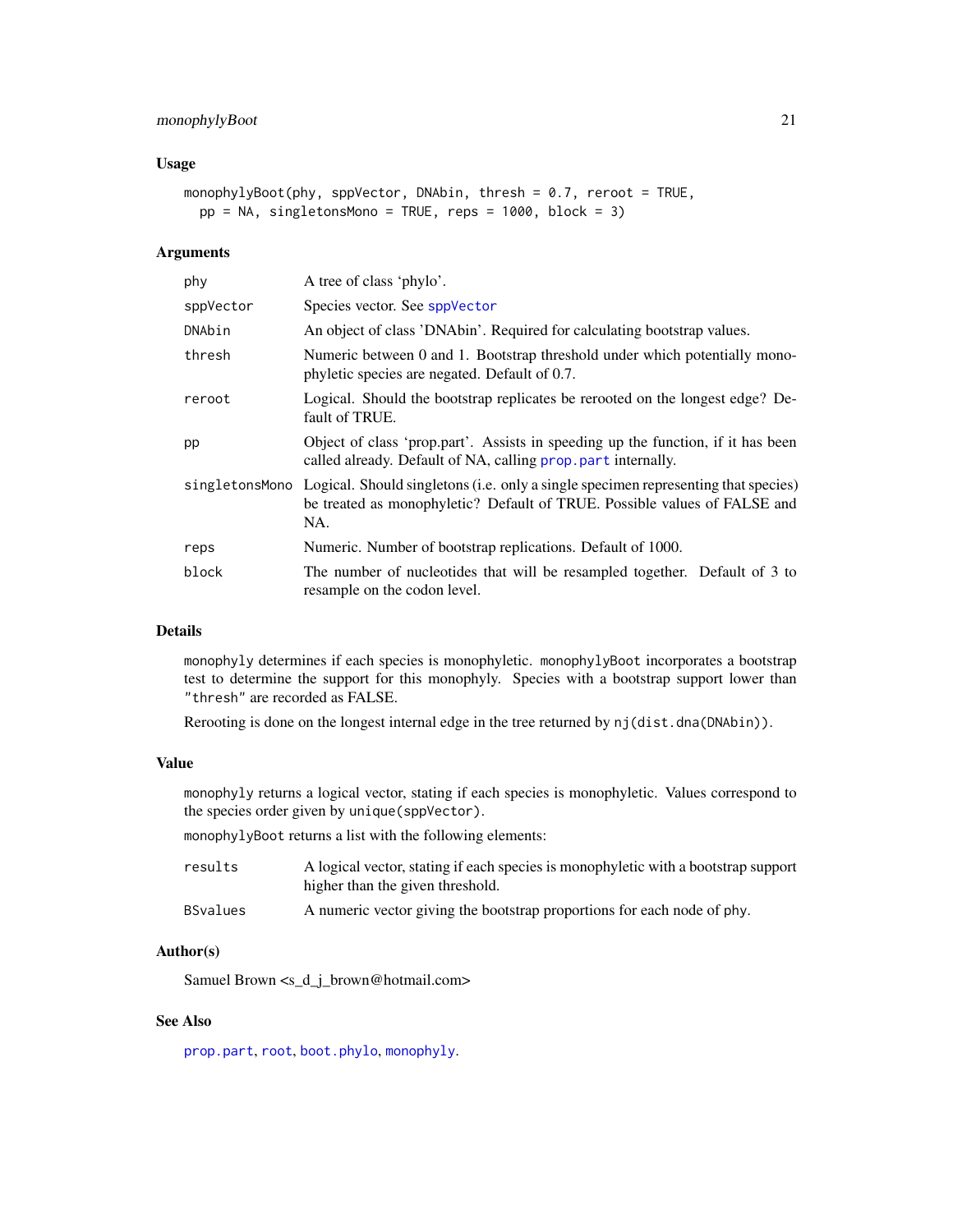# Examples

```
#Random trees
set.seed(16)
tr <- ape::rtree(15)
spp <- rep(LETTERS[1:5], rep(3,5))
monophyly(tr, spp)
tr2 < - trspp2 <- c(rep(LETTERS[1:4], rep(3,4)), LETTERS[5:7])
monophyly(tr2, spp2)
#Empirical data
## Not run:
data(anoteropsis)
anoTree <- ape::nj(ape::dist.dna(anoteropsis))
anoSpp <- sapply(strsplit(dimnames(anoteropsis)[[1]], split="_"),
    function(x) paste(x[1], x[2], sep="_"))
monophyly(anoTree, anoSpp)
monophyly(anoTree, anoSpp, singletonsMono=FALSE)
unique(anoSpp)
#To get score for each individual
anoMono <- monophyly(anoTree, anoSpp)
anoMono[match(anoSpp, unique(anoSpp))]
data(woodmouse)
woodTree <- ape::nj(ape::dist.dna(woodmouse))
woodSpp <- c("D", "C", "C", "A", "A", "E", "A", "F", "C", "F", "E", "D", "A", "A", "E")
unique(woodSpp)
monophyly(woodTree, woodSpp)
woodMono <- monophylyBoot(woodTree, woodSpp, woodmouse)
woodMono$results
woodMono$BSvalues
monophylyBoot(woodTree, woodSpp, woodmouse, reroot = FALSE)
monophylyBoot(woodTree, woodSpp, woodmouse, thresh = 0.9, reroot = FALSE)
## End(Not run)
```
<span id="page-21-1"></span>nearNeighbour *Measures of identification accuracy*

# Description

Tests of barcoding efficacy using distance-based methods.

<span id="page-21-0"></span>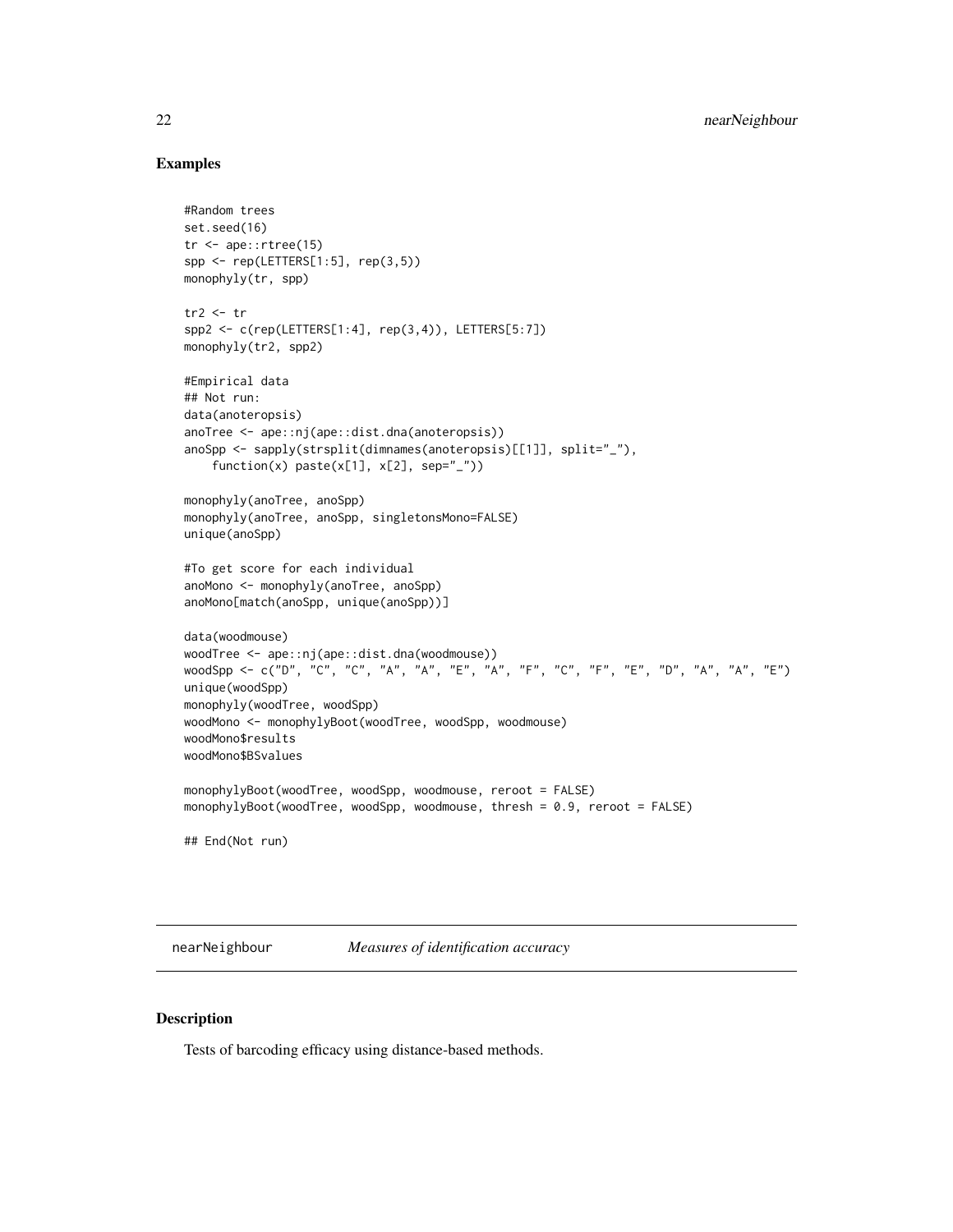# <span id="page-22-0"></span>nearNeighbour 23

# Usage

nearNeighbour(distobj, sppVector, names = FALSE)

#### **Arguments**

| distobi   | A distance object (usually from dist. dna).                                |
|-----------|----------------------------------------------------------------------------|
| sppVector | Vector of species names. See sppVector.                                    |
| names     | Logical. Should the names of the nearest match be shown? Default of FALSE. |

# Details

These functions test barcoding efficacy. All sequences must be identified prior to testing. Each sequence is considered an unknown while the remaining sequences in the dataset constitute the DNA barcoding database that is used for identification. If the identification from the test is the same as the pre-considered identification, a correct result is returned.

bestCloseMatch conducts the "best close match" analysis of Meier et al. (2006), considering the closest individual unless it is further than the given threshold, which results in no identification. More than one species tied for closest match results in an assignment of "ambiguous". When the threshold is large, this analysis will return essentially the same result as nearNeighbour. If names = TRUE, a list is returned containing the names of all species represented by specimens within the threshold.

nearNeighbour finds the closest individual and returns if their names are the same (TRUE) or different (FALSE). If names = TRUE, the name of the closest individual is returned. Ties are decided by majority rule.

threshID conducts a threshold-based analysis, similar to that conducted by the "Identify Specimen" tool provided by the Barcode of Life Database ([http://www.boldsystems.org/index.php/IDS\\_](http://www.boldsystems.org/index.php/IDS_OpenIdEngine) [OpenIdEngine](http://www.boldsystems.org/index.php/IDS_OpenIdEngine)). It is more inclusive than bestCloseMatch, considering ALL sequences within the given threshold. If names = TRUE, a list is returned containing the names of all species represented by specimens within the threshold.

These functions are not recommended as identification tools, though they can be used as such when names = TRUE.

# Value

bestCloseMatch and threshID return a character vector giving the identification status of each individual.

| The name of the closest match is the same                                                                    |
|--------------------------------------------------------------------------------------------------------------|
| The name of the closest match is different                                                                   |
| More than one species is the closest match (best CloseMatch), or is within the<br>given threshold (threshID) |
| No species are within the threshold distance                                                                 |
|                                                                                                              |

nearNeighbour returns a logical vector or (if names = TRUE) the name for the nearest individual.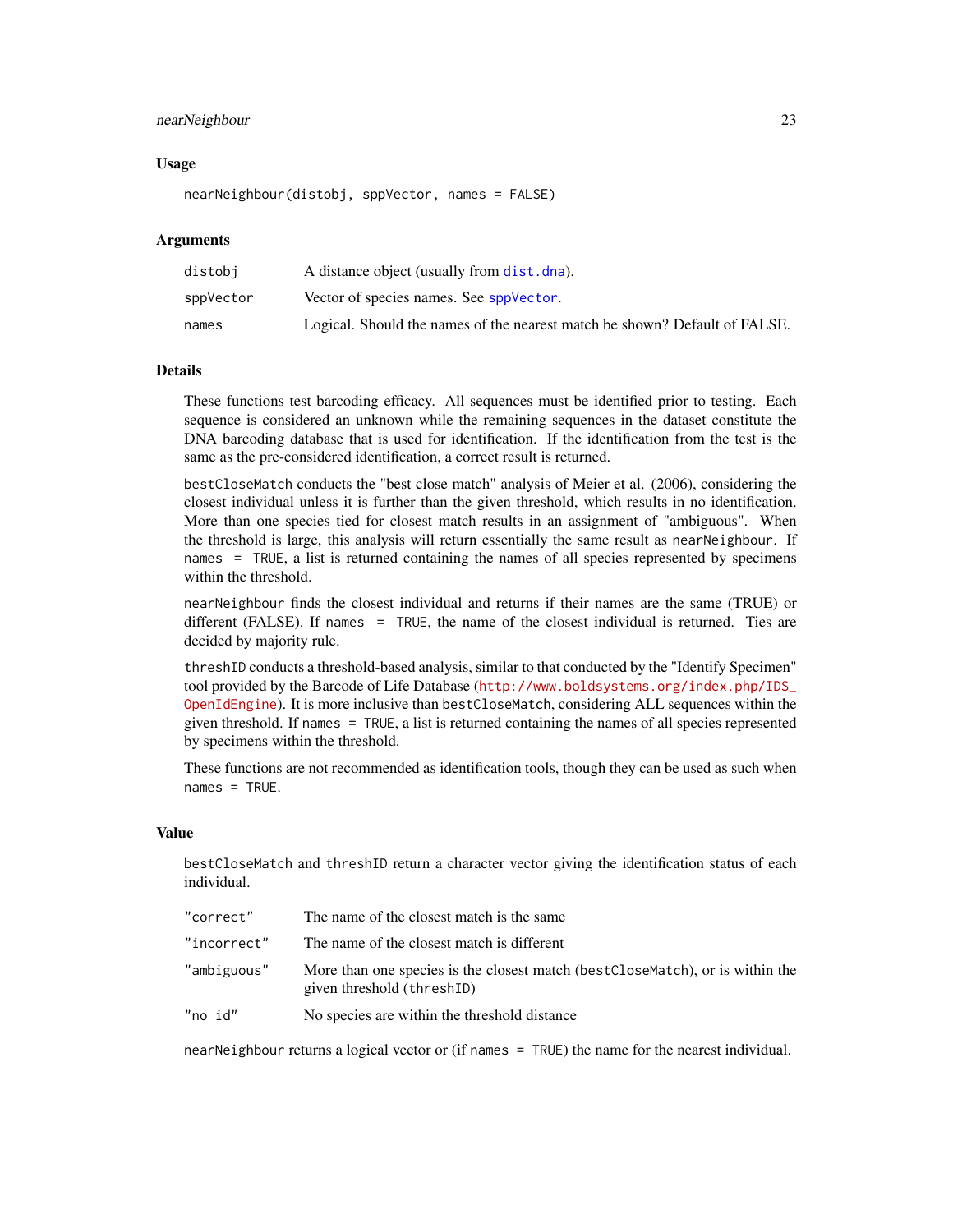# <span id="page-23-0"></span>Author(s)

Samuel Brown <s\_d\_j\_brown@hotmail.com>

#### References

Meier, R., Shiyang, K., Vaidya, G., & Ng, P. (2006). DNA barcoding and taxonomy in Diptera: a tale of high intraspecific variability and low identification success. \_Systematic Biology\_  $*55*(5)$ 715-728.

# See Also

[nearNeighbour](#page-21-1), [threshID](#page-61-1), [dist.dna](#page-0-0), [sppVector](#page-56-1) Also as [help](#page-0-0), ~~~

# Examples

```
data(anoteropsis)
anoDist <- ape::dist.dna(anoteropsis)
anoSpp \leq sapply(strsplit(dimnames(anoteropsis)[[1]], split = "_"),
    function(x) paste(x[1], x[2], sep = "_"))
bestCloseMatch(anoDist, anoSpp)
bestCloseMatch(anoDist, anoSpp, threshold = 0.005)
nearNeighbour(anoDist, anoSpp)
nearNeighbour(anoDist, anoSpp, names = TRUE)
threshID(anoDist, anoSpp)
threshID(anoDist, anoSpp, threshold = 0.003)
data(dolomedes)
doloDist <- ape::dist.dna(dolomedes)
doloSpp <- substr(dimnames(dolomedes)[[1]], 1, 5)
bestCloseMatch(doloDist, doloSpp)
bestCloseMatch(doloDist, doloSpp, threshold = 0.005)
nearNeighbour(doloDist, doloSpp)
nearNeighbour(doloDist, doloSpp, names=TRUE)
threshID(doloDist, doloSpp)
threshID(doloDist, doloSpp, threshold = 0.003)
```
<span id="page-23-1"></span>nonConDist *Nearest non-conspecific and maximum intra-specific distances*

# Description

These functions give the distances to the nearest non-conspecific and furthest conspecific representatives for each individual in the dataset.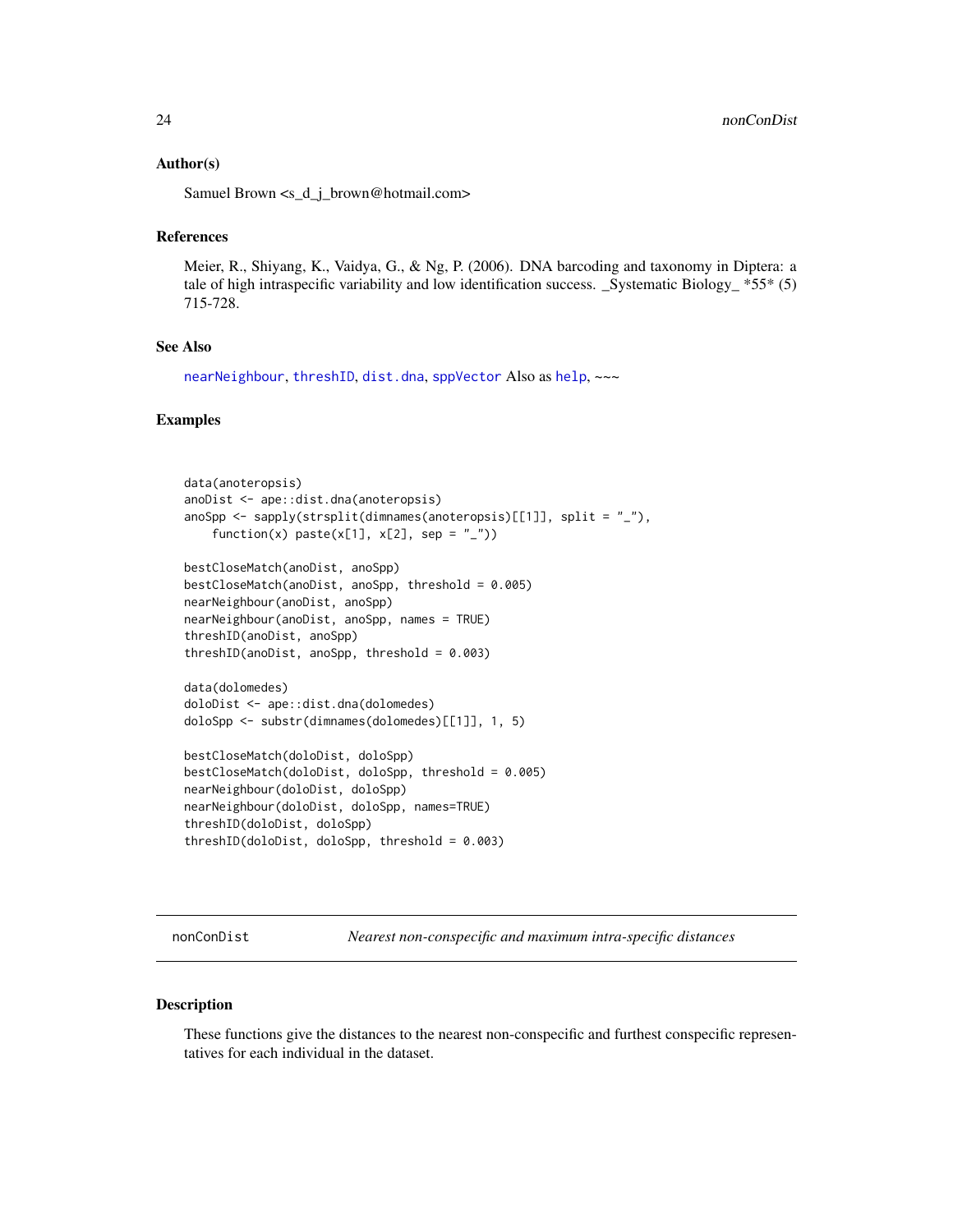#### nonConDist 25

# Usage

nonConDist(distobj, sppVector = NULL, propZero = FALSE, rmNA = FALSE)

# Arguments

| distobi   | Distance matrix.                                                              |
|-----------|-------------------------------------------------------------------------------|
| sppVector | Species vector (see sppVector). Default of NULL.                              |
| propZero  | Logical. TRUE gives the proportion of zero distances.                         |
| rmNA      | Logical. TRUE ignores missing values in the distance matrix. Default of FALSE |

# Details

nonConDist returns the minimum inter-specific distance for each individual. maxInDist returns the maximum intra-specific distance for each individual. These two functions can be used to create a version of the barcoding gap. minInDist returns the minimum intra-specific distance for each individual.

# Value

If propZero=FALSE, a numeric vector giving the distance of the closest non-conspecific individual (nonConDist) or the most distant conspecific individual (maxInDist).

If propZero=TRUE, a single number giving the proportion of zero distances.

# Author(s)

Samuel Brown <s\_d\_j\_brown@hotmail.com>

# Examples

```
data(anoteropsis)
anoDist <- ape::dist.dna(anoteropsis)
anoSpp <- sapply(strsplit(dimnames(anoteropsis)[[1]], split="_"),
    function(x) past(x[1], x[2], sep='}'')nonConDist(anoDist, anoSpp)
nonConDist(anoDist, anoSpp, propZero=TRUE)
maxInDist(anoDist, anoSpp)
maxInDist(anoDist, anoSpp, propZero=TRUE)
#Barcoding gap
inter <- nonConDist(anoDist, anoSpp)
intra <- maxInDist(anoDist, anoSpp)
graphics::hist(inter-intra)
#An alternative way of plotting the gap
bnd <- cbind(data.frame(inter, intra))
```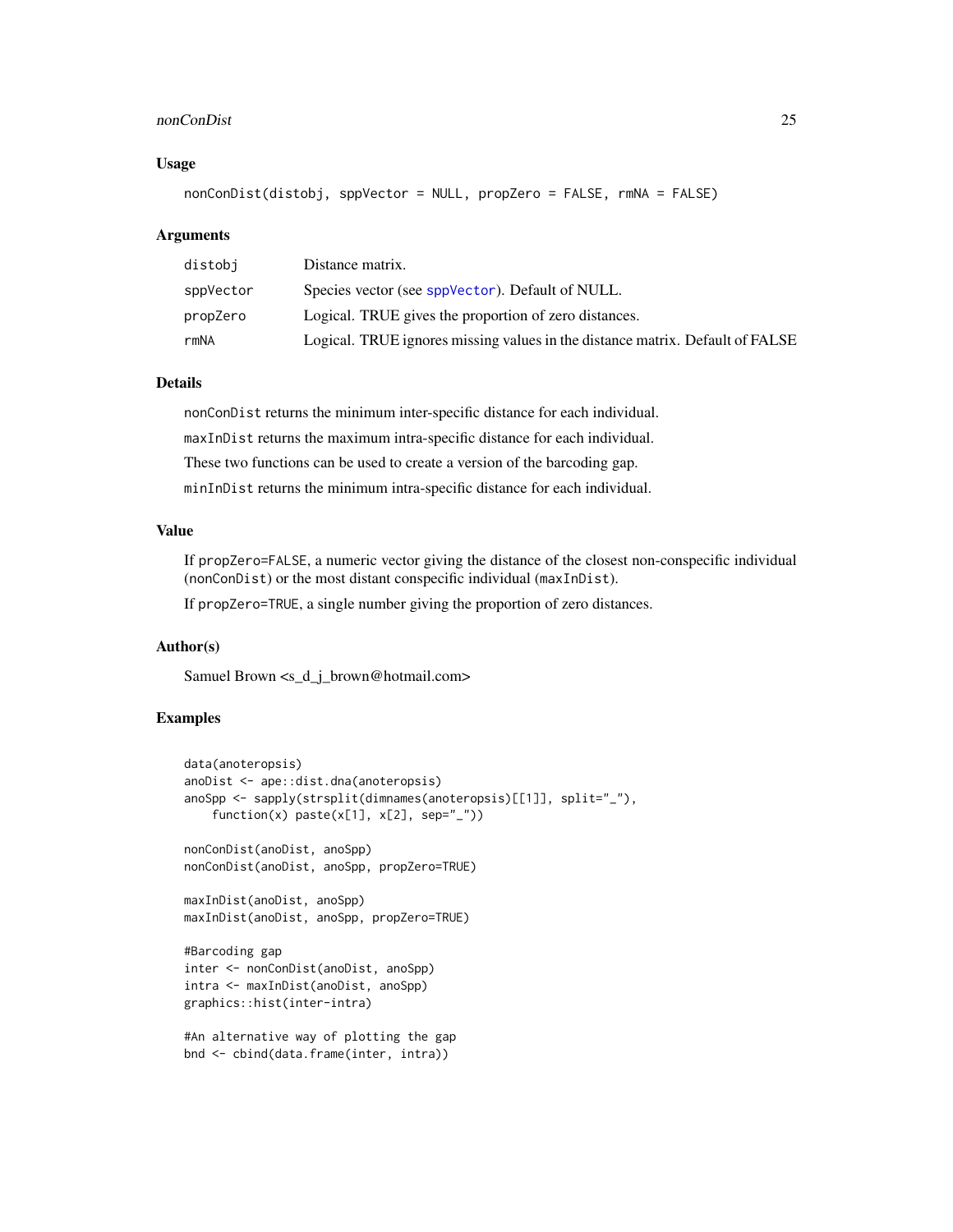```
ord <- bnd[order(bnd$inter),]
graphics::plot(ord$inter, type="n", ylab="Percent K2P distance", xlab="Individual")
segCol <- rep("gray50", length(ord$inter))
segCol[ord$inter-ord$intra < 0] <- "red"
graphics::segments(x0=1:length(ord$inter), y0=ord$inter, y1=ord$intra, col=segCol, lwd=6)
```
<span id="page-25-1"></span>nucDiag *Nucleotide diagnostics for species alignments*

#### Description

Determines the diagnostic nucleotides for each species given in sppVector.

#### Usage

```
nucDiag(DNAbin, sppVector)
```
# Arguments

| DNAbin    | An object of class 'DNAbin'.        |
|-----------|-------------------------------------|
| sppVector | The species vector (see sppVector). |

#### Details

These functions provide a means for evaluating the presence of diagnostic nucleotides that distinguish species within an alignment. nucDiag returns the positions of bases corresponding to the definition of pure, simple diagnostic nucleotides given by Sarkar et al (2008).

rnucDiag runs a bootstrapping-style resampling test to evaluate the numbers of diagnostic nucleotides that might be expected by random assortment of specimens.

# Value

nucDiag returns a list giving the pure, simple diagnostic nucleotides (i.e. those nucleotides that are fixed within species and different from all other species) for each species in the species vector. A result of integer(0) indicates there are no diagnostic nucleotides for those species.

rnucDiag returns a list containing the following elements:

| min     | The minimum number of diagnostic nucleotides in the sample.                  |
|---------|------------------------------------------------------------------------------|
| mean    | The mean number of diagnostic nucleotides in the sample.                     |
| median  | The median number of diagnostic nucleotides in the sample.                   |
| max     | The maximum number of diagnostic nucleotides in the sample.                  |
| rndFreq | A list of frequency distributions of the number of diagnostic nucleotides in |

groups formed by 1 sequence, 2 sequences, etc.

<span id="page-25-0"></span>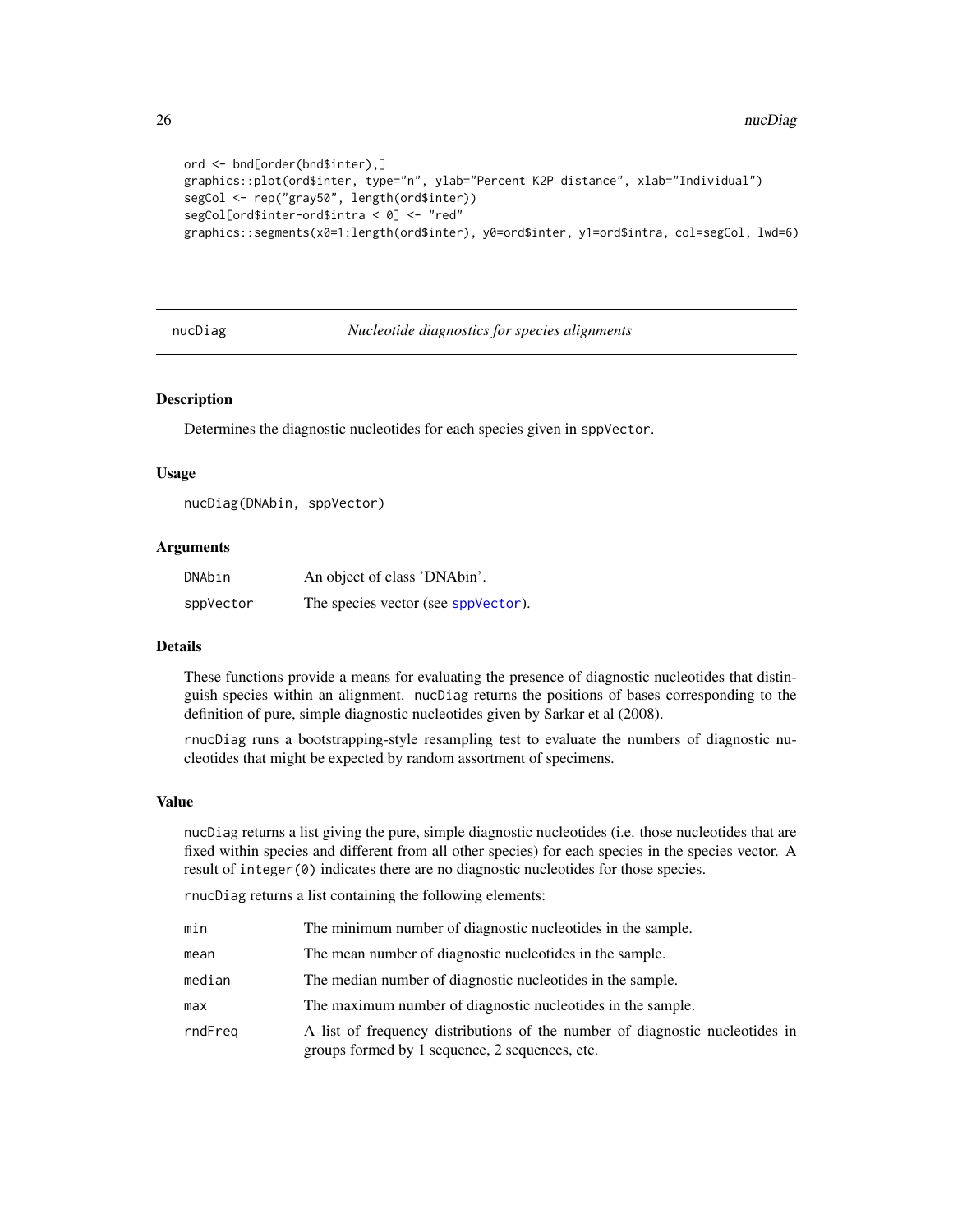#### <span id="page-26-0"></span>ordinDNA 27

# Author(s)

Samuel Brown <s\_d\_j\_brown@hotmail.com>

#### References

Sarkar, I., Planet, P., & DeSalle, R. (2008). CAOS software for use in character- based DNA barcoding. \_Molecular Ecology Resources\_ \*8\* 1256-1259

#### See Also

[slideNucDiag](#page-52-1), [rnucDiag](#page-41-1)

# Examples

```
data(anoteropsis)
anoSpp <- sapply(strsplit(dimnames(anoteropsis)[[1]], split="_"),
function(x) paste(x[1], x[2], sep="_"))
```
nucDiag(anoteropsis, anoSpp)

#To view the nucleotide values anoNuc <- nucDiag(anoteropsis, anoSpp) as.character(anoteropsis[ ,anoNuc[[1]][1] ])

```
data(sarkar)
sarkarSpp <- substr(dimnames(sarkar)[[1]], 1, 3)
nucDiag(sarkar, sarkarSpp)
```
## Not run: rnucDiag(anoteropsis, anoSpp, n = 100)

## End(Not run)

<span id="page-26-1"></span>ordinDNA *Calculates a Principal Components Ordination of genetic distances*

# Description

Calculates Principical Coonrdinates Analysis on a matrix of genetic distances and plots an ordination of the first two major axes.

#### Usage

```
ordinDNA(distobj, sppVector, ...)
```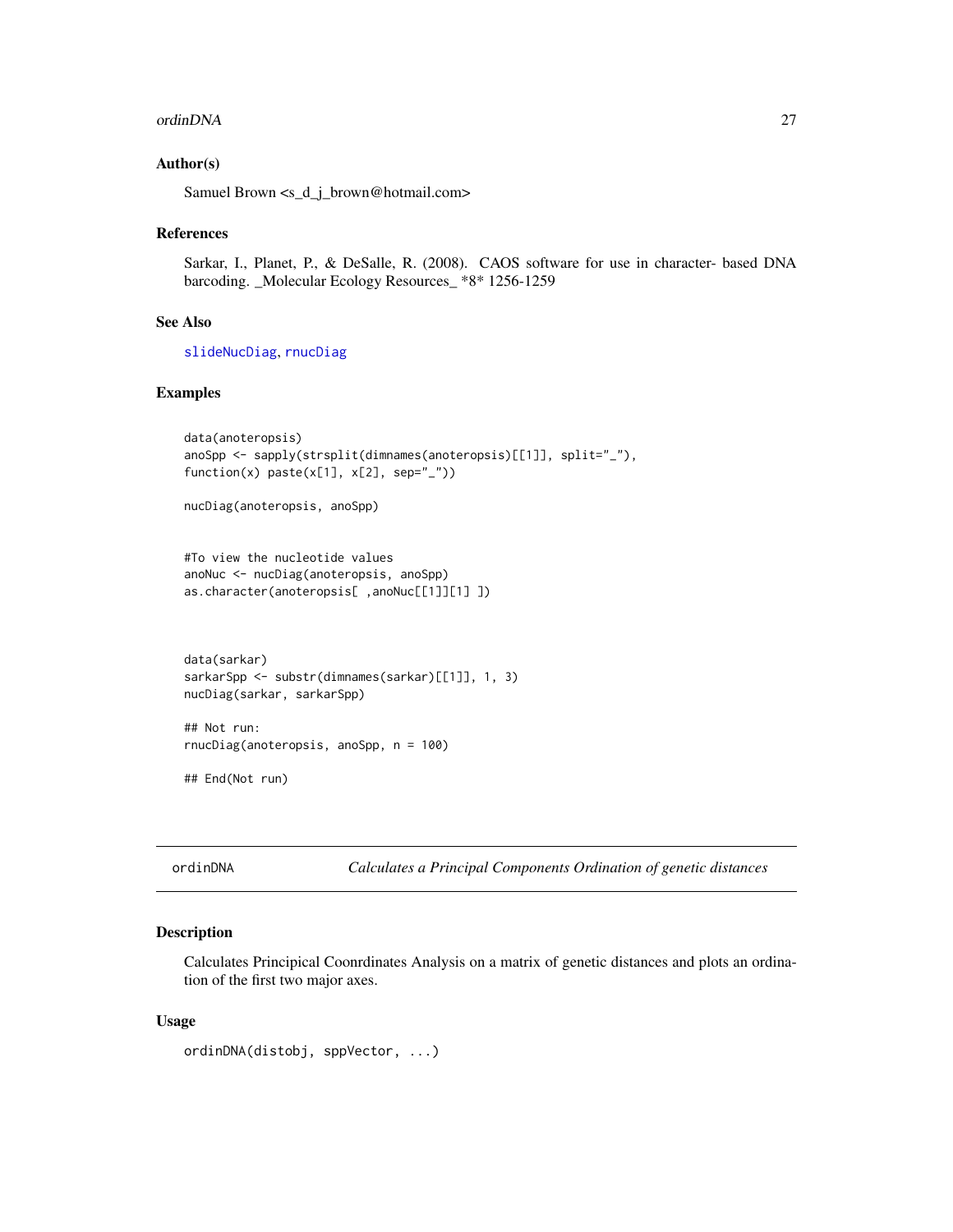#### <span id="page-27-0"></span>**Arguments**

| distobi                 | A distance matrix.                              |
|-------------------------|-------------------------------------------------|
| sppVector               | The species vector (see sppVector).             |
| $\cdot$ $\cdot$ $\cdot$ | Other arguments to be passed to plot. ordinDNA. |

# Details

This function is a wrapper for [cmdscale](#page-0-0), which performs a Principal Coordinates Analysis on the distance matrix given. In addition, it plots an ordination of the genetic distance matrix given, showing the relative distance between each of the species in the dataset. It is presented as an alternative to the neighbour-joining trees which are frequently used for the visualisation of DNA barcoding data. NJ trees show hypotheses of relationships, which are inappropriate for the questions usally asked in DNA barcoding studies.

The distance between the centroids of the clusters are roughly proportional to the genetic distances between the species. NOTE: it is important to remember that the plot shows only one plane of a multi-dimensional space. Species with overlapping circles are not necessarily conspecific. Further exploration is required.

# Value

Plots an ordination of the first two major axes showing the positions of each individual (squares), the centroid of each species (circular bullet and name of species), and the variation in the species (large circle, the radius of which is the distance to the furthest individual from the centroid).

Additionally returns a list of class "ordinDNA" with the following elements:

| pco       | Output of the Principal Coordinates Analysis. |
|-----------|-----------------------------------------------|
| sppVector | Character vector giving the species vector.   |

#### Author(s)

Samuel Brown <s\_d\_j\_brown@hotmail.com>

# See Also

[cmdscale](#page-0-0), [plot.ordinDNA](#page-30-1)

# Examples

```
data(dolomedes)
doloDist <- ape::dist.dna(dolomedes)
doloSpp <- substr(dimnames(dolomedes)[[1]], 1, 5)
doloOrd <- ordinDNA(doloDist, doloSpp)
doloOrd
```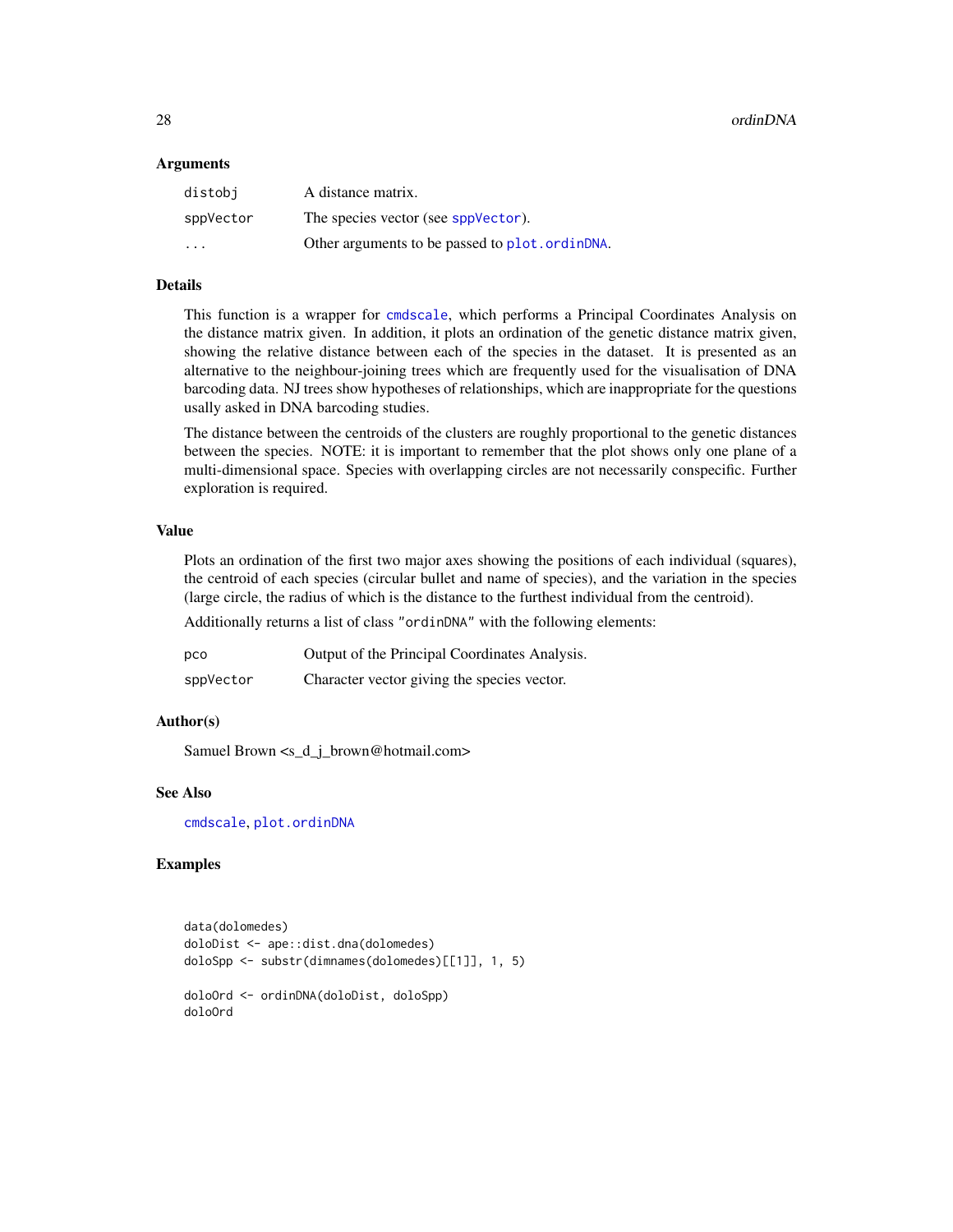<span id="page-28-1"></span><span id="page-28-0"></span>Conducts population aggregate analysis over a matrix of characters of interest.

#### Usage

```
paa(data, sppVector)
```
# Arguments

| data      | A data matrix with columns as characters and rows as individuals. |
|-----------|-------------------------------------------------------------------|
| sppVector | The species vector. See sppVector.                                |

# Details

When used on DNA sequences, the function treats gaps as seperate characters.

# Value

A matrix with species as rows and characters as columns. Cells give the character state of each species if fixed, or "poly" if the character is polymorphic.

# Author(s)

Samuel Brown <s\_d\_j\_brown@hotmail.com>

# References

Sites, J. W. J., & Marshall, J. C. (2003). Delimiting species: a Renaissance issue in systematic biology. \_Trends in Ecology and Evolution\_ \*18\* (9), 462-470.

# Examples

```
#Create some exemplar data
u \leftarrow sample(c(\emptyset, 1), 16, replace=TRUE)
v \leq rep(c(\emptyset,1), rep(8,2))x \leq -\text{rep}(c(1, 0), \text{rep}(8, 2))y \le - sample(c(0,1), 16, replace=TRUE)
z \leq -\text{rep}(c(1,0), \text{rep}(8,2))dat <- cbind(u,v,x,y,z)
popn <- rep(c("A","B", "C", "D"), rep(4,4))
paa(dat, popn)
```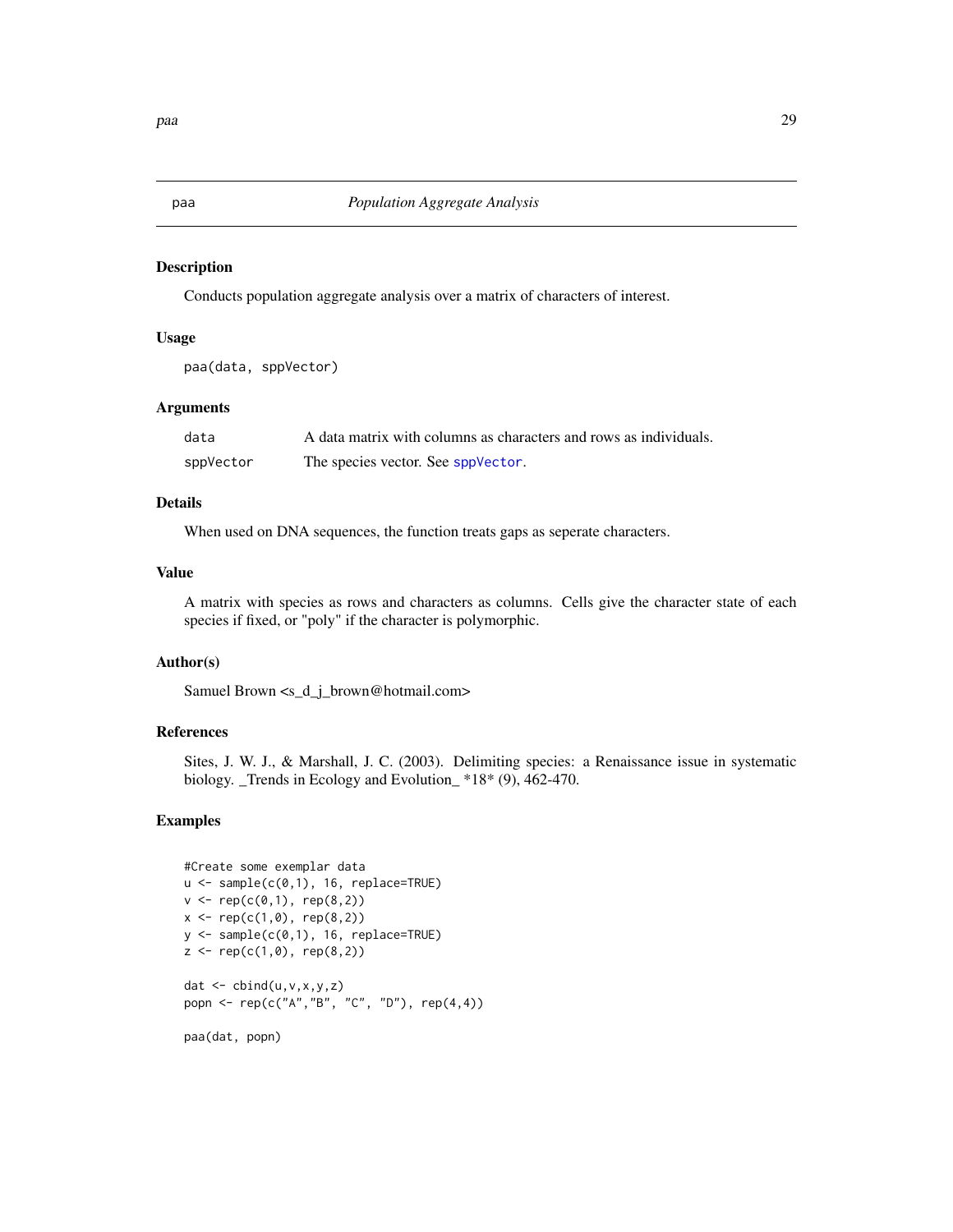```
#Use on DNA sequences
data(anoteropsis)
anoSpp <- sapply(strsplit(dimnames(anoteropsis)[[1]], split="_"),
function(x) past(x[1], x[2], sep=''_')paa(as.character(anoteropsis), anoSpp)
```
<span id="page-29-1"></span>plot.haploAccum *Plotting haplotype accumulation curves*

#### Description

Plots the accumulation curves calculated by [haploAccum](#page-10-1).

#### Usage

```
## S3 method for class 'haploAccum'
plot(x, add = FALSE, ci = 2, ci_type = c("bar","line", "polygon"), col = par("fg"), ci.col = col, ci.lty = 1, xlab,
 ylab = "Haplotypes", ylim, main = paste(x$method,
  "method of haplotype accumulation", sep = " "), \ldots)
```
# Arguments

| X        | A 'haploAccum' object obtained from haploAccum.                                                                                           |
|----------|-------------------------------------------------------------------------------------------------------------------------------------------|
| add      | Add graph to an existing graph.                                                                                                           |
| сi       | Multiplier for the calculation of confidence intervals from standard deviation.<br>$ci = 0$ prevents the drawing of confidence intervals. |
| ci.type  | Type of confidence intervals: "bar" for vertical bars, "line" for lines, and<br>"polygon" for a shaded area.                              |
| col      | Colour for curve line.                                                                                                                    |
| ci.col   | Colour for lines or shaded area when "polygon".                                                                                           |
| ci.lty   | Line type for confidence interval lines or border of the "polygon".                                                                       |
| xlab     | Label for the X-axis.                                                                                                                     |
| ylab     | Label for the Y-axis.                                                                                                                     |
| ylim     | Y-axis limits.                                                                                                                            |
| main     | Title of the plot.                                                                                                                        |
| $\cdots$ | Other parameters to pass to plot.                                                                                                         |

# Value

Plots a haplotype accumulation curve and confidence intervals depending on the options given to [haploAccum](#page-10-1).

<span id="page-29-0"></span>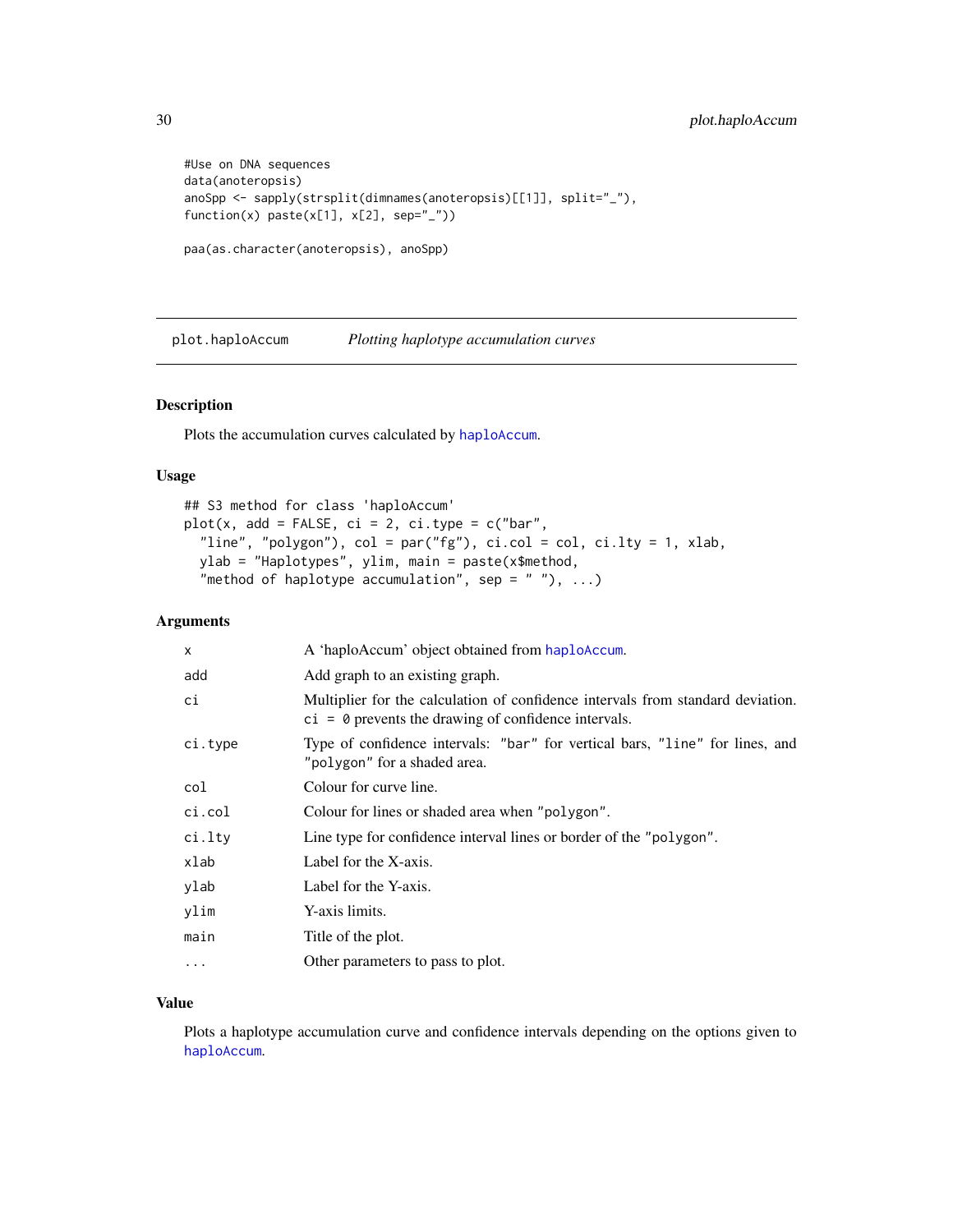# <span id="page-30-0"></span>plot.ordinDNA 31

# Author(s)

Jagoba Malumbres-Olarte <j.malumbres.olarte@gmail.com>.

#### References

Gotellli, N.J. & Colwell, R.K. (2001). Quantifying biodiversity: procedures and pitfalls in measurement and comparison of species richness. \_Ecology Letters\_ \*4\* 379–391.

# Examples

```
data(dolomedes)
#Generate multiple haplotypes
doloHaplo <- dolomedes[sample(37, size = 200, replace = TRUE), ]
dolocurv <- haploAccum(doloHaplo, method = "random", permutations = 100)
graphics::plot(dolocurv)
graphics::plot(dolocurv, add = FALSE, ci = 2, ci.type = "polygon", col = "blue", ci.col = "red",
   ci.lty = 1)
```
<span id="page-30-1"></span>plot.ordinDNA *Plot an 'ordinDNA' object*

# Description

Plots an ordination of the Principal Components Analysis conducted by [ordinDNA](#page-26-1).

#### Usage

```
## S3 method for class 'ordinDNA'
plot(x, majorAxes = c(1, 2), plotCol = "default",trans = "CC", textcex = 0.7, pchCentroid = FALSE, sppBounds = "net",
  sppNames = TRUE, namePos = "top", ptPch = 21, ptCex = 0.5,
 netWd = 1, ...
```
#### Arguments

| $\mathsf{x}$ | An object of class 'ordinDNA'.                                                                                                                                                                                                                                              |
|--------------|-----------------------------------------------------------------------------------------------------------------------------------------------------------------------------------------------------------------------------------------------------------------------------|
| majorAxes    | Numeric. Gives the numbers of the major axes that should be plotted. Default<br>of the first two major axes (major Axes = $c(1,2)$ )                                                                                                                                        |
| plotCol      | A vector of RGB colours giving the colours of the points and circles. Must be<br>in the form of a character vector with elements "#XXXXXX" where XXXXXX<br>gives the hexadecimal value for the colours desired. Default of "default".<br>Colours are recycled if necessary. |
| trans        | A character vector giving the hexadecimal value for the transparency of the cir-<br>cles. Default of "CC".                                                                                                                                                                  |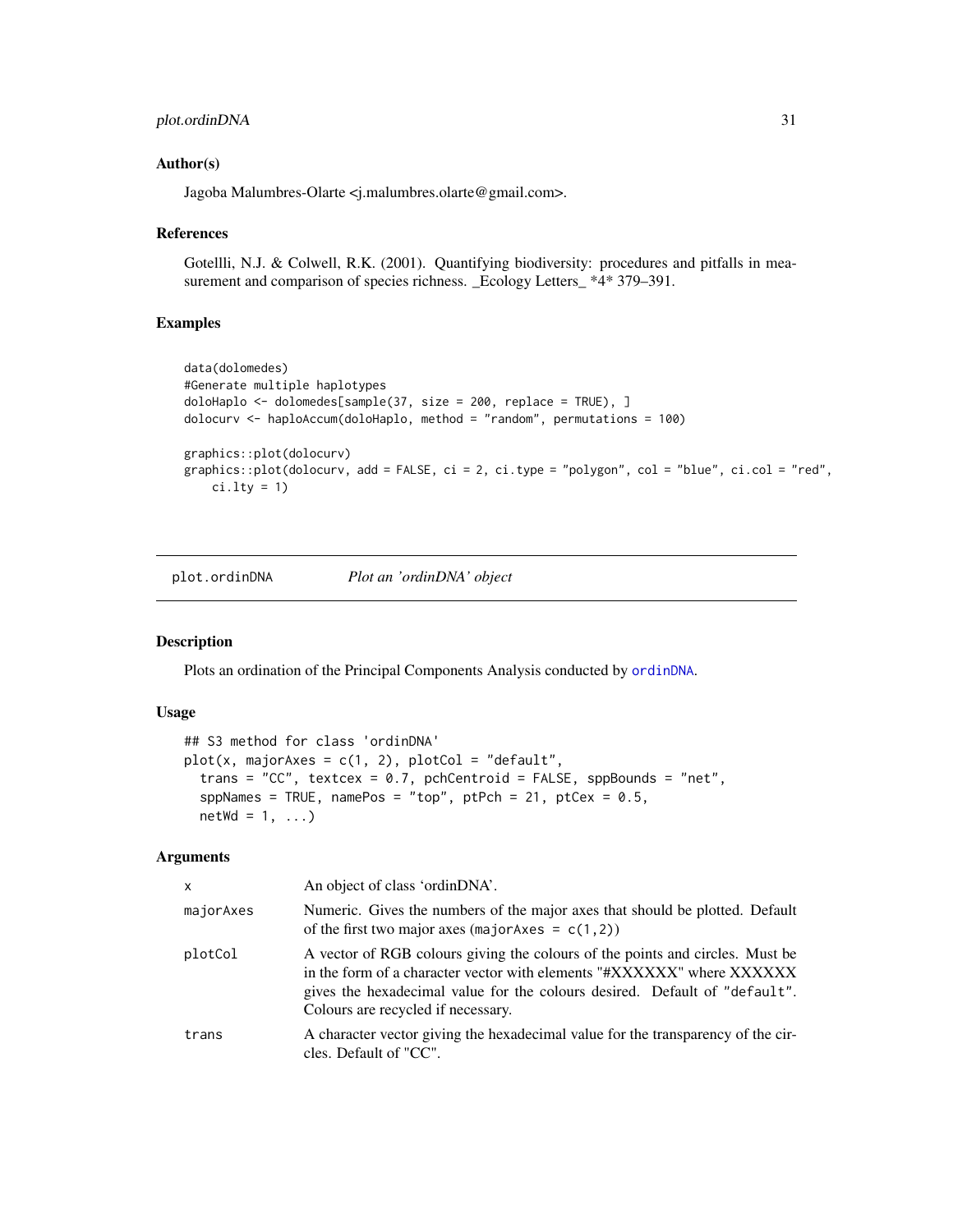<span id="page-31-0"></span>

| textcex     | Numeric. Controls the size of the text giving the species value of the circles.                                                                                                           |
|-------------|-------------------------------------------------------------------------------------------------------------------------------------------------------------------------------------------|
| pchCentroid | Numeric. Controls the shape of the point showing the centroid of the circle for<br>each species. Default of FALSE, no plotting of centroid position.                                      |
| sppBounds   | Option to determine the method of visualising conspecific points. Options of<br>"net" (the default), "none" or "circles".                                                                 |
| sppNames    | Logical. Should species names be plotted? Default of TRUE.                                                                                                                                |
| namePos     | Character vector of length 1 giving the position where the species names should<br>be plotted. Possible values are: "top" and "bottom", anything else plots the<br>names at the centroid. |
| ptPch       | Numeric. Number of the symbol to be used for plotting, see points. Default of<br>21.                                                                                                      |
| ptCex       | Numeric. Number governing the size of the points. Default of 0.5.                                                                                                                         |
| netWd       | Numeric. Number governing the width of the lines in the netowk. Default of 1.                                                                                                             |
| $\ddots$ .  | Other arguments to be passed to plot.                                                                                                                                                     |
|             |                                                                                                                                                                                           |

# Details

plot.ordinDNA calculates the centroid and radius of the most variable individual for each species in the multivariate space of the Principal Components Analysis object given.

majorAxes plots the axes in the form  $c(x, y)$ . The maximum number of axes calculated is the number of specimens in the dataset minus one.

sppBounds has the following options: "net" (the default) creates a complete graph between all individuals within a species. If "circles" is specified, a circle is drawn with a center fixed on the centroid, and a radius of the length to the maximally distant individual. Selecting the option of "none" means the individuals are not connected in any way.

# Value

Plots an ordination of the first two major axes showing the positions of each individual (squares), the centroid of each species (circular bullet and name of species), and the variation in the species (large circle, the radius of which is the distance to the furthest individual from the centroid).

# Author(s)

Samuel Brown <s\_d\_j\_brown@hotmail.com>

# See Also

[ordinDNA](#page-26-1), [cgraph](#page-6-1).

# Examples

```
data(dolomedes)
doloDist <- ape::dist.dna(dolomedes)
doloSpp <- substr(dimnames(dolomedes)[[1]], 1, 5)
```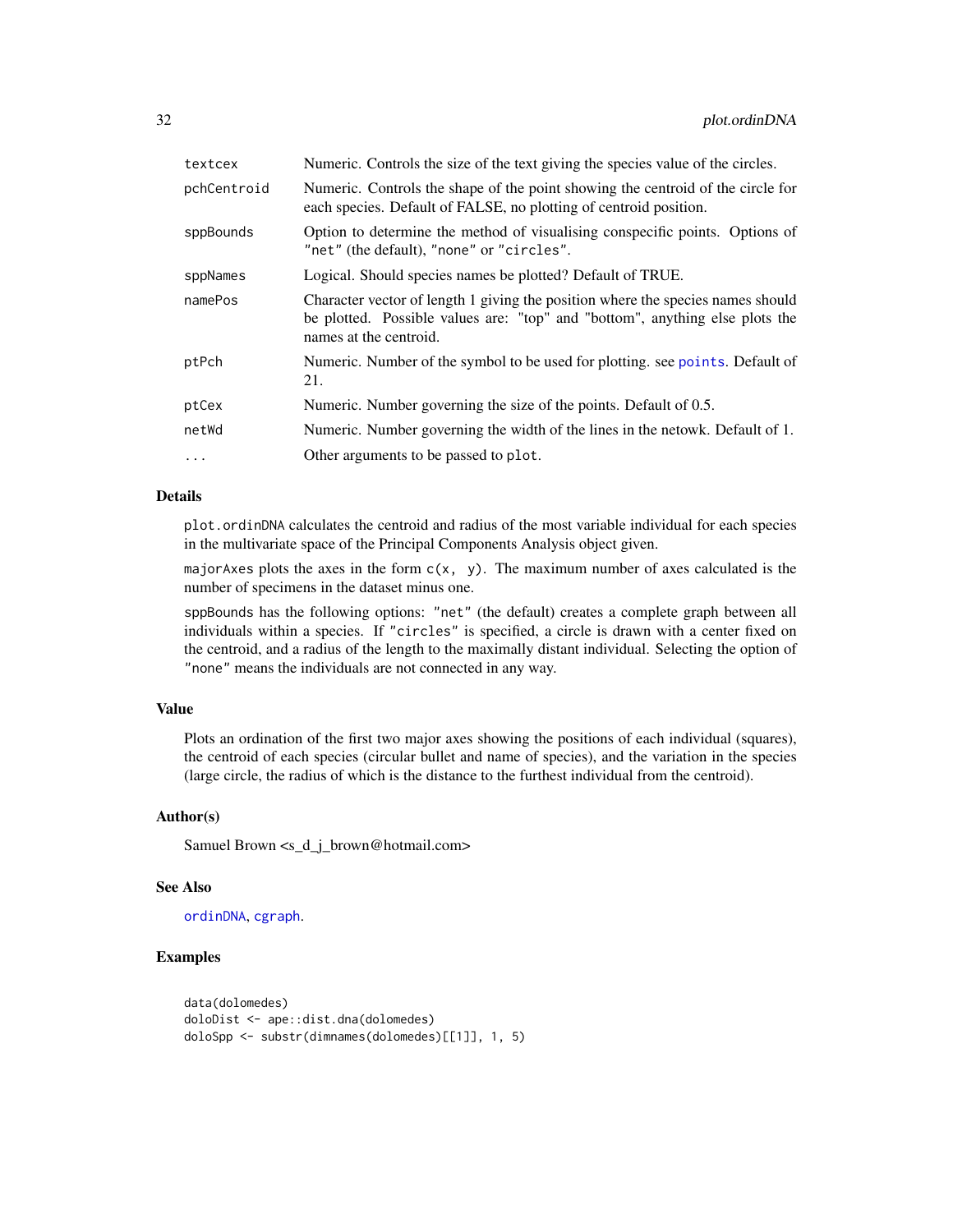# <span id="page-32-0"></span>plot.slidWin 33

```
doloOrd <- ordinDNA(doloDist, doloSpp)
graphics::plot(doloOrd)
graphics::plot(doloOrd, majorAxes = c(1,3))graphics::plot(doloOrd, textcex = 0.001)
graphics::plot(doloOrd, plotCol = c("#FF0000", "#00FF00", "#0000FF"))
graphics::plot(doloOrd, namesPos = "bottom")
graphics::plot(doloOrd, namesPos = "centre")
data(anoteropsis)
anoDist <- ape::dist.dna(anoteropsis)
anoSpp <- sapply(strsplit(dimnames(anoteropsis)[[1]], split="_"),
    function(x) paste(x[1], x[2], sep="_"))
anoOrd <- ordinDNA(anoDist, anoSpp)
plot(anoOrd, sppBounds = "circles")
```
<span id="page-32-1"></span>plot.slidWin *Plot a 'slidWin' object*

# Description

Graphical representation of the summary statistics derived from [slideAnalyses](#page-48-1) and [slideBoxplots](#page-50-1)

#### Usage

## S3 method for class 'slidWin'  $plot(x, outliers = FALSE, ...)$ 

# Arguments

| $\mathsf{x}$ | An object of class 'slidWin'.                                                                                       |
|--------------|---------------------------------------------------------------------------------------------------------------------|
| outliers     | Logical. When the results of slideBoxplots are being called, should the out-<br>liers be plotted? Default of FALSE. |
| .            | Other arguments to be passed to plot.                                                                               |

# Details

When boxplots of methods nonCon and interAll, the y-axis limits are constrained to the midpoint of the range covered by the boxplots, so that the intra-specific variation can be seen.

# Value

Plots graphs depending on the options given to [slideAnalyses](#page-48-1) or [slideBoxplots](#page-50-1).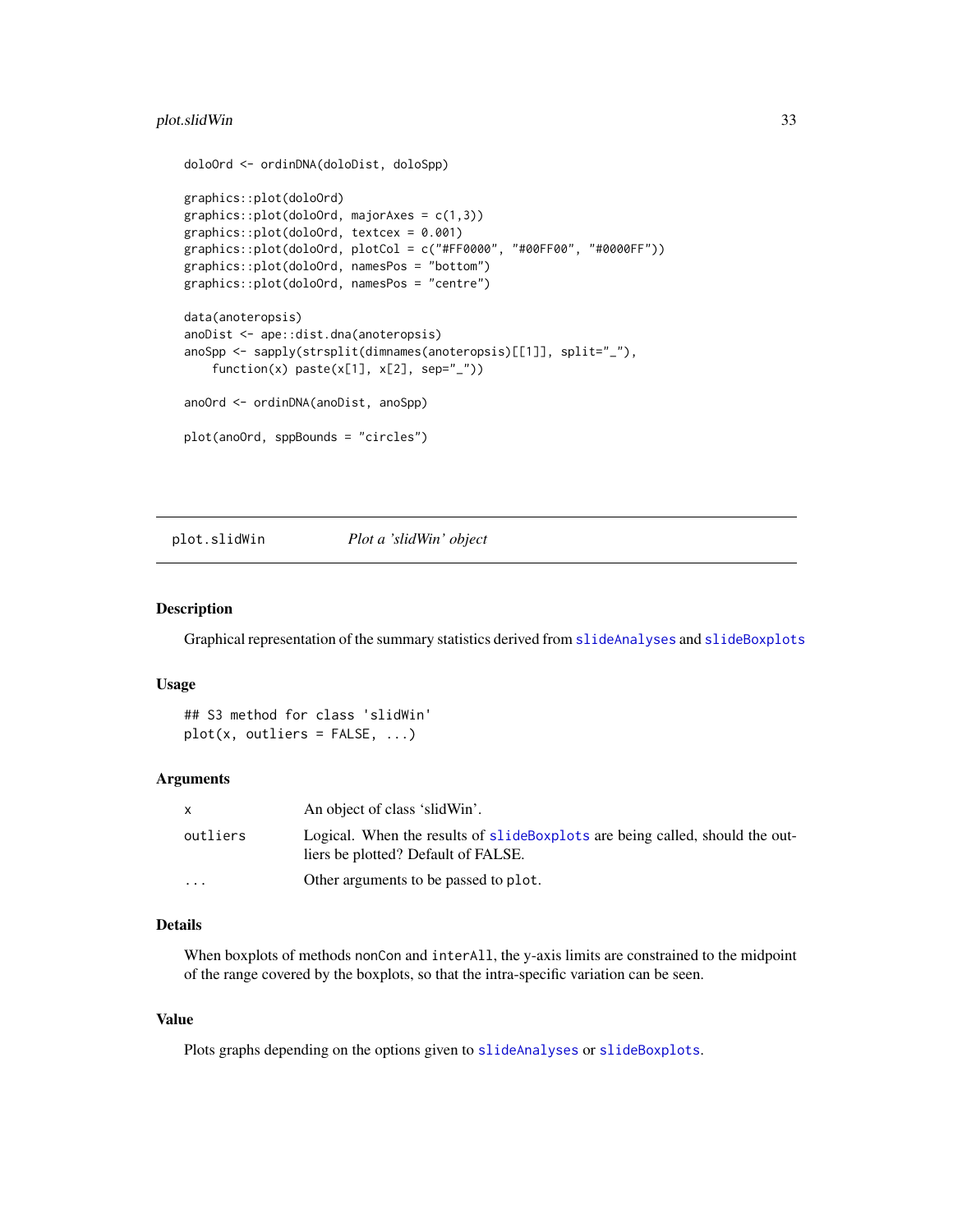# Author(s)

Samuel Brown <s\_d\_j\_brown@hotmail.com>

# See Also

[slideAnalyses](#page-48-1), [slideBoxplots](#page-50-1).

# Examples

```
data(dolomedes)
doloSpp <- substr(dimnames(dolomedes)[[1]], 1, 5)
doloSlide <- slideAnalyses(dolomedes, doloSpp, 200, interval=10, treeMeasures=TRUE)
graphics::plot(doloSlide)
doloBox <- slideBoxplots(dolomedes, doloSpp, 200, interval=10, method="overall")
graphics::plot(doloBox)
data(anoteropsis)
anoSpp <- sapply(strsplit(dimnames(anoteropsis)[[1]], split="_"),
    function(x) paste(x[1], x[2], sep="_"))
anoBox <- slideBoxplots(anoteropsis, anoSpp, 200, interval=10, method="interAll")
graphics::plot(anoBox)
graphics::plot(anoBox, outliers=TRUE)
```
polyBalance *Balance of a phylogenetic tree with polytomies*

# Description

This function computes the numbers of descendants for each dichotomous branch of a phylogenetic tree.

#### Usage

polyBalance(phy)

#### Arguments

phy A tree of class 'phylo'.

<span id="page-33-0"></span>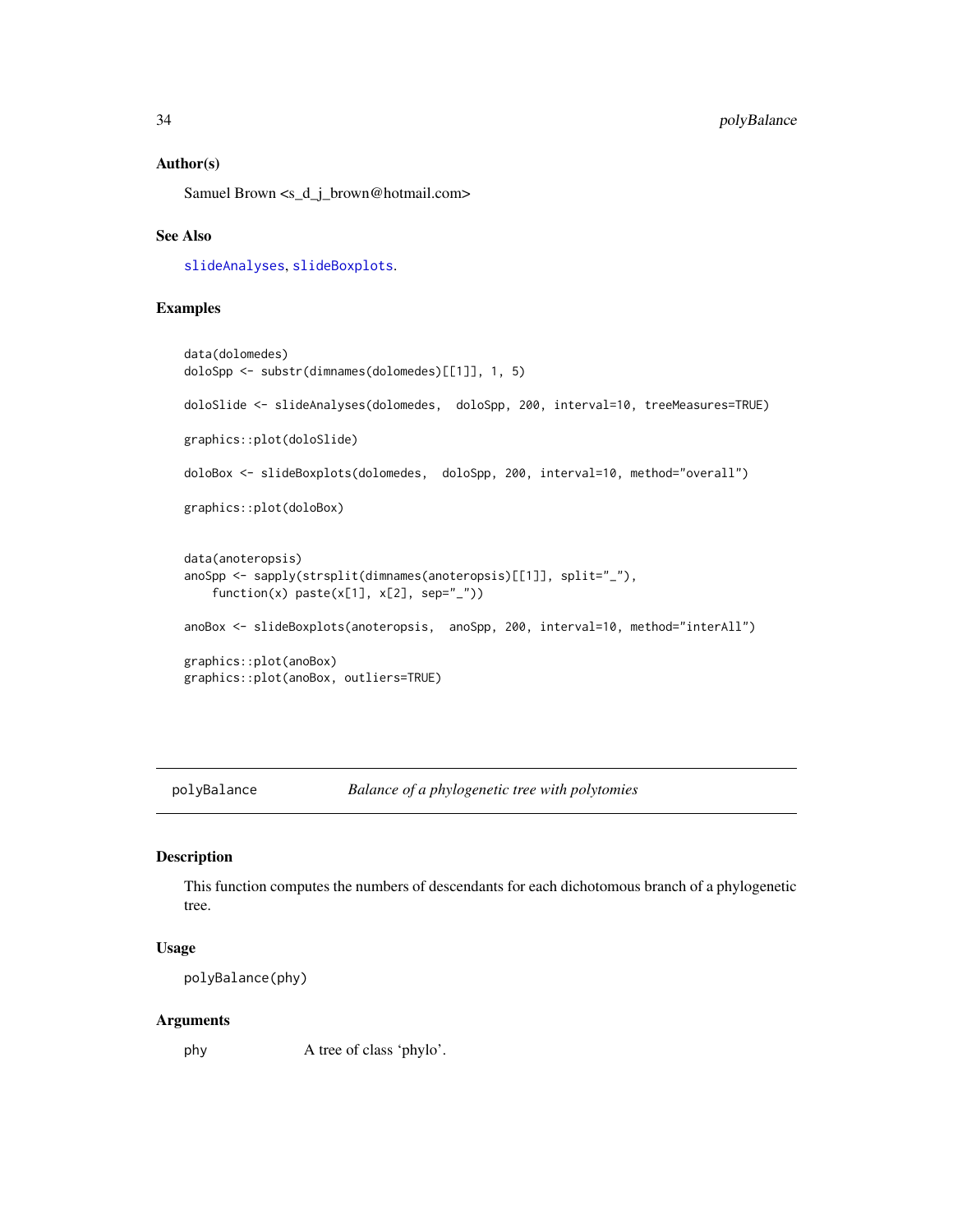#### <span id="page-34-0"></span>rankSlidWin 35

# Details

The function extends [balance](#page-0-0) to allow the balance of a tree with polytomies to be calculated. When the tree is fully dichotomous, the result is identical to [balance](#page-0-0).

# Value

A numeric matrix with two columns and one row for each node of the tree. The columns give the numbers of descendants on each node. Non-dichotomous nodes are reported as 'NA'.

# Author(s)

Samuel Brown <s\_d\_j\_brown@hotmail.com>

# See Also

[balance](#page-0-0).

# Examples

```
set.seed(55)
tr <- ape::rtree(15)
tr2 <- ape::di2multi(tr, tol=0.02)
polyBalance(tr)
polyBalance(tr2)
```
<span id="page-34-1"></span>rankSlidWin *Rank a 'slidWin' object.*

# Description

Display the highest ranking windows measured by [slideAnalyses](#page-48-1).

# Usage

```
rankSlidWin(slidWin, criteria = "mean_distance", num = 10)
```
# Arguments

| slidWin  | An object of class 'slidWin', made using slideAnalyses.                                                                                                                                                           |
|----------|-------------------------------------------------------------------------------------------------------------------------------------------------------------------------------------------------------------------|
| criteria | Name of criteria to sort by. Can be any of the following: "mean_distance", "monophyly", "clade_com<br>or "all". Default of "mean_distance" if distance measures have been calcu-<br>lated, otherwise "monophyly". |
| num      | Number of windows to return. Default of 10.                                                                                                                                                                       |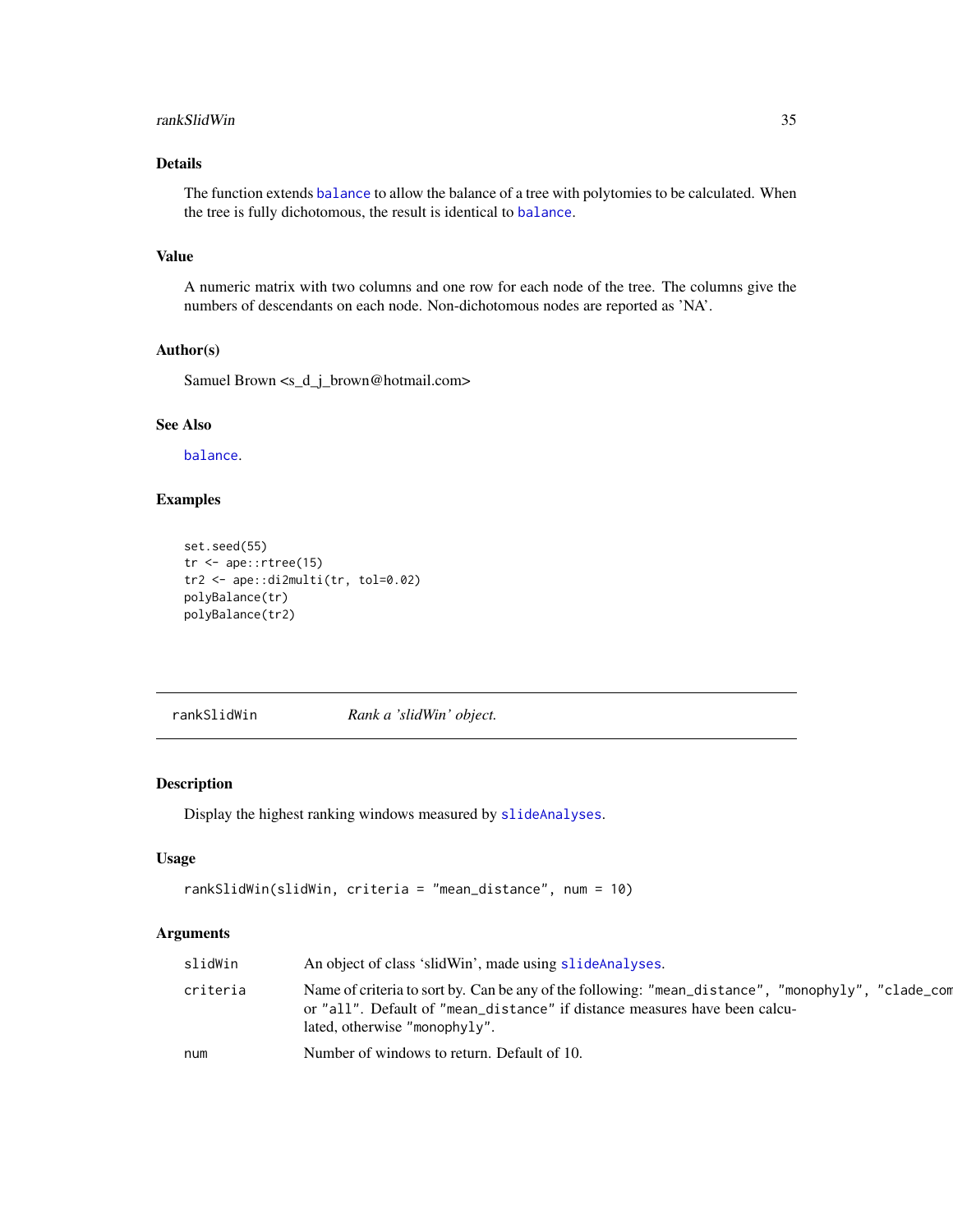# Details

The criteria for rankSlidWin correspond to the variables outputted by [slideAnalyses](#page-48-1) and are sorted in the following manner: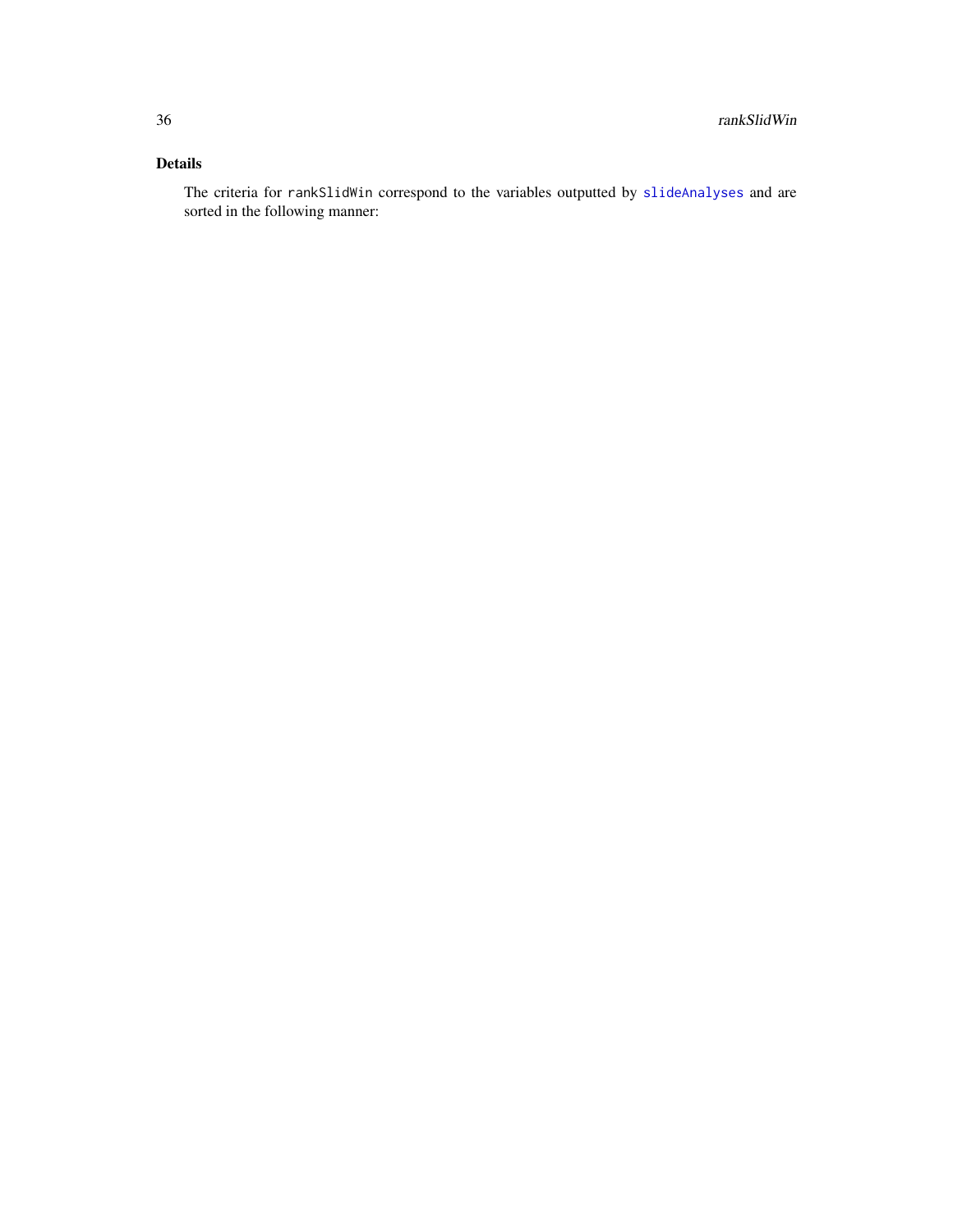#### <span id="page-36-0"></span>rankSlidWin 37

| rankSlidWin criterion: | slideAnalyses output: | Sorting method: |
|------------------------|-----------------------|-----------------|
| "mean_distance"        | "dist_mean_out"       | Ascending       |
| "monophyly"            | "win_mono_out"        | Ascending       |
| "clade_comparison"     | "comp_out"            | Ascending       |
| "clade_comp_shallow"   | "comp_depth_out"      | Ascending       |
| "zero_noncon"          | "noncon_out"          | Descending      |
| "zero_distances"       | "zero_out"            | Descending      |
| "diag_nuc"             | "nd_out"              | Ascending       |

Given a sequence of 1:10, the ascending method of sorting considers 10 as high. The descending method considers 1 as high.

The "all" criterion returns the windows that have the highest cumulative total score over all criteria.

#### Value

A data frame giving the values of the measures calculated by [slideAnalyses](#page-48-1), ranked to show the top 10 positions based on the criterion given.

# Author(s)

Samuel Brown <s\_d\_j\_brown@hotmail.com>

# See Also

[slideAnalyses](#page-48-1).

# Examples

```
data(dolomedes)
doloDist <- ape::dist.dna(dolomedes)
doloSpp <- substr(dimnames(dolomedes)[[1]], 1, 5)
doloSlide <- slideAnalyses(dolomedes, doloSpp, 200, interval = 10, treeMeasures = TRUE)
rankSlidWin(doloSlide)
rankSlidWin(doloSlide, criteria = "zero_distances")
doloSlide2 <- slideAnalyses(dolomedes, doloSpp, 200, interval = 10, treeMeasures = FALSE)
rankSlidWin(doloSlide2)
doloSlide3 <- slideAnalyses(dolomedes, doloSpp, 200, interval = 10, distMeasures = FALSE,
    treeMeasures = TRUE)
rankSlidWin(doloSlide3)
```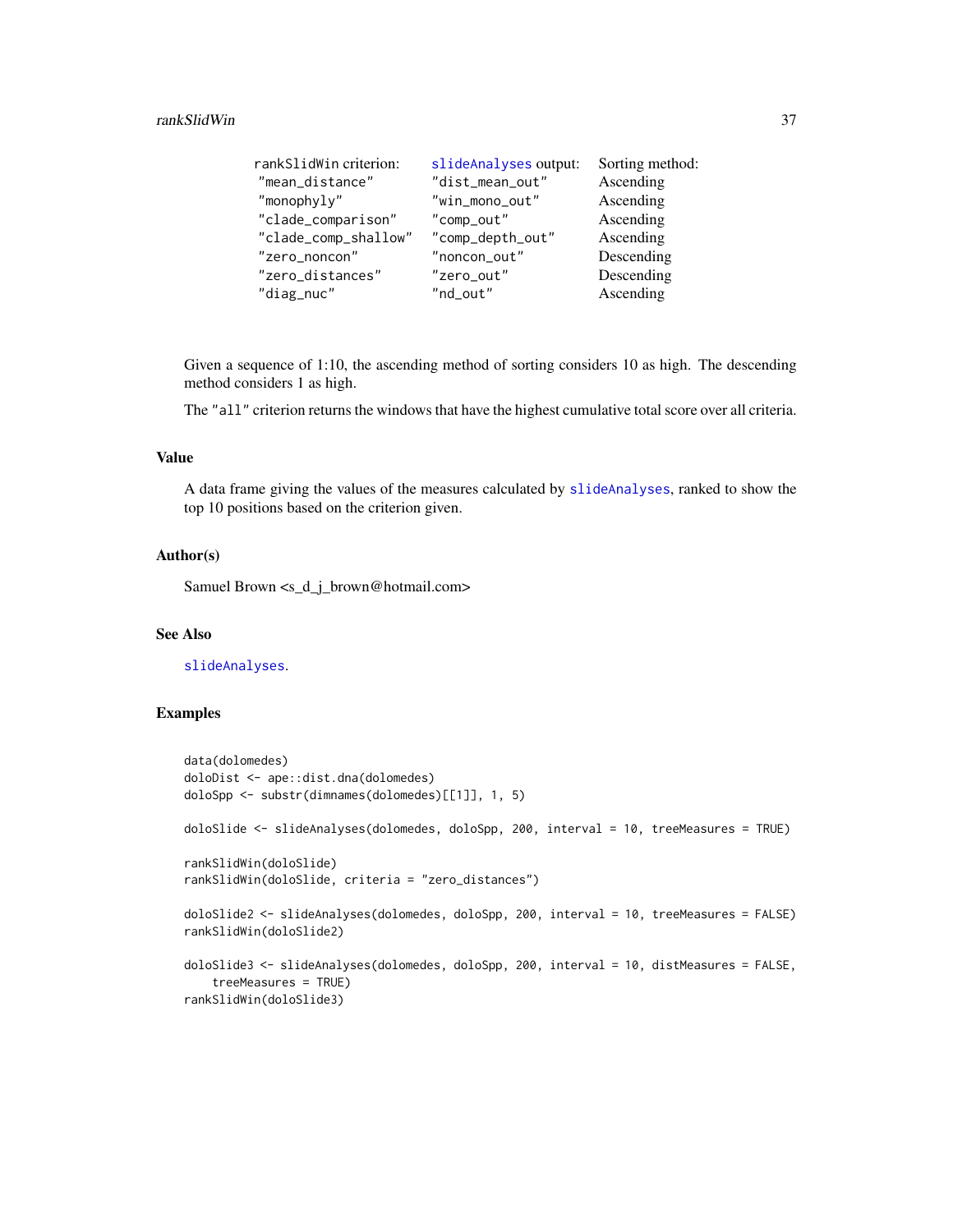<span id="page-37-0"></span>

These functions allow DNA sequences to be downloaded from the Barcode of Life Database (BOLD).

#### Usage

read.BOLD(IDs)

# Arguments

IDs A character vector containing BOLD process ID numbers.

# Details

search.BOLD retrieves BOLD process identification numbers for any given taxon using the API for BOLD version 3.0. By default, it only returns the first 500 process IDs for the given taxon. By selecting the option exhaustive = TRUE, the function can be made to search for more than  $500$ process IDs, but is much slower.

stats.BOLD retrieves the total number of records for the given taxon.

read.BOLD downloads the sequences associated with the process identification numbers using a brute force method of downloading the specimen record, then searching and splitting the HTML code to remove the relevant information. This process is likely to make the function fairly unstable if BOLD make any changes to their website.

Previous versions of read.BOLD used the eFetch web service offered by BOLD to enable batch retrieval of records, however from October 2012 BOLD deprecated eFetch without providing a replacement service.

#### Value

search.BOLD returns a character vector giving the process identification numbers of the specimens found by the search.

read.BOLD returns an object of class 'DNAbin'. This object has the attributes "species", "accession\_num", and "gene".

# Warning

On 26 Oct 2011, attempts to access records using the eFetch system through a web browser resulted in an error, saying that eFetch and eSearch are offline for maintainance.

As of 7 March 2012, both functions have been modified to interface with the new BOLD architecture, and work as expected.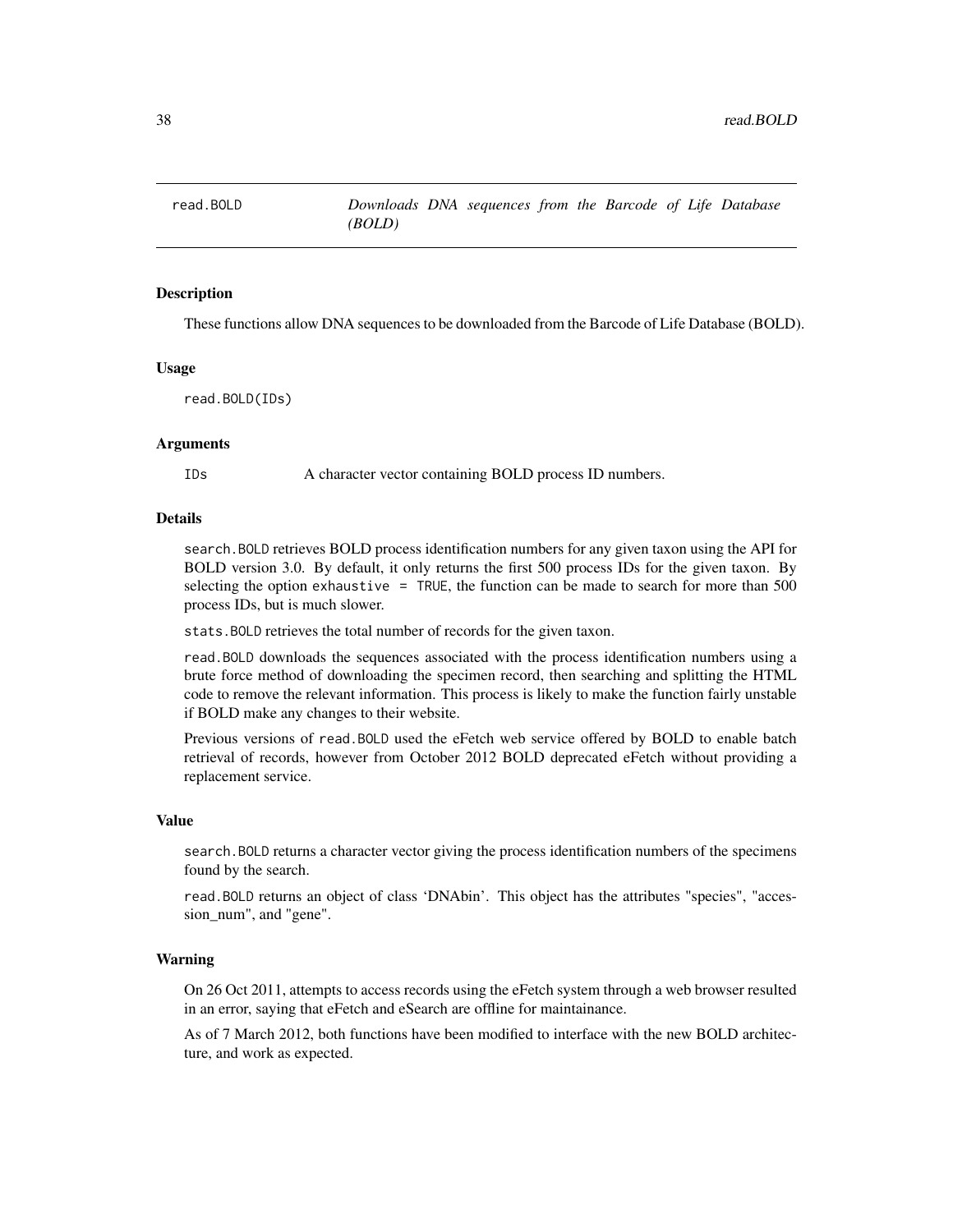<span id="page-38-0"></span>29 Oct 2012: It appears that BOLD has taken eFetch offline permanently, rendering read.BOLD as it currently stands useless. While we may be able to work out something, this will require a complete rewrite of the function. search.BOLD continues to work as intended.

17 Dec 2012: A new version of read.BOLD has been released that appears to work (for the time being).

15 Feb 2018: 'read.BOLD' is deprecated. Please use the rOpenSci 'bold' package for better functionality.

#### Author(s)

Samuel Brown <s\_d\_j\_brown@hotmail.com>

#### References

BOLD web services: <http://www.boldsystems.org/index.php/resources/api?type=webservices>. BOLD version 3.0 <http://v3.boldsystems.org/>.

# See Also

[stats.BOLD](#page-57-1), [search.BOLD](#page-45-1), [read.GB](#page-38-1). [help](#page-0-0), ~~~

## Examples

```
## Not run:
stats.BOLD("Pisauridae")
search.BOLD(c("Danio kyathit", "Dolomedes", "Sitona discoideus"))
nn <- search.BOLD("Pisauridae")
pisaurid <- read.BOLD(nn)
ape::write.dna(pisaurid, "filename.fas", format="fasta")
## End(Not run)
```
<span id="page-38-1"></span>read.GB *Download sequences from Genbank with metadata.*

# Description

Downloads sequences associated with the given accession numbers into a 'DNAbin' class.

#### Usage

```
read.GB(access.nb, seq.names = access.nb, species.names = TRUE,
  gene = TRUE, access = TRUE, as.character = FALSE)
```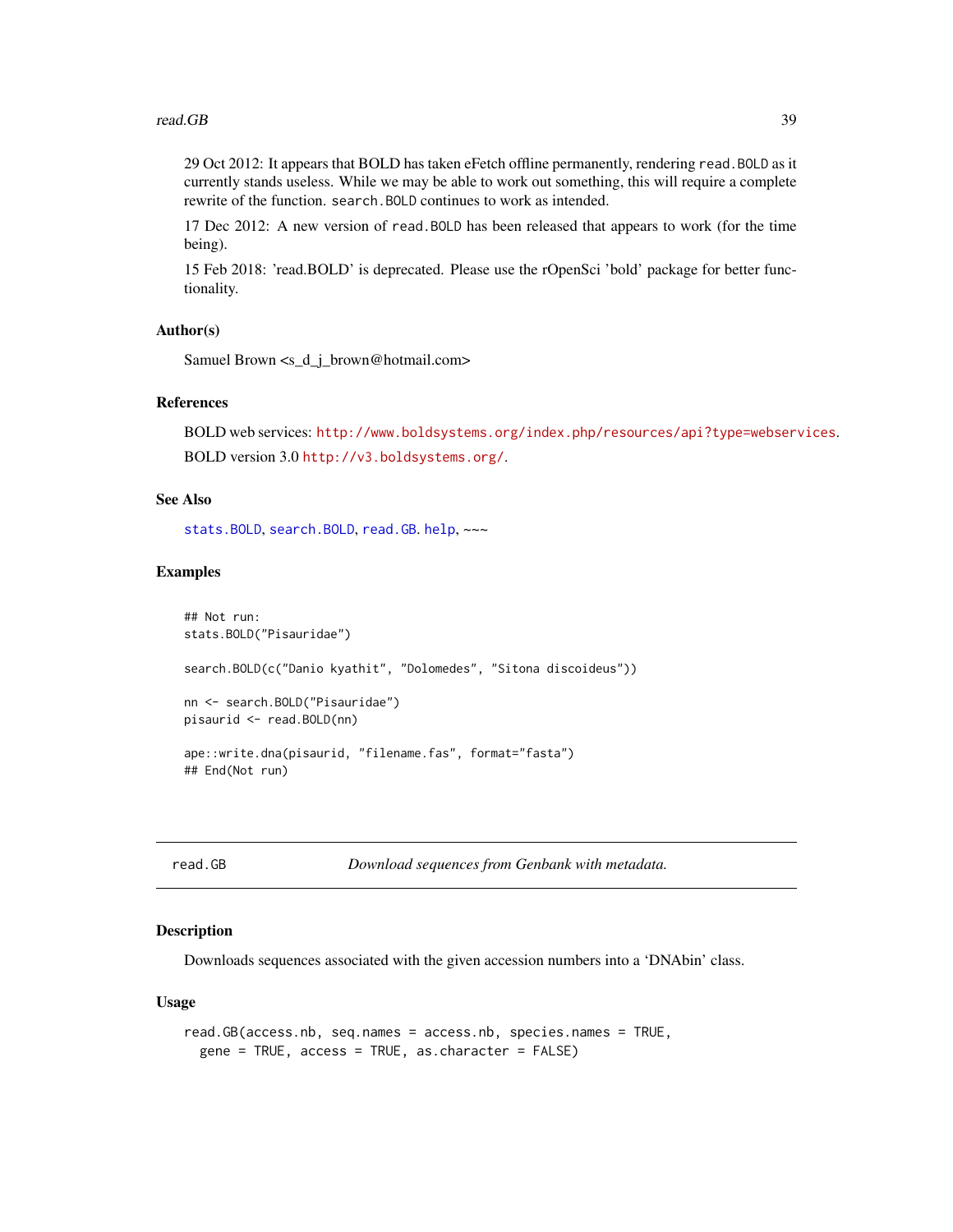# <span id="page-39-0"></span>Arguments

| access.nb     | A character vector giving the GenBank accession numbers to download.                                                                 |
|---------------|--------------------------------------------------------------------------------------------------------------------------------------|
| seg.names     | A character vector giving the names to give to each sequence. Defaults to "ac-<br>cession number I species name".                    |
| species.names | Logical. Should species names be downloaded? Default of TRUE.                                                                        |
| gene          | Logical. Should the name of the gene region be downloaded? Default of TRUE.                                                          |
| access        | Logical. Should the accession number be downloaded? Default of TRUE.                                                                 |
| as.character  | Logical. Should the sequences be returned as character vector? Default of<br>FALSE, function returns sequences as a 'DNAbin' object. |

# Details

This function is a modification of [read.GenBank](#page-0-0) to include metadata with each sequence. Additional data currently implemented are the species names and the gene region from which sequences were derived.

# Value

A 'DNAbin' object with the following attributes: "species", "gene", and "accession\_num".

# Warning

15 Feb 2018: 'read.GB' is deprecated. Please use the rOpenSci packages 'rentrez' and 'traits', or 'ape' for better functionality.

# Author(s)

Samuel Brown <s\_d\_j\_brown@hotmail.com>

#### See Also

[read.GenBank](#page-0-0).

#### Examples

```
## Not run:
read.GB("AY059961")
```

```
#Download the sequences making data(anoteropsis) from Genbank
nums <- 59961:59993
seqs <- paste("AY0", nums, sep="")
dat <- read.GB(seqs)
attr(dat, "species")
attr(dat, "gene")
```

```
attr(dat, "accession_num")
## End(Not run)
```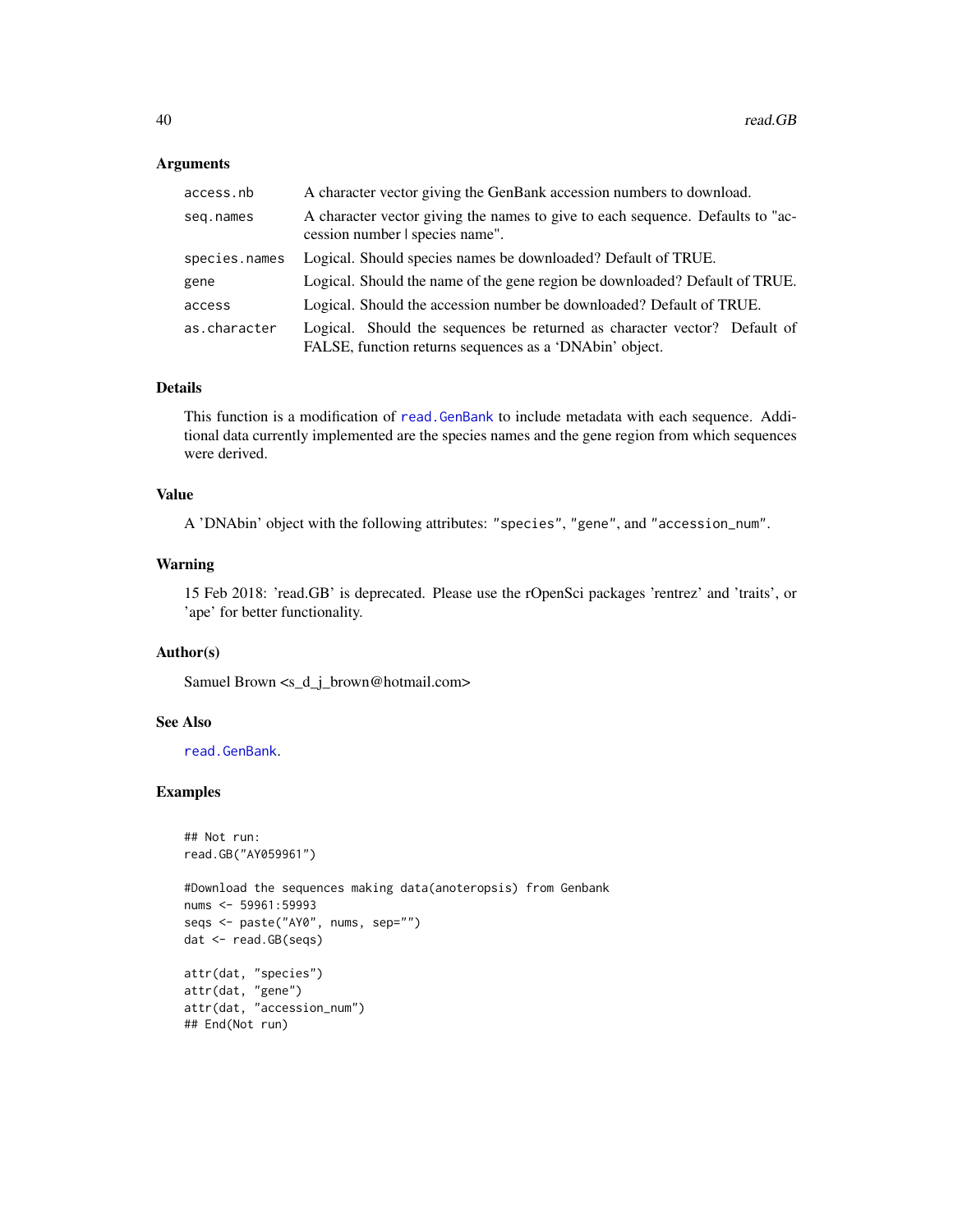<span id="page-40-1"></span><span id="page-40-0"></span>

A utility to detect and remove species represented only by singletons.

#### Usage

```
rmSingletons(sppVector, exclude = TRUE)
```
# Arguments

| sppVector | Vector of species names. (see sppVector).               |
|-----------|---------------------------------------------------------|
| exclude   | Logical. Should singletons be removed? Default of TRUE. |

# Details

When exclude = TRUE (the default), singletons are excluded and the vector returns the index of all non-singletons in the dataset. When exclude = FALSE, the indices of the singletons are presented.

# Value

Returns a numeric vector giving the indices of the selected individuals.

# Author(s)

Samuel Brown <s\_d\_j\_brown@hotmail.com>

# Examples

```
data(anoteropsis)
anoDist <- ape::dist.dna(anoteropsis)
anoSpp <- sapply(strsplit(dimnames(anoteropsis)[[1]], split="_"),
   function(x) paste(x[1], x[2], sep="_"))
```

```
rmSingletons(anoSpp)
rmSingletons(anoSpp, exclude=FALSE)
```

```
data(dolomedes)
doloDist <- ape::dist.dna(dolomedes)
doloSpp <- substr(dimnames(dolomedes)[[1]], 1, 5)
```

```
rmSingletons(doloSpp)
rmSingletons(doloSpp, exclude=FALSE)
```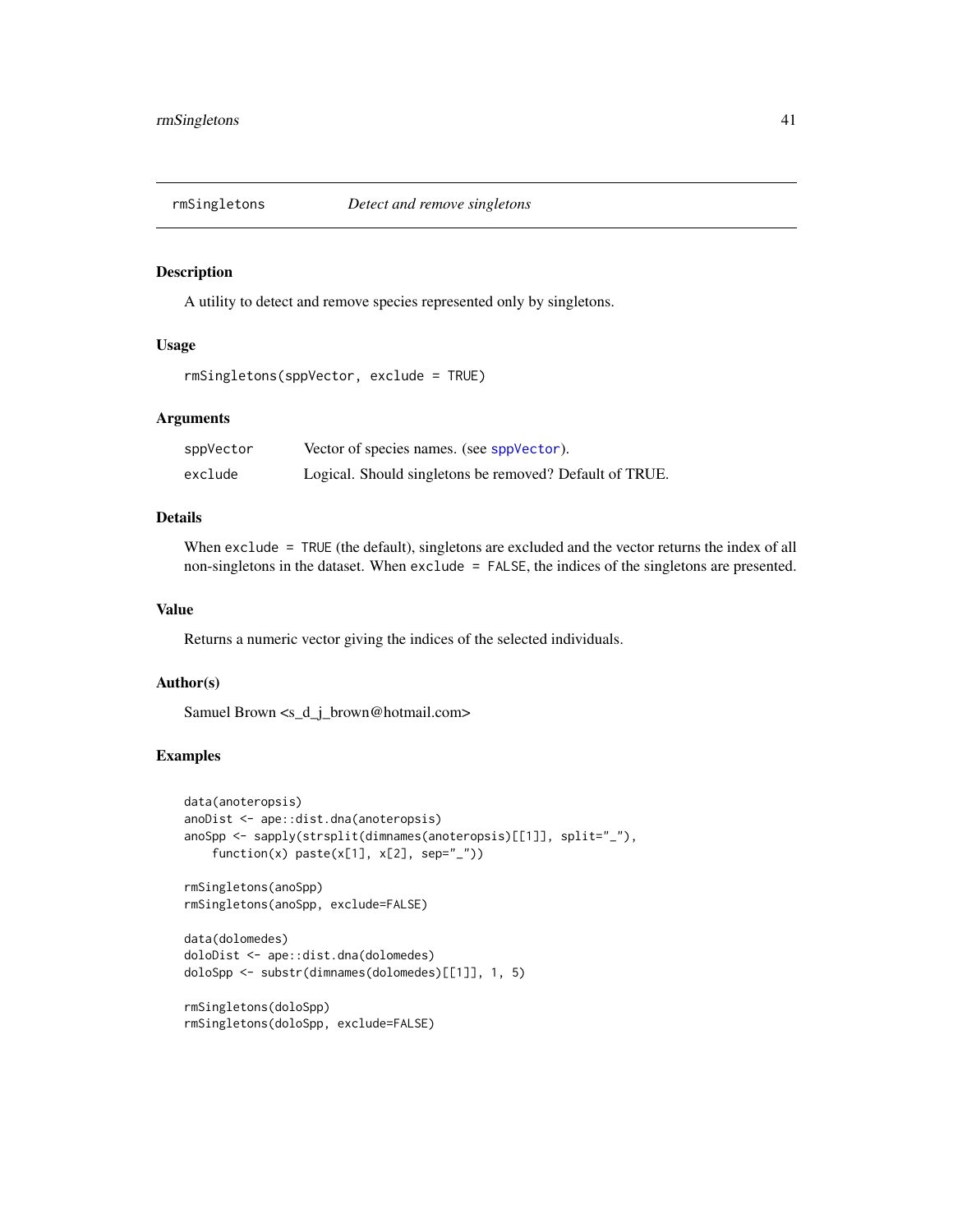<span id="page-41-1"></span><span id="page-41-0"></span>

Determines the diagnostic nucleotides for each species given in sppVector.

# Usage

rnucDiag(DNAbin, sppVector, n = 100)

# Arguments

| DNAbin    | An object of class 'DNAbin'.                              |
|-----------|-----------------------------------------------------------|
| sppVector | The species vector (see sppVector).                       |
| n         | The number of pseudoreplicates to perform. Default of 100 |

# Details

These functions provide a means for evaluating the presence of diagnostic nucleotides that distinguish species within an alignment. nucDiag returns the positions of bases corresponding to the definition of pure, simple diagnostic nucleotides given by Sarkar et al (2008).

rnucDiag runs a bootstrapping-style resampling test to evaluate the numbers of diagnostic nucleotides that might be expected by random assortment of specimens.

# Value

nucDiag returns a list giving the pure, simple diagnostic nucleotides (i.e. those nucleotides that are fixed within species and different from all other species) for each species in the species vector. A result of integer(0) indicates there are no diagnostic nucleotides for those species.

rnucDiag returns a list containing the following elements:

| min     | The minimum number of diagnostic nucleotides in the sample.                                                                    |
|---------|--------------------------------------------------------------------------------------------------------------------------------|
| mean    | The mean number of diagnostic nucleotides in the sample.                                                                       |
| median  | The median number of diagnostic nucleotides in the sample.                                                                     |
| max     | The maximum number of diagnostic nucleotides in the sample.                                                                    |
| rndFreg | A list of frequency distributions of the number of diagnostic nucleotides in<br>groups formed by 1 sequence, 2 sequences, etc. |

# Author(s)

Samuel Brown <s\_d\_j\_brown@hotmail.com>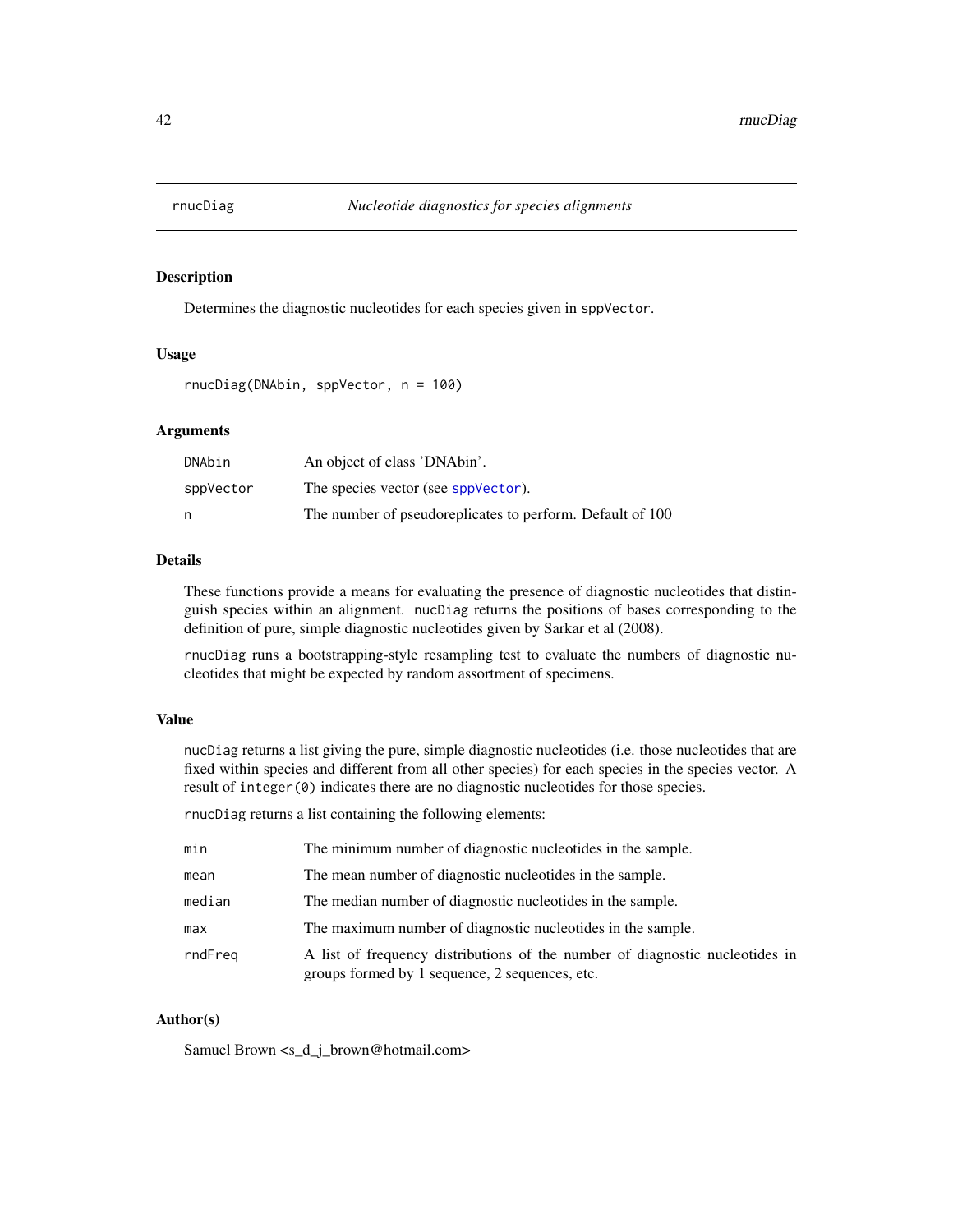#### <span id="page-42-0"></span>rosenberg 43

# References

Sarkar, I., Planet, P., & DeSalle, R. (2008). CAOS software for use in character- based DNA barcoding. \_Molecular Ecology Resources\_ \*8\* 1256-1259

# See Also

[slideNucDiag](#page-52-1), [rnucDiag](#page-41-1)

# Examples

```
data(anoteropsis)
anoSpp <- sapply(strsplit(dimnames(anoteropsis)[[1]], split="_"),
function(x) paste(x[1], x[2], sep="_"))
nucDiag(anoteropsis, anoSpp)
#To view the nucleotide values
anoNuc <- nucDiag(anoteropsis, anoSpp)
as.character(anoteropsis[ ,anoNuc[[1]][1] ])
data(sarkar)
sarkarSpp <- substr(dimnames(sarkar)[[1]], 1, 3)
nucDiag(sarkar, sarkarSpp)
## Not run:
rnucDiag(anoteropsis, anoSpp, n = 100)
## End(Not run)
```
rosenberg *Rosenberg's probability of reciprocal monophyly*

#### Description

This function computes Rosenberg's probability of reciprocal monophyly for each dichotomous node of a phylogenetic tree.

#### Usage

rosenberg(phy)

#### Arguments

phy A tree of class 'phylo'.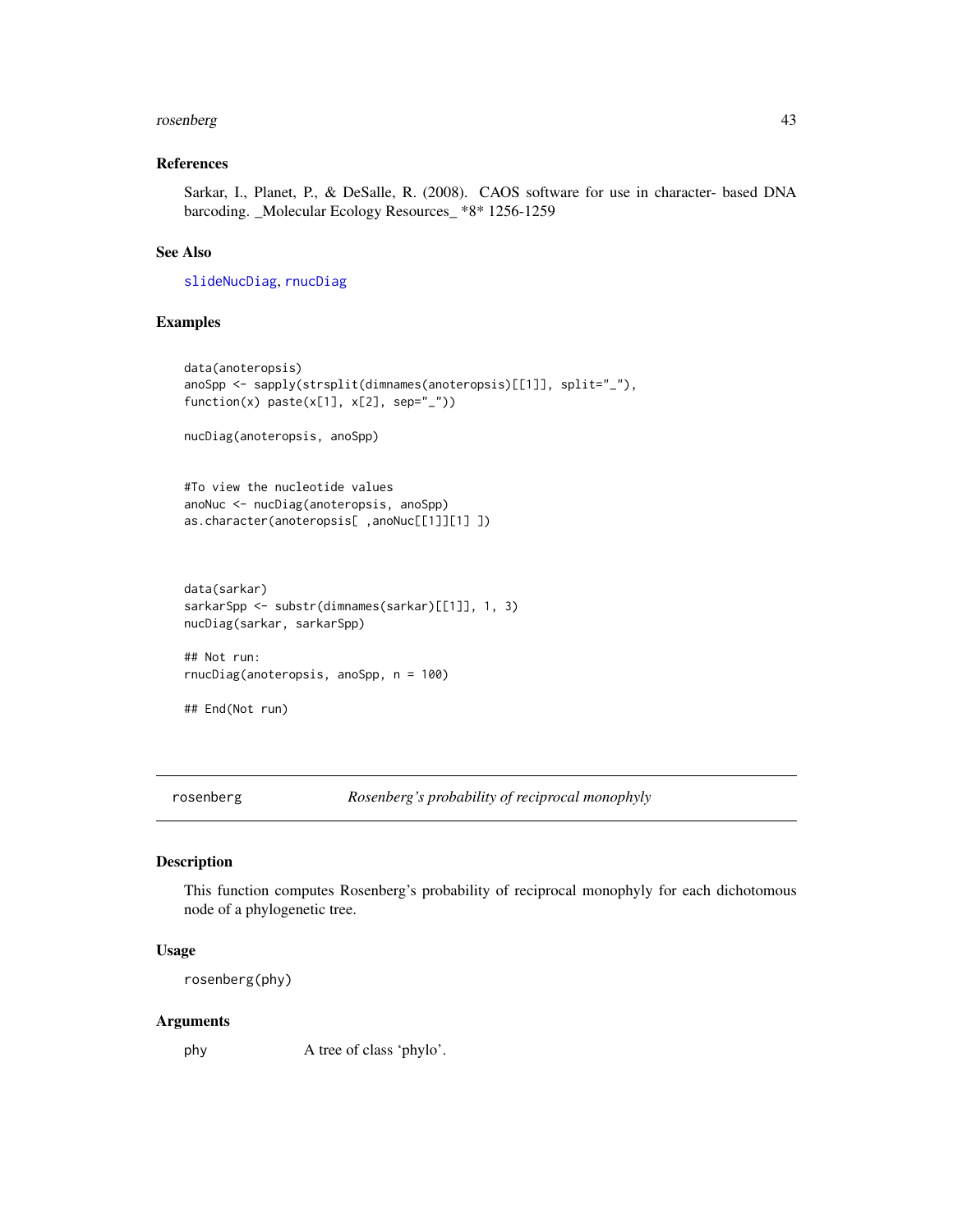# <span id="page-43-0"></span>Details

Because ape plots node labels in a different manner to the method in which they are stored, when plotting the node labels made by rosenberg, make sure the node argument is given as shown in the examples below.

#### Value

A numeric vector with names giving the node numbers of phy.

# Author(s)

Samuel Brown <s\_d\_j\_brown@hotmail.com>

# References

Rosenberg, N. A. (2007). Statistical tests for taxonomic distinctiveness from observations of monophyly. \_Evolution\_ \*61\* (2), 317-323.

# See Also

[nodelabels](#page-0-0).

#### Examples

```
data(anoteropsis)
anoTr <- ape::nj(ape::dist.dna(anoteropsis))
anoLab <- rosenberg(anoTr)
ape::plot.phylo(anoTr)
ape::nodelabels(round(anoLab,3), node=as.numeric(names(anoLab)))
data(dolomedes)
doloTr <- ape::nj(ape::dist.dna(dolomedes))
doloRose <- rosenberg(doloTr)
ape::plot.phylo(doloTr)
ape::nodelabels(round(doloRose, 3))
#Colour circles for nodes with a probability < 0.005
doloNodes <- doloRose < 0.005
doloLabs <- doloRose
doloLabs[doloNodes] <- "blue"
doloLabs[!doloNodes] <- "red"
ape::plot.phylo(doloTr, cex=0.7)
ape::nodelabels(pch=21, bg=doloLabs, node=as.numeric(names(doloLabs)), cex=2)
graphics::legend(x=0.015, y=16.13, legend=c("significant", "not significant"), pch=21,
    pt.bg=c("blue", "red"), bty="n", pt.cex=2)
```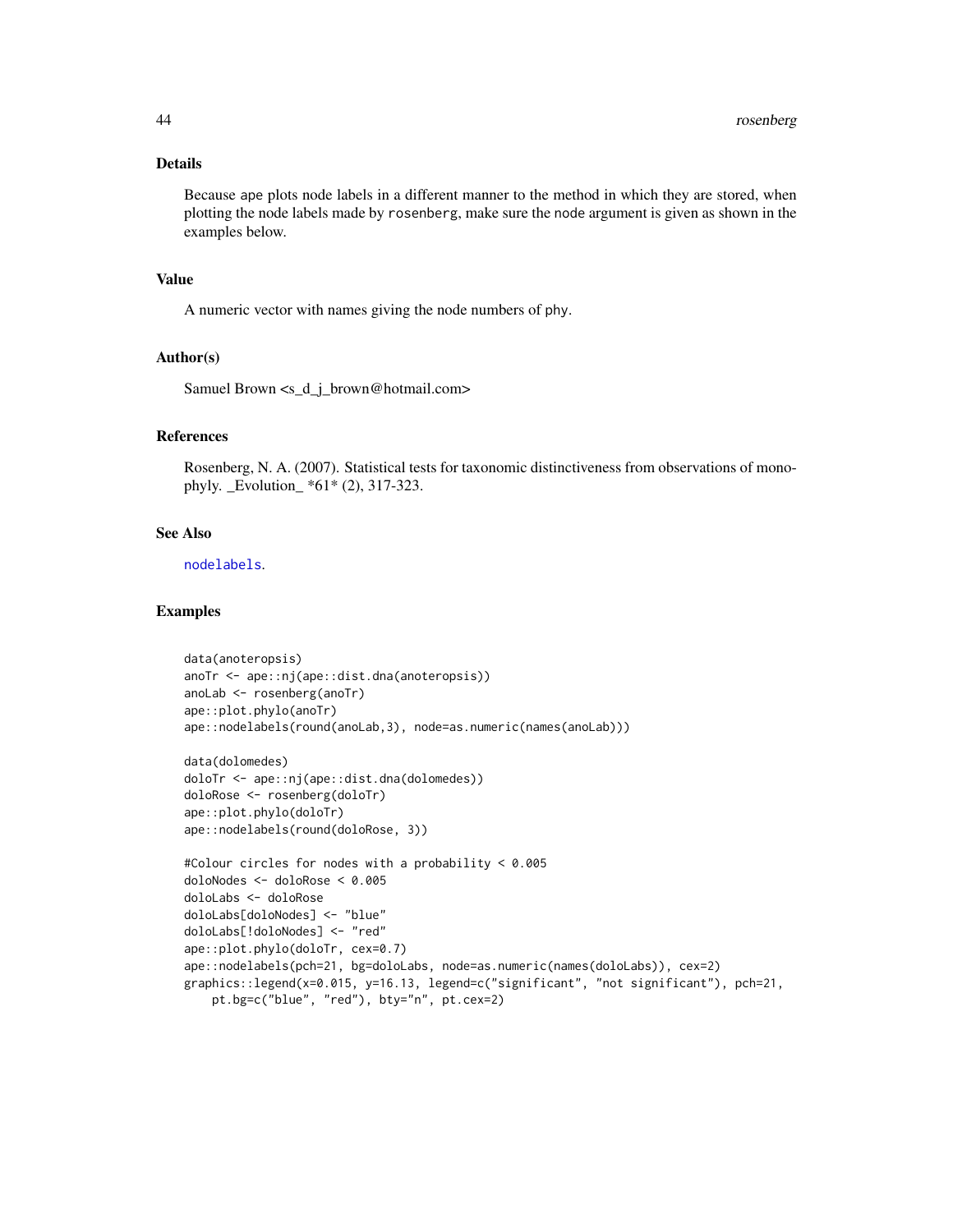<span id="page-44-0"></span>

A set of 41 sequences of the mitochondrial protein-coding gene cytochrome oxidase I from 41 species of the jumping spider family Salticidae.The sequences are available on GenBank as accession numbers AY297360 through AY297400.

#### Format

A DNAbin object containing 41 sequences with a length of 409 base pairs stored as a list.

# Source

Maddison, W. P., and Hedin, M. C. (2003). Jumping spider phylogeny (Araneae: Salticidae). \_Invertebrate Systematics\_ \*17\* 529-549.

sarkar *Dummy sequences illustrating the categories of diagnostic nucleotides*

# Description

A set of 8 dummy sequences published in Sarkar et al 2008 to illustrate the different categories of diagnostic nucleotides.

# Format

A DNAbin object containing 8 sequences with a length of 18 base pairs stored as a matrix.

# Source

Sarkar, I., Planet, P., & DeSalle, R. (2008). CAOS software for use in character- based DNA barcoding. \_Molecular Ecology Resources\_ \*8\* 1256-1259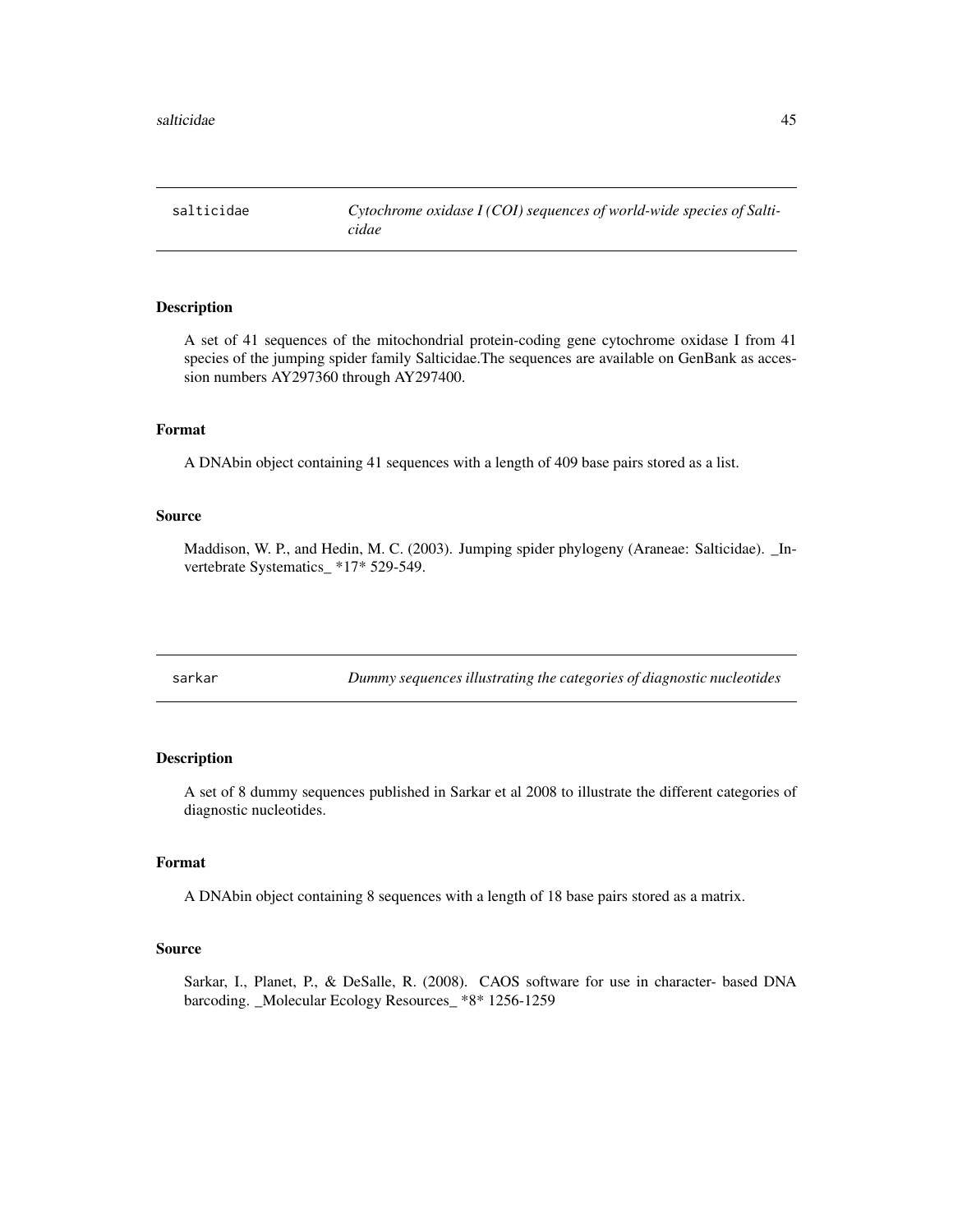<span id="page-45-1"></span><span id="page-45-0"></span>

These functions allow DNA sequences to be downloaded from the Barcode of Life Database (BOLD).

#### Usage

```
search.BOLD(taxon, exhaustive = FALSE)
```
# **Arguments**

| taxon      | A character vector of the names of the taxa of interest.                                |
|------------|-----------------------------------------------------------------------------------------|
| exhaustive | Logical. Should the function search for more than 500 process IDs? Default of<br>FALSE. |

#### Details

search.BOLD retrieves BOLD process identification numbers for any given taxon using the API for BOLD version 3.0. By default, it only returns the first 500 process IDs for the given taxon. By selecting the option exhaustive = TRUE, the function can be made to search for more than 500 process IDs, but is much slower.

stats.BOLD retrieves the total number of records for the given taxon.

read.BOLD downloads the sequences associated with the process identification numbers using a brute force method of downloading the specimen record, then searching and splitting the HTML code to remove the relevant information. This process is likely to make the function fairly unstable if BOLD make any changes to their website.

Previous versions of read.BOLD used the eFetch web service offered by BOLD to enable batch retrieval of records, however from October 2012 BOLD deprecated eFetch without providing a replacement service.

# Value

search.BOLD returns a character vector giving the process identification numbers of the specimens found by the search.

read.BOLD returns an object of class 'DNAbin'. This object has the attributes "species", "accession\_num", and "gene".

# Warning

On 26 Oct 2011, attempts to access records using the eFetch system through a web browser resulted in an error, saying that eFetch and eSearch are offline for maintainance.

As of 7 March 2012, both functions have been modified to interface with the new BOLD architecture, and work as expected.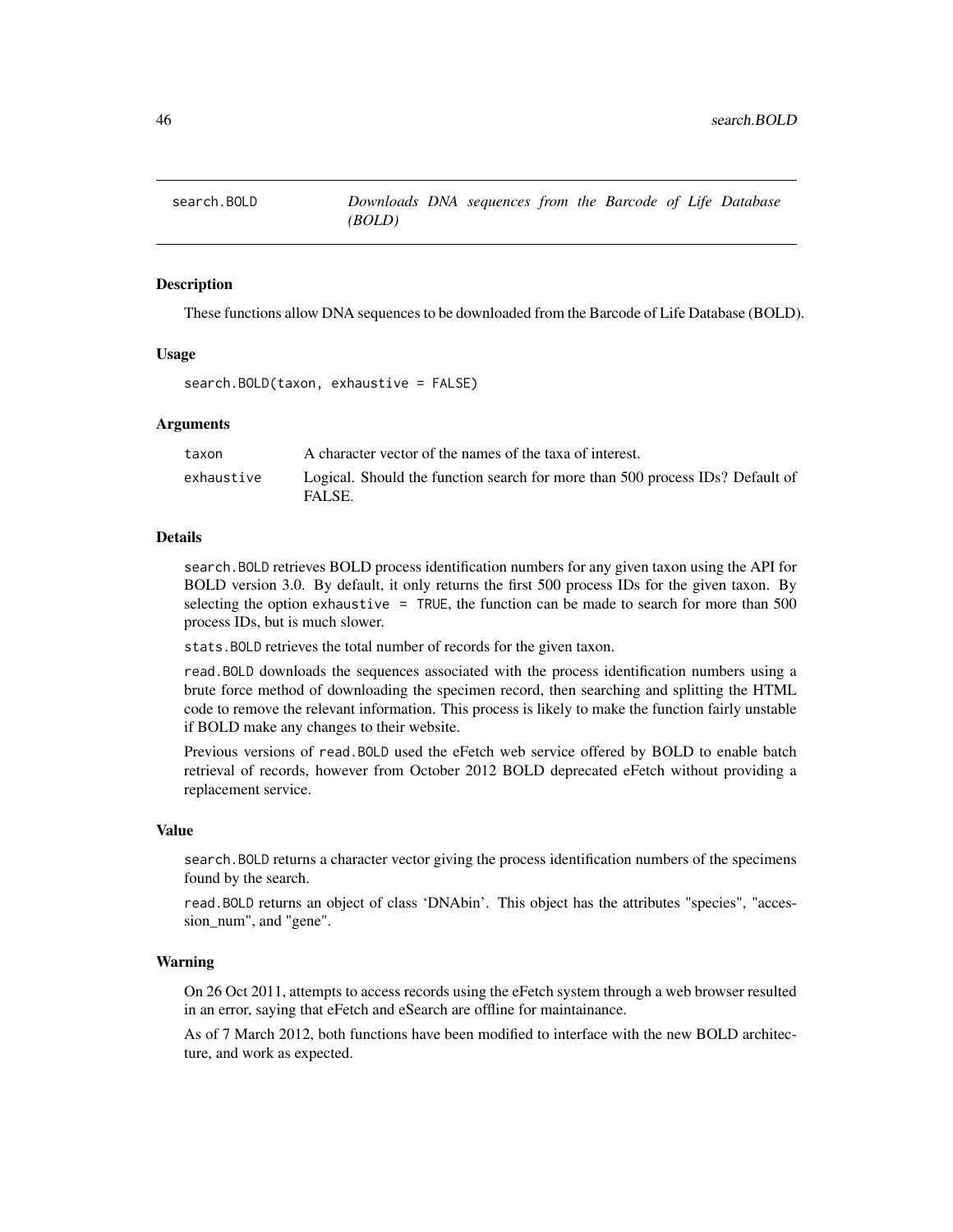#### <span id="page-46-0"></span>seeBarcode and the set of the set of the set of the set of the set of the set of the set of the set of the set of the set of the set of the set of the set of the set of the set of the set of the set of the set of the set o

29 Oct 2012: It appears that BOLD has taken eFetch offline permanently, rendering read.BOLD as it currently stands useless. While we may be able to work out something, this will require a complete rewrite of the function. search.BOLD continues to work as intended.

17 Dec 2012: A new version of read.BOLD has been released that appears to work (for the time being). 15 Feb 2018: 'search.BOLD' is deprecated. Please use the rOpenSci 'bold' package for better functionality.

# Author(s)

Samuel Brown <s\_d\_j\_brown@hotmail.com>

# References

```
BOLD web services: http://www.boldsystems.org/index.php/resources/api?type=webservices.
BOLD version 3.0 http://v3.boldsystems.org/.
```
# See Also

[stats.BOLD](#page-57-1), [search.BOLD](#page-45-1), [read.GB](#page-38-1). [help](#page-0-0), ~~~

#### Examples

```
## Not run:
stats.BOLD("Pisauridae")
search.BOLD(c("Danio kyathit", "Dolomedes", "Sitona discoideus"))
nn <- search.BOLD("Pisauridae")
pisaurid <- read.BOLD(nn)
ape::write.dna(pisaurid, "filename.fas", format="fasta")
## End(Not run)
```
seeBarcode *Create illustrative barcodes*

#### Description

This function plots an illustrative barcode consisting of vertical bands in four colours corresponding to the DNA bases adenine (A), cytosine (C), guanine (G) and thiamine (T).

#### Usage

```
seeBarcode(seq, col = c("green", "blue", "black", "red"))
```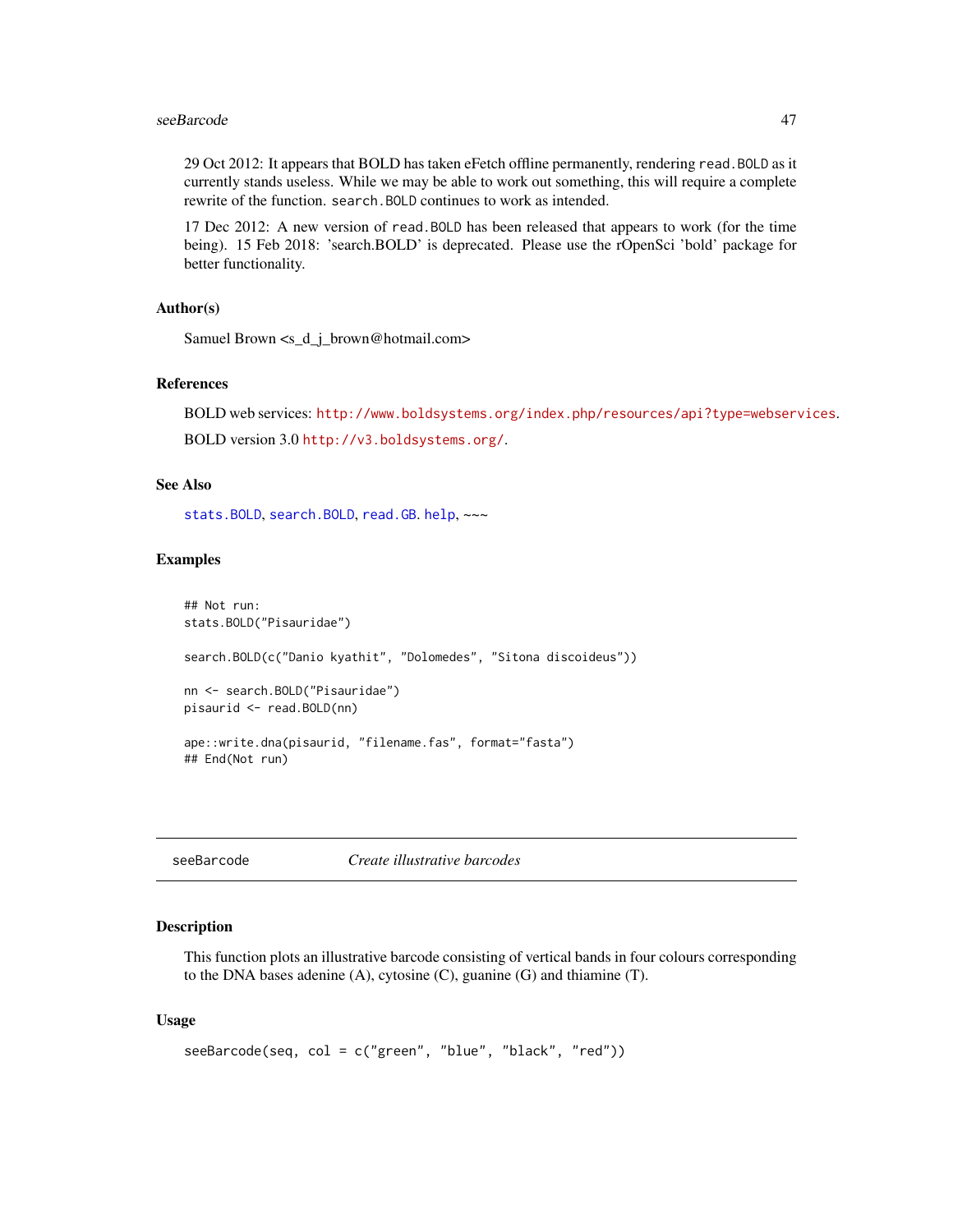#### <span id="page-47-0"></span>Arguments

| sea | A single sequence of class 'DNAbin'.                                                        |
|-----|---------------------------------------------------------------------------------------------|
| col | A character vector of length 4 giving colours to represent A, G, C and T respec-<br>tively. |

# Details

Green, blue, black and red are the standard colours representing A, G, C and T respectively.

# Value

Plots an illustrative barcode.

# Author(s)

Samuel Brown <s\_d\_j\_brown@hotmail.com>

# Examples

```
graphics::layout(matrix(1:6, ncol=1))
graphics::par(mar=c(0.5, 0, 0.5, 0))
data(woodmouse)
seeBarcode(woodmouse[1,])
seeBarcode(woodmouse[1,], col=c("pink", "orange", "steelblue", "yellow"))
seeBarcode(woodmouse[1,], col=c("black", "white", "white", "black"))
apply(woodmouse[1:3,], MARGIN=1, FUN=seeBarcode)
```
seqStat *Sequence statistics*

# Description

Utility that produces a table giving summary statistics for a 'DNAbin' object.

# Usage

seqStat(DNAbin, thresh = 500)

# Arguments

| DNAbin | Alignment of class 'DNAbin'.                                                             |
|--------|------------------------------------------------------------------------------------------|
| thresh | Threshold sequence length. Default of 500 (minimum length for official DNA<br>barcodes). |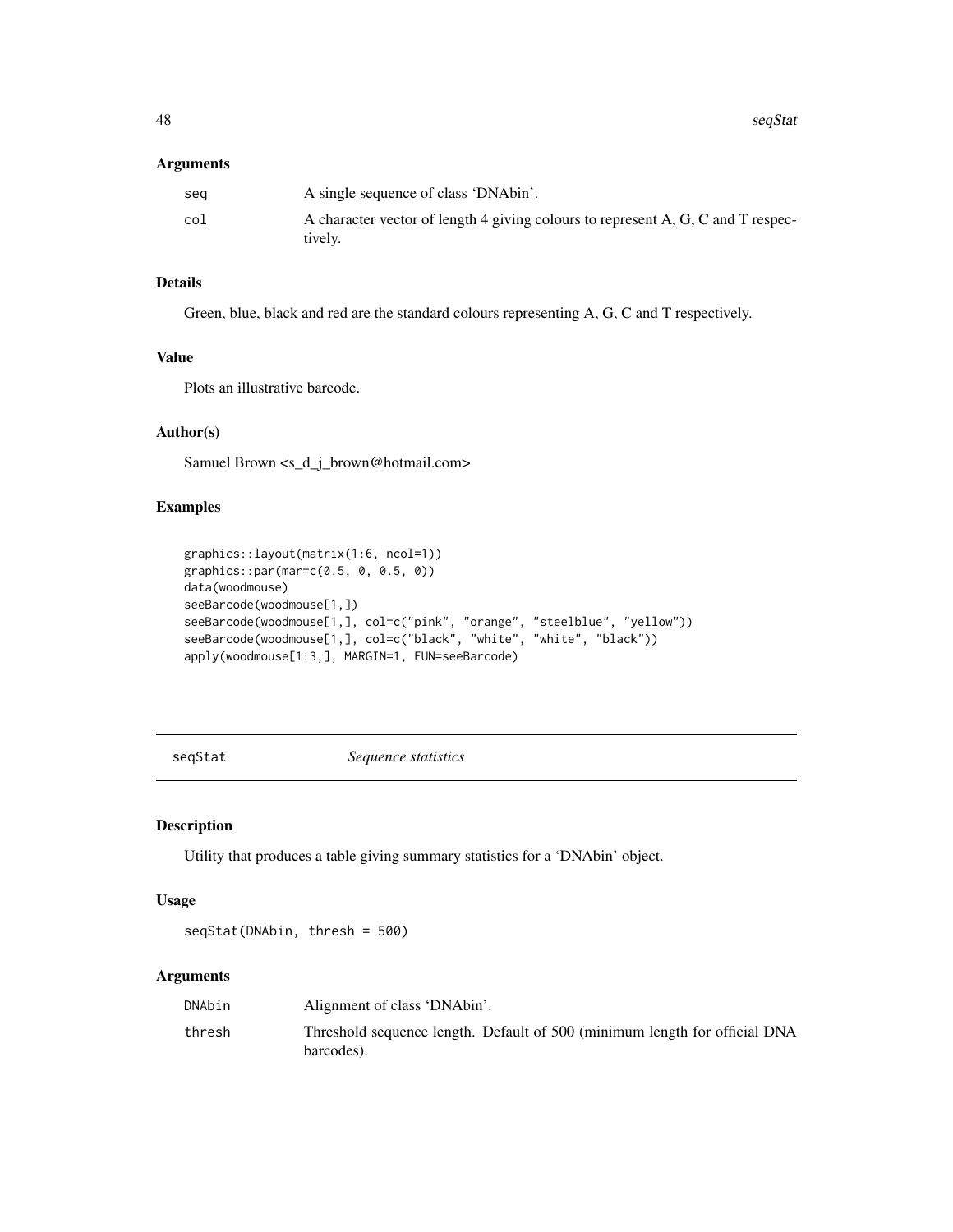# <span id="page-48-0"></span>slideAnalyses 49

# Details

This function considers bases coded as '?', 'N' and '-' as missing data.

# Value

A table giving the minimum, maximum, mean and median sequence lengths, and the number of sequences with lengths below the given threshold.

# Author(s)

Rupert Collins <rupertcollins@gmail.com>

# Examples

```
data(anoteropsis)
seqStat(anoteropsis)
```
<span id="page-48-1"></span>slideAnalyses *Sliding window analyses*

# Description

Wraps a number of measures used in sliding window analyses into one easy-to-use function.

# Usage

```
slideAnalyses(DNAbin, sppVector, width, interval = 1, distMeasures = TRUE,
  treeMeasures = FALSE)
```
#### Arguments

| DNAbin       | A DNA alignment of class 'DNAbin'.                                                                                        |
|--------------|---------------------------------------------------------------------------------------------------------------------------|
| sppVector    | Species vector (see sppVector).                                                                                           |
| width        | Desired width of windows in number of nucleotides.                                                                        |
| interval     | Distance between each window in number of nucleotides. Default of 1. Giving<br>the option of 'codons' sets the size to 3. |
| distMeasures | Logical. Should distance measures be calculated? Default of TRUE.                                                         |
| treeMeasures | Logical. Should tree-based measures be calculated? Default of FALSE.                                                      |
|              |                                                                                                                           |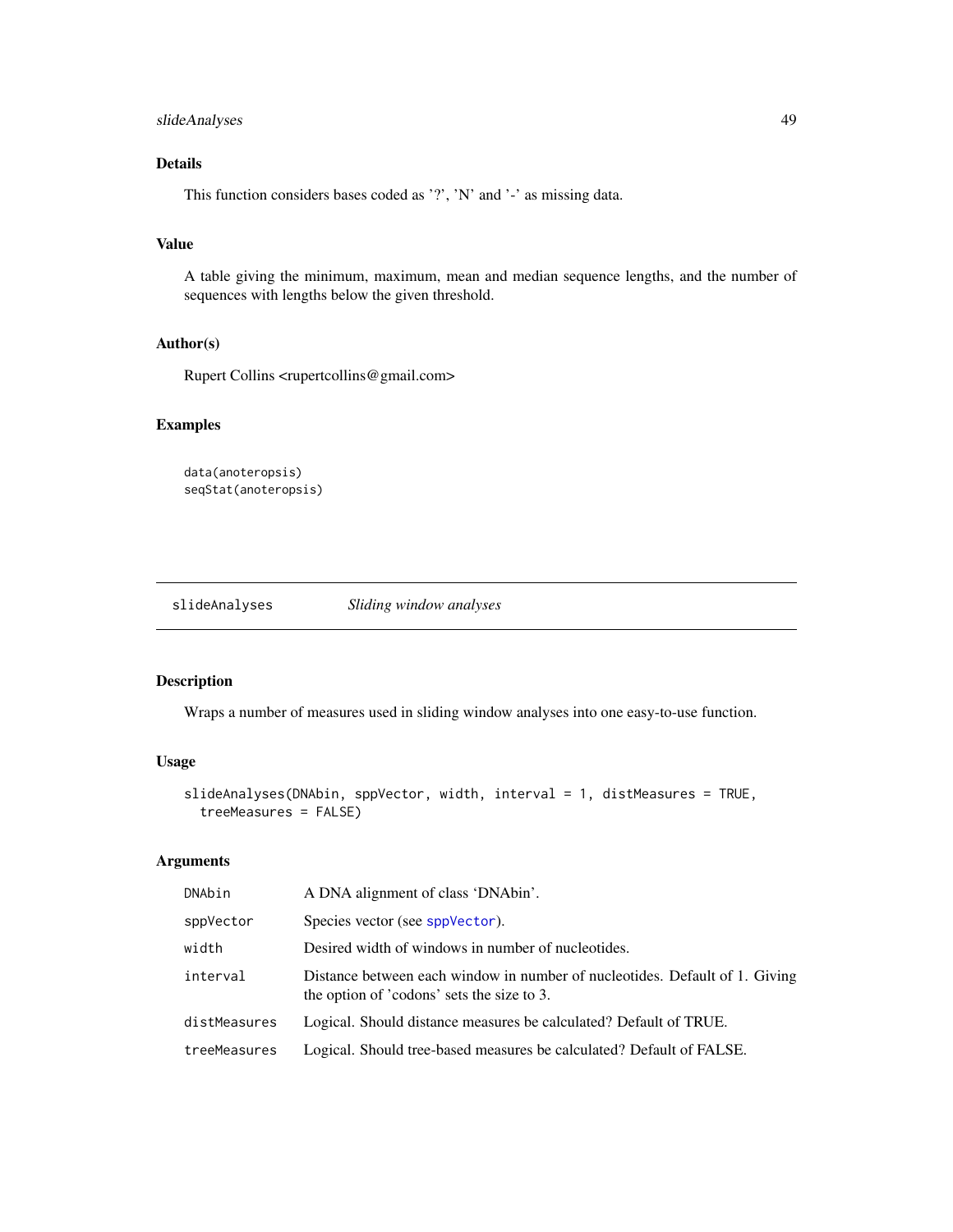# <span id="page-49-0"></span>Details

Distance measures include the following: proportion of zero non-conspecific distances, number of diagnostic nucleotides, number of zero-length distances, and overall mean distance.

Tree-based measures include the following: proportion of species that are monophyletic, proportion of clades that are identical between the neighbour joining tree calculated for the window and the tree calculated for the full dataset, and the latter with method="shallow".

Tree-based measures are a lot more time-intensive than distance measures. When dealing with lots of taxa and short windows, this part of the function can take hours.

Both distance and tree measures are calculated from a K2P distance matrix created from the data with the option pairwise.deletion = TRUE. When sequences with missing data are compared with other sequences, a NA distance results. These are ignored in the calculation of slideAnalyses distance metrics. However, the tree measures cannot cope with this missing data, and so no result is returned for windows where some sequences solely contain missing data.

# Value

An object of class 'slidWin' which is a list containing the following elements:

| win_mono_out   | Proportion of species that are monophyletic.                                                                                           |
|----------------|----------------------------------------------------------------------------------------------------------------------------------------|
| comp_out       | Proportion of clades that are identical between the NJ tree calculated for the<br>window and the tree calculated for the full dataset. |
| comp_depth_out | Proportion of shallow clades that are identical.                                                                                       |
| pos_tr_out     | Index of window position for tree-based analyses.                                                                                      |
| noncon_out     | Proportion of zero non-conspecific distances.                                                                                          |
| nd_out         | The sum of diagnostic nucleotides for each species.                                                                                    |
| zero_out       | The number of zero-length distances.                                                                                                   |
| dist_mean_out  | Overall mean K2P distance of each window.                                                                                              |
| pos_out        | Index of window position.                                                                                                              |
| dat_zero_out   | Number of zero inter-specific distances in the full dataset.                                                                           |
| boxplot_out    | Always FALSE. Required for plot. slidWin.                                                                                              |
| distMeasures   | Value of argument. Required for plot. slidWin.                                                                                         |
| treeMeasures   | Value of argument. Required for plot. slid Win.                                                                                        |
|                |                                                                                                                                        |

# Author(s)

Samuel Brown <s\_d\_j\_brown@hotmail.com>

# See Also

[dist.dna](#page-0-0), [plot.slidWin](#page-32-1), [rankSlidWin](#page-34-1), [slideNucDiag](#page-52-1).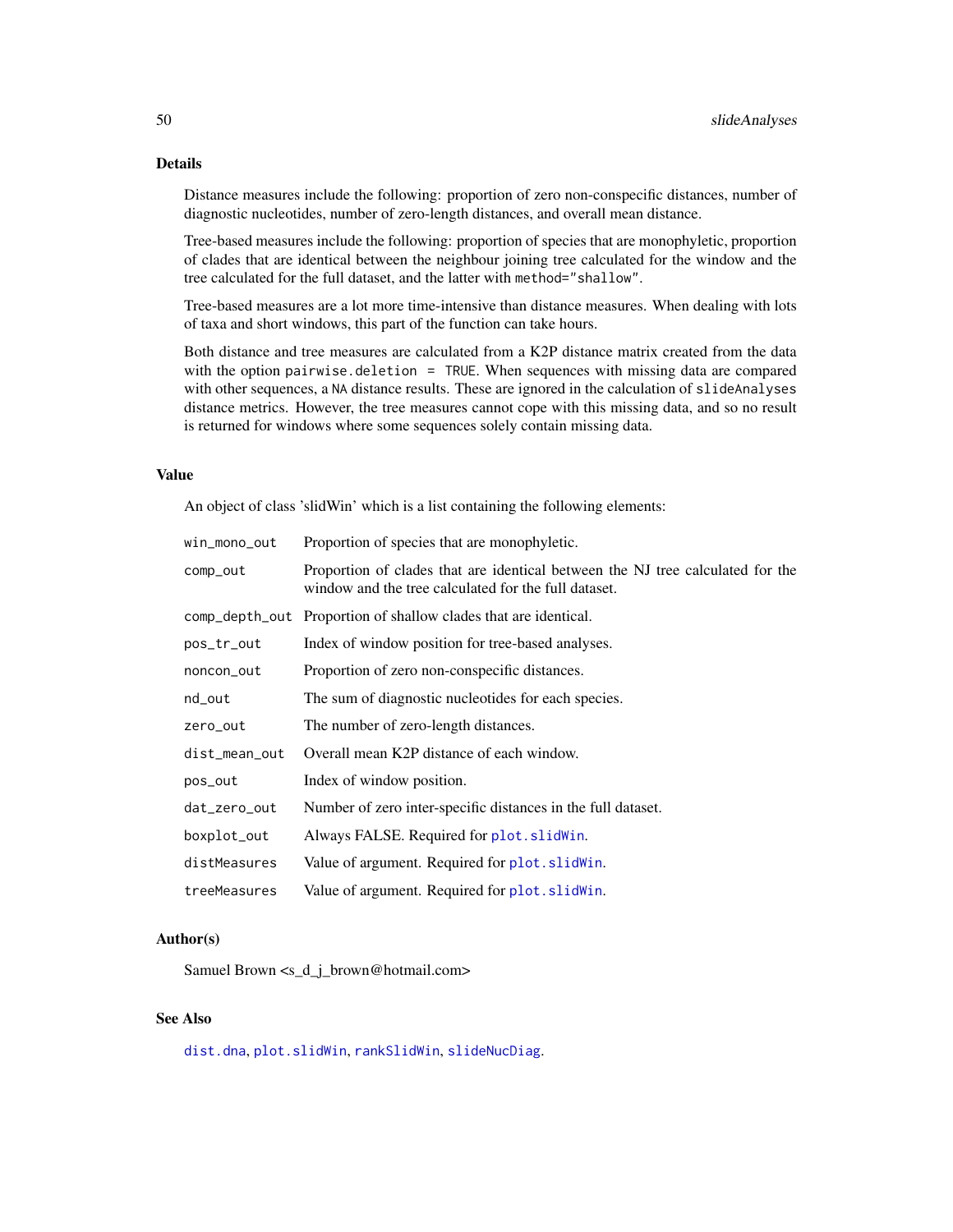# <span id="page-50-0"></span>slideBoxplots 51

# Examples

```
## Not run:
data(dolomedes)
doloDist <- ape::dist.dna(dolomedes)
doloSpp <- substr(dimnames(dolomedes)[[1]], 1, 5)
slideAnalyses(dolomedes, doloSpp, 200, interval=10, treeMeasures=TRUE)
## End(Not run)
```
<span id="page-50-1"></span>slideBoxplots *Boxplots across windows*

# Description

Calculates boxplots of genetic distances using sliding windows.

#### Usage

```
slideBoxplots(DNAbin, sppVector, width, interval = 1, method = "nonCon")
```
# Arguments

| DNAbin    | A DNA alignment of class 'DNAbin'.                                                                                       |
|-----------|--------------------------------------------------------------------------------------------------------------------------|
| sppVector | A species vector (see sppVector).                                                                                        |
| width     | Width of windows.                                                                                                        |
| interval  | Distance between each window in number of base pairs. Default of 1. Giving<br>the option of "codons" sets the size to 3. |
| method    | Options of "overall", "interAll" or "nonCon" (the default).                                                              |

# Details

Giving method="overall" calculates the boxplot for the distance matrix of each window.

Giving method="interAll" calculates boxplots for the inter- and intra-specific distances of each window, showing the result for ALL inter-specific distances.

Giving method="nonCon" calculates boxplots for the inter- and intra-specific distances of each window, showing the result for only the nearest-conspecific distances for each individual.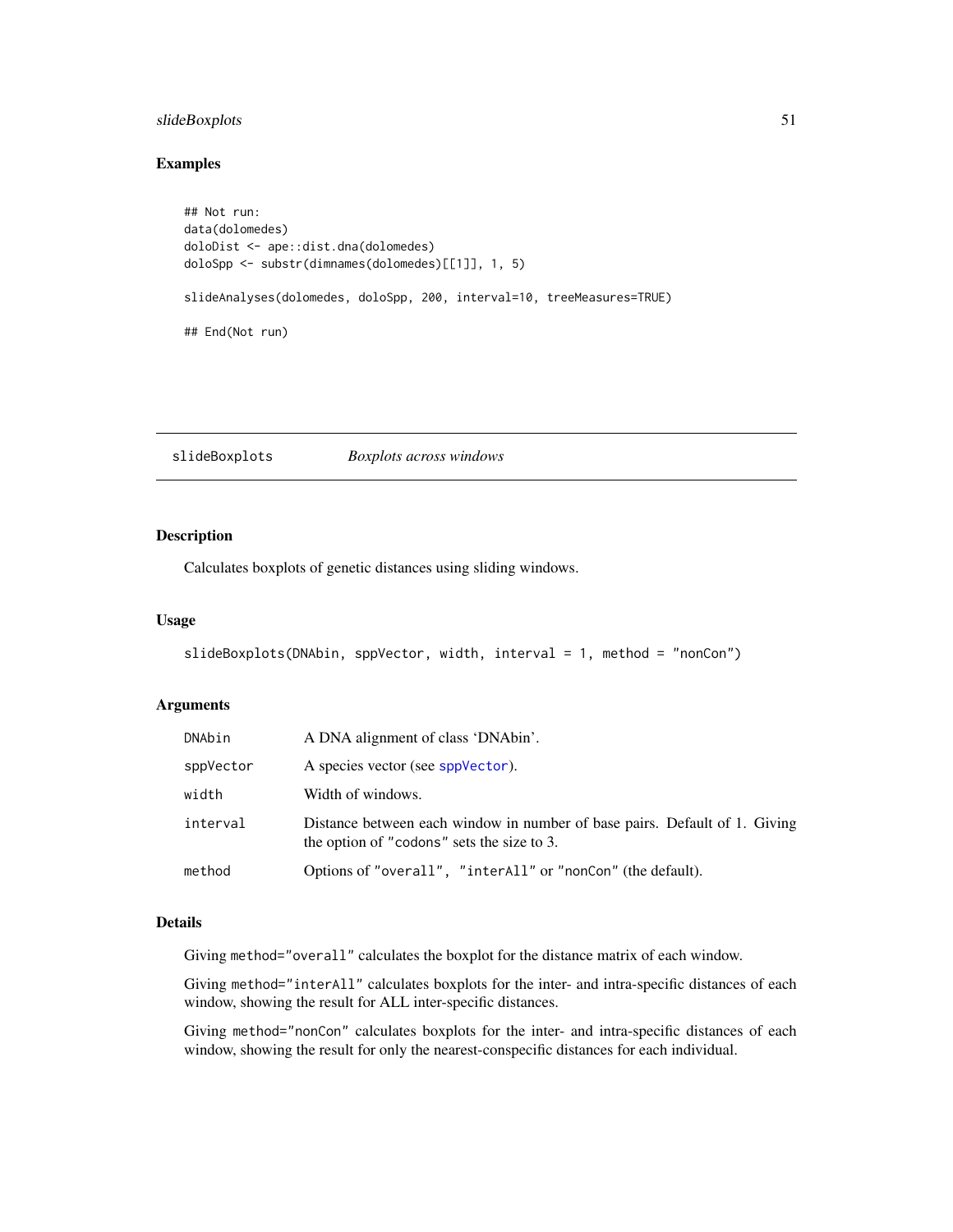# <span id="page-51-0"></span>Value

A list with

| treeMeasures    | Logical. Tree measures calculated? Always FALSE.                                                       |  |
|-----------------|--------------------------------------------------------------------------------------------------------|--|
| distMeasures    | Logical. Distance measures calculated? Always FALSE.                                                   |  |
| bp_out          | If method="overall", contains the boxplot objects of each window.                                      |  |
| bp_InterSpp_out |                                                                                                        |  |
|                 | If method!="overall", contains the boxplot objects of the interspecific dis-<br>tances of each window. |  |
| bp_IntraSpp_out |                                                                                                        |  |
|                 | If method!="overall", contains the boxplot objects of the intraspecific dis-<br>tances of each window. |  |
| bp_range_out    | range of y-axis values.                                                                                |  |
| pos_out         | x-axis values.                                                                                         |  |
| boxplot_out     | Logical. Boxplots calculated? Always TRUE.                                                             |  |
| method          | The method used for calculating boxplots. "overall", "interAll" or "nonCon".                           |  |
|                 |                                                                                                        |  |

# Author(s)

Samuel Brown <s\_d\_j\_brown@hotmail.com>

# See Also

[boxplot](#page-0-0), [plot.slidWin](#page-32-1), [slideAnalyses](#page-48-1), [slidingWindow](#page-53-1).

# Examples

```
data(dolomedes)
doloDist <- ape::dist.dna(dolomedes)
doloSpp <- substr(dimnames(dolomedes)[[1]], 1, 5)
```

```
doloNonCon <- slideBoxplots(dolomedes, doloSpp, 200, interval=10)
graphics::plot(doloNonCon)
```

```
doloOverall <- slideBoxplots(dolomedes, doloSpp, 200, interval=10, method="overall")
graphics::plot(doloOverall)
```

```
doloInterall <- slideBoxplots(dolomedes, doloSpp, 200, interval=10, method="interAll")
graphics::plot(doloInterall)
```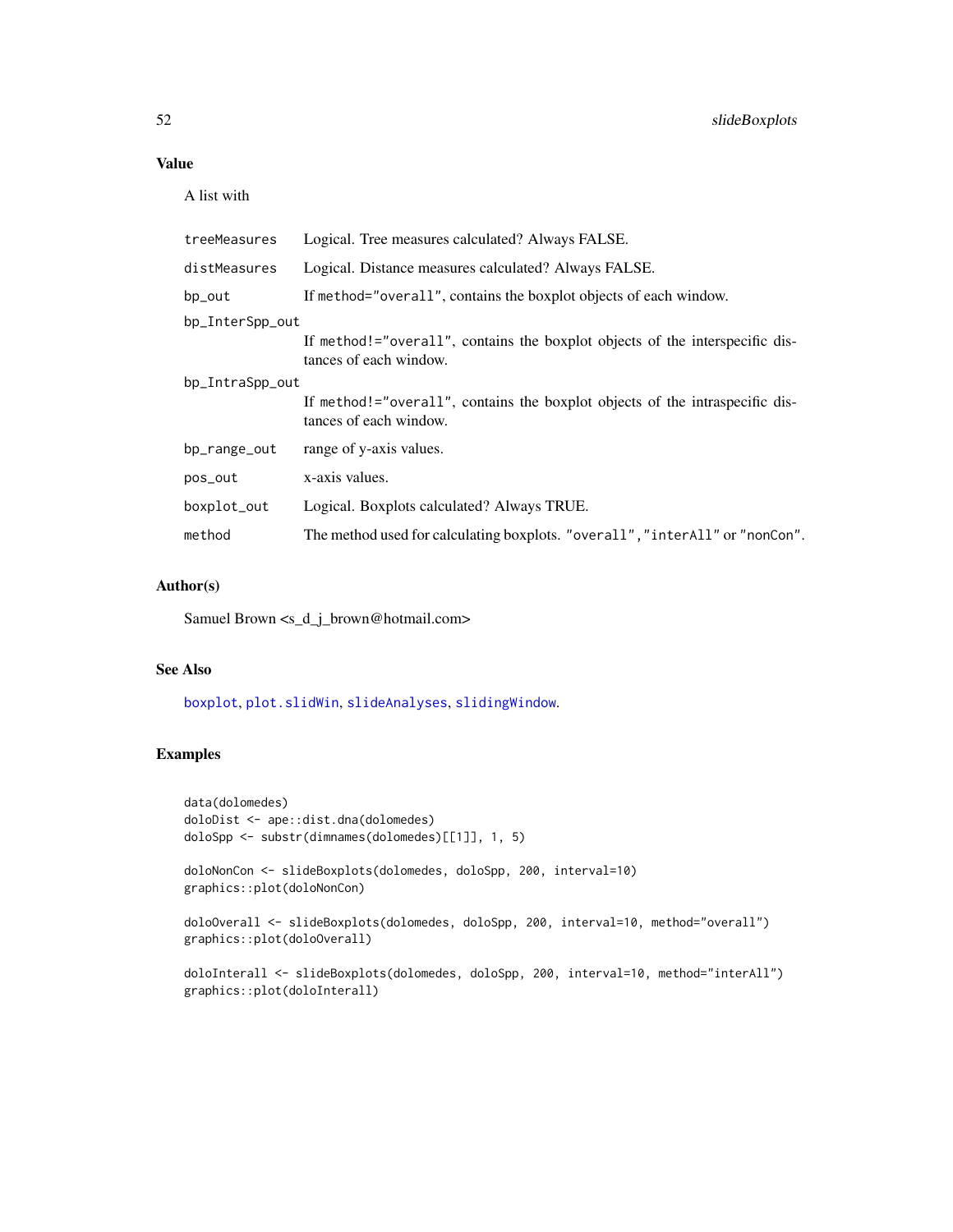<span id="page-52-1"></span><span id="page-52-0"></span>

Calculates the number of diagnostic nucleotides in sliding windows.

# Usage

```
slideNucDiag(DNAbin, sppVector, width, interval = 1)
```
# Arguments

| DNAbin    | A DNA alignment of class 'DNAbin'.                                                                                       |
|-----------|--------------------------------------------------------------------------------------------------------------------------|
| sppVector | Species vector (see sppVector).                                                                                          |
| width     | Desired width of windows in number of base pairs.                                                                        |
| interval  | Distance between each window in number of base pairs. Default of 1. Giving<br>the option of "codons" sets the size to 3. |

# Details

Determines the number of diagnostic nucleotides for each species in each window.

# Value

A matrix giving the number of diagnostic nucleotides for each species (rows) in each window (columns).

# Author(s)

Samuel Brown <s\_d\_j\_brown@hotmail.com>

# See Also

[slideAnalyses](#page-48-1), [slideBoxplots](#page-50-1), [slidingWindow](#page-53-1).

# Examples

```
data(dolomedes)
doloSpp <- substr(dimnames(dolomedes)[[1]], 1, 5)
slideNucDiag(dolomedes, doloSpp, 200, interval = 3)
slidND <- slideNucDiag(dolomedes, doloSpp, 200, interval = 3)
#Number of basepairs for each species
graphics::matplot(t(slidND), type = "l")
```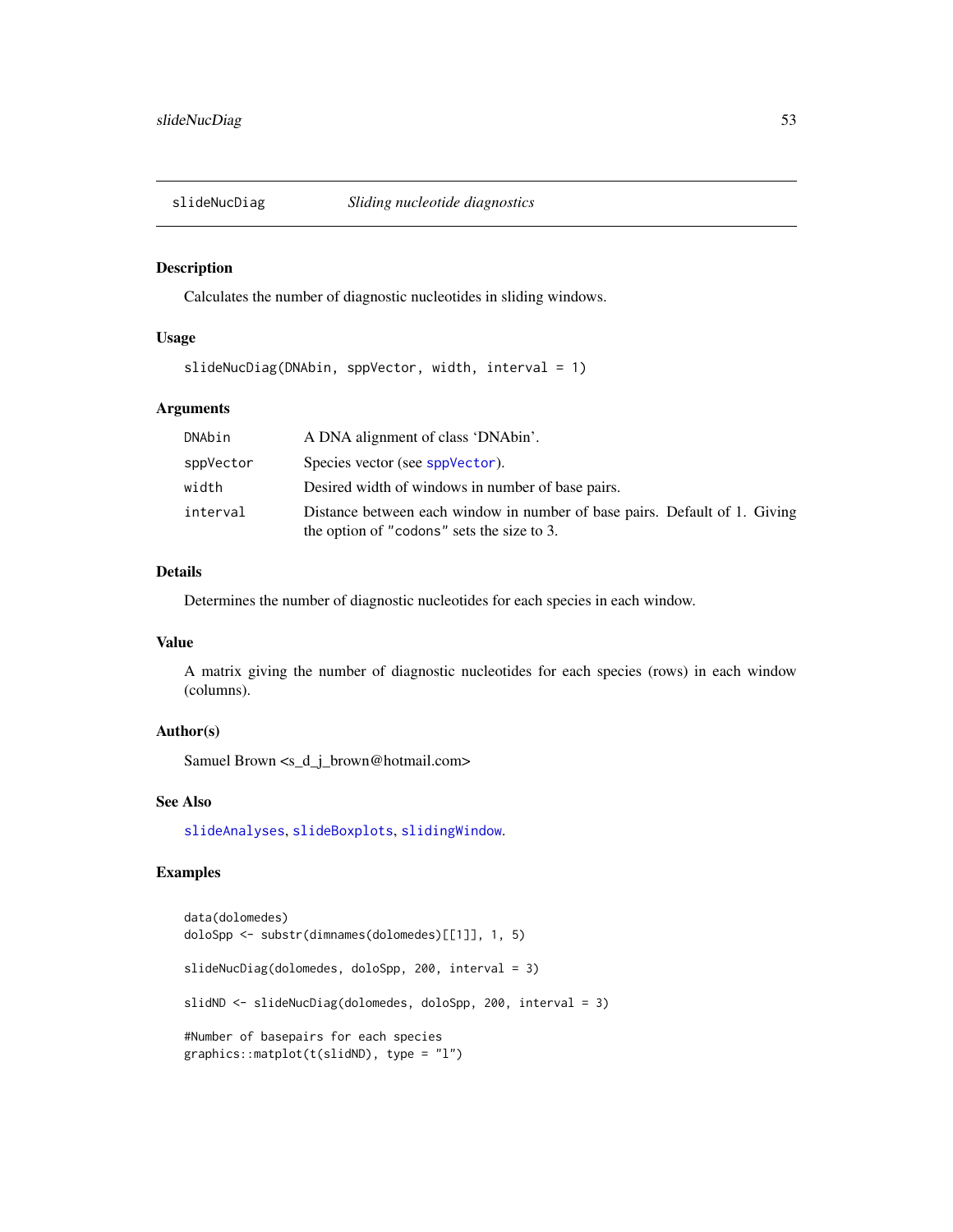```
#Number of basepairs for a single species
graphics::plot(slidND[4, ], type = "l")
```

```
#Total number of basepairs per window
graphics::plot(colSums(slidND), type = "l")
```
<span id="page-53-1"></span>slidingWindow *Create windows along an alignment*

# Description

Creates windows of a specified width along a DNA alignment.

# Usage

```
slidingWindow(DNAbin, width, interval = 1)
```
# Arguments

| DNAbin   | A DNA alignment of class 'DNAbin'.                                                                                                         |
|----------|--------------------------------------------------------------------------------------------------------------------------------------------|
| width    | Width of each window.                                                                                                                      |
| interval | Numeric or option of "codons". This sets interval between windows. Default<br>of 1. Setting the option to "codons" gives an interval of 3. |

#### Details

Sliding window analyses are often used to determine the variability along sequences. This can be useful for investigating whether there is evidence for recombination, developing shorter genetic markers, or for determining variation within a gene.

Analyses can be conducted on each window using [lapply](#page-0-0).

#### Value

A list of 'DNAbin' objects, with each alignment being width bases in length. The list has length of the DNA alignment minus the width. The positions covered by each window can be retreived with attr(x,"window").

# Author(s)

Samuel Brown <s\_d\_j\_brown@hotmail.com>

# See Also

[lapply](#page-0-0), [slideAnalyses](#page-48-1), [slideBoxplots](#page-50-1).

<span id="page-53-0"></span>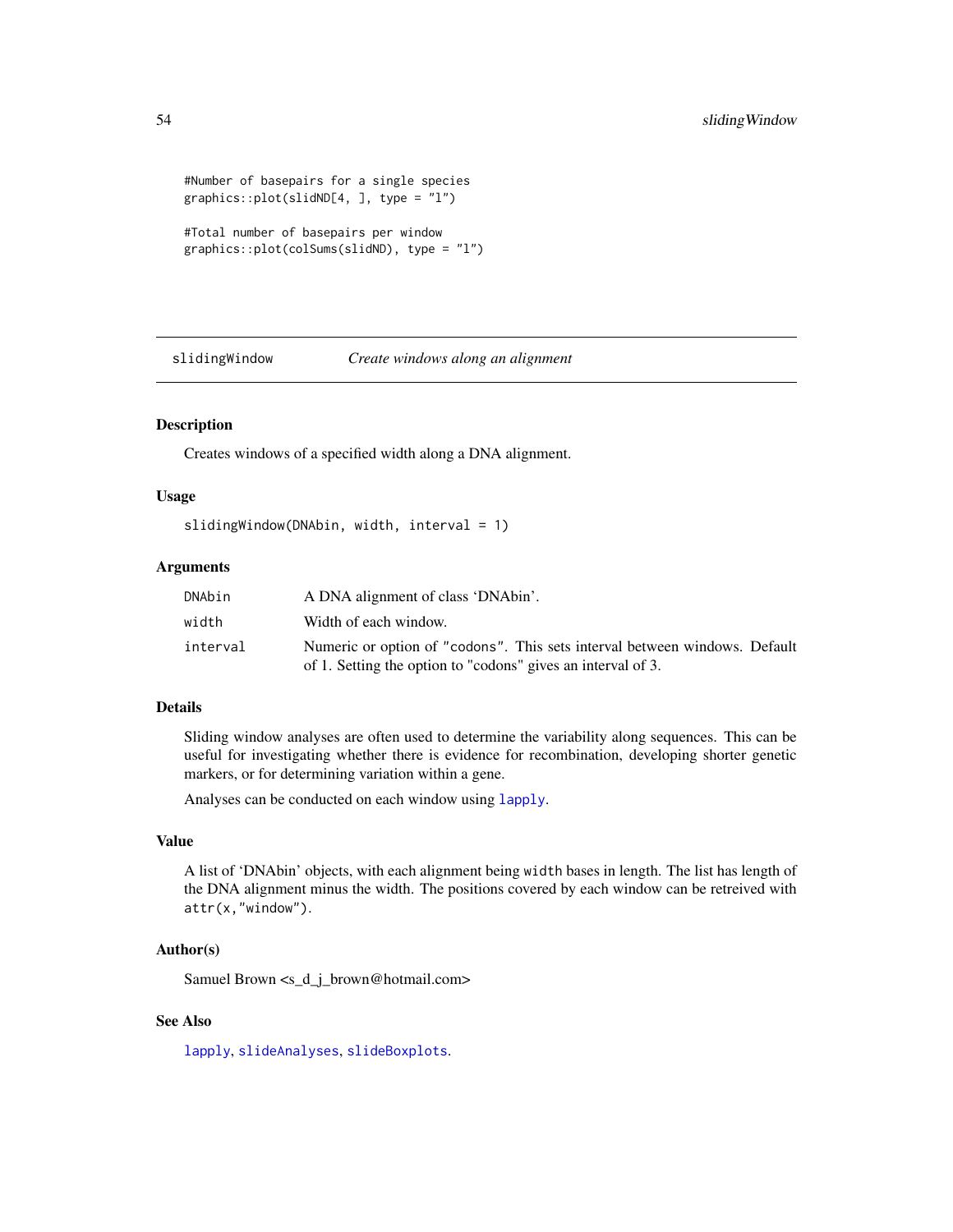#### <span id="page-54-0"></span>sppDist 55

# Examples

```
data(woodmouse)
woodmouse <- woodmouse[,1:20]
win1 <- slidingWindow(woodmouse, width = 10)
length(win1)
win2 <- slidingWindow(woodmouse, width = 10, interval = 2)
length(win2)
win3 \le slidingWindow(woodmouse, width = 10, interval = "codons")
length(win3)
win4 <- slidingWindow(woodmouse, width = 15)
length(win4)
attr(win4[[1]], "window")
attr(win4[[2]], "window")
```
<span id="page-54-1"></span>sppDist *Intra and inter-specific distances*

# Description

Separates a distance matrix into its inter- and intra-specific components.

# Usage

sppDist(distobj, sppVector)

#### Arguments

| distobi   | A distance matrix.                  |
|-----------|-------------------------------------|
| sppVector | The species vector (see sppVector). |

# Details

This function can be used to produce histograms and other charts exploring the 'barcode gap', such as in the examples below.

# Value

A list with two elements:

| inter | A numeric vector containing ALL inter-specific pairwise distances. |
|-------|--------------------------------------------------------------------|
| intra | A numeric vector containing ALL intra-specific pairwise distances. |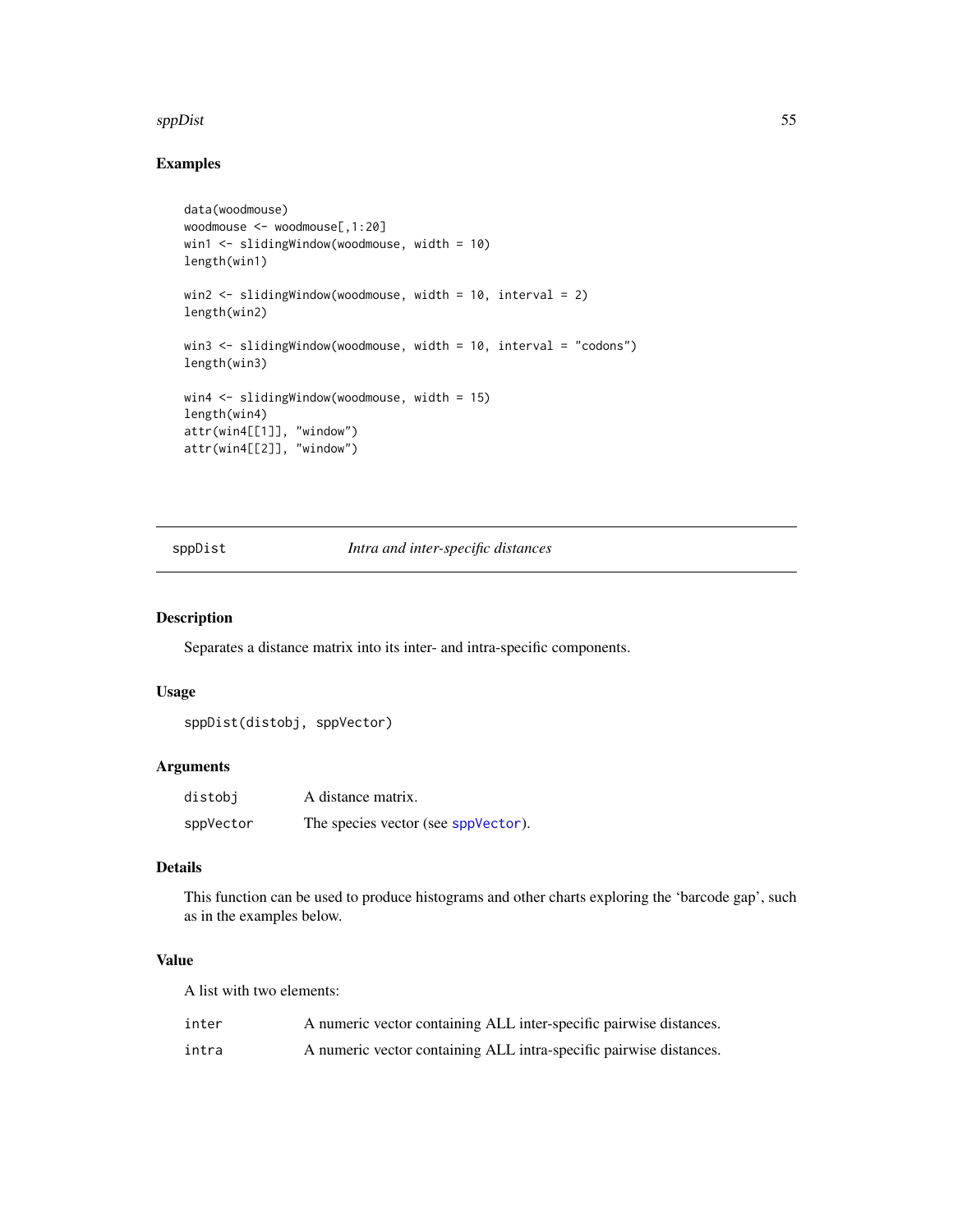# Author(s)

Samuel Brown <s\_d\_j\_brown@hotmail.com>

#### See Also

[sppDistMatrix](#page-55-1).

# Examples

```
data(dolomedes)
doloDist <- ape::dist.dna(dolomedes)
doloSpp <- substr(dimnames(dolomedes)[[1]], 1, 5)
doloSpDist <- sppDist(doloDist, doloSpp)
doloSpDist
#Histogram of the barcode gap
transGreen <- rgb(0, 1, 0, 0.5) #Make a slightly transparent colour to see some overlap
graphics::hist(doloSpDist$inter, col="grey")
graphics::hist(doloSpDist$intra, col=transGreen, add=TRUE)
#Boxplot of the same
graphics::boxplot(doloSpDist)
```
<span id="page-55-1"></span>

| sppDistMatrix | Mean intra- and inter-specific distance matrix |  |  |
|---------------|------------------------------------------------|--|--|
|               |                                                |  |  |

#### Description

Creates a matrix giving the mean distances within and between species.

#### Usage

sppDistMatrix(distobj, sppVector)

# Arguments

| distobi   | A distance matrix.                  |
|-----------|-------------------------------------|
| sppVector | The species vector (see sppVector). |

# Value

A square matrix with dimensions length(sppVector). It contains the mean intra specific distances down the diagonal, and the mean pairwise distance between the species in the triangles. The two triangles are identical.

<span id="page-55-0"></span>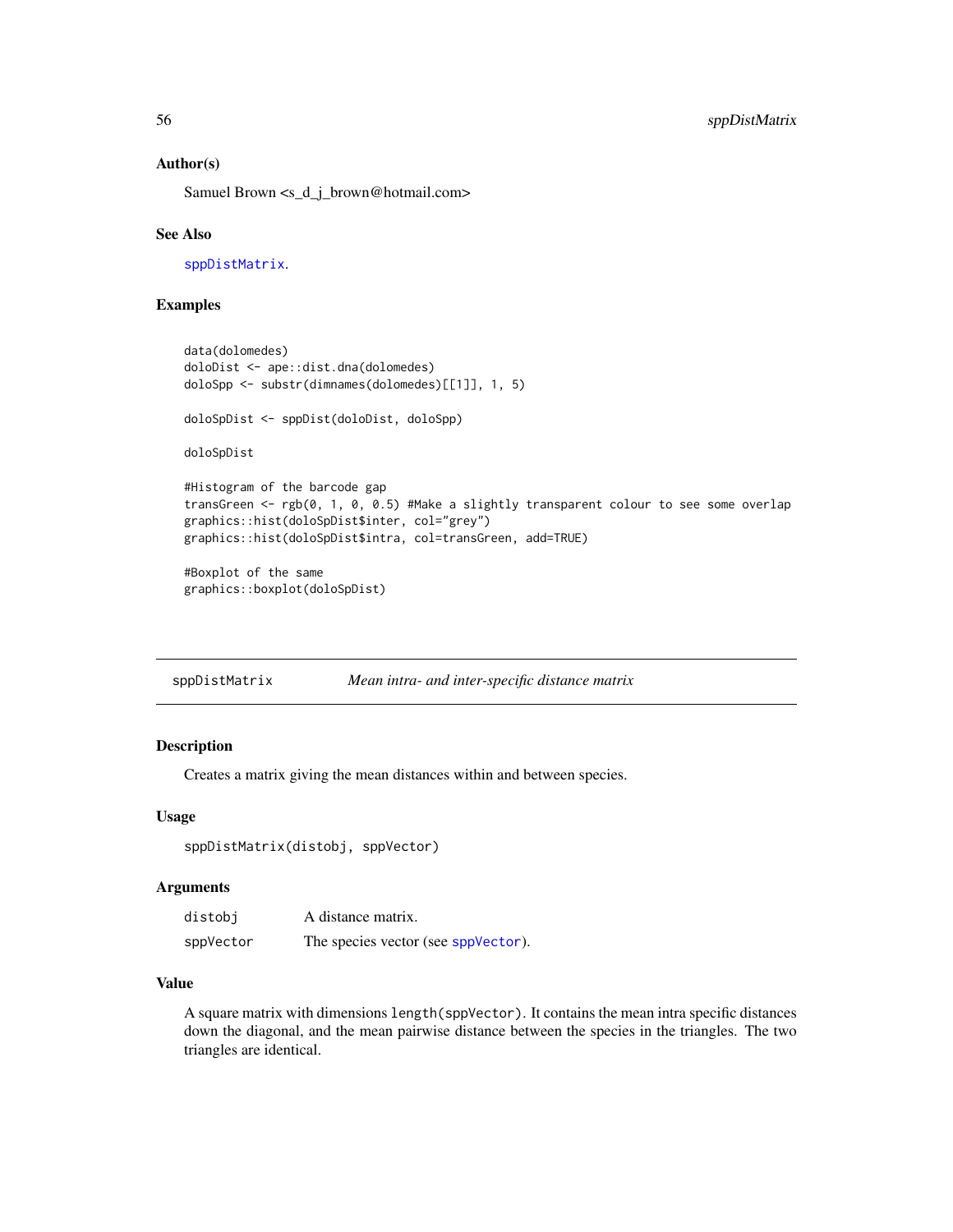#### <span id="page-56-0"></span>sppVector 57

# Author(s)

Samuel Brown <s\_d\_j\_brown@hotmail.com>

#### Examples

```
data(dolomedes)
doloDist <- ape::dist.dna(dolomedes)
doloSpp <- substr(dimnames(dolomedes)[[1]], 1, 5)
sppDistMatrix(doloDist, doloSpp)
```
<span id="page-56-1"></span>sppVector *Species Vectors*

#### **Description**

A grouping variable that gives an identity to the individuals in various analyses.

#### Details

Species vectors are the key concept behind a lot of spider's functionality. They are the method used to group data from individuals into species. It is important to note that "species" in this context can mean any cluster (real or otherwise) that is of interest. Populations, demes, subspecies and genera could be the taxa segregated by "species vectors".

The two characteristics of a species vector are UNIQUENESS between species and CONSIS-TENCY within them. R recognises differences of a single character between elements, leading to spider considering these elements to represent different species.

There is an easy way and a hard way to create species vectors. The hard way is to type out each element in the vector, making sure no typos or alignment errors are made.

The easy way is to add species designations into your data matrix from the beginning in such a way that it is easy to use R's data manipulation tools to create a species vector from the names of your data. See the examples for a few ways to do this.

#### Author(s)

Samuel Brown <s\_d\_j\_brown@hotmail.com>

#### See Also

Functions for creating species vectors: [strsplit](#page-0-0), [substr](#page-0-0), [sapply](#page-0-0).

Functions that use species vectors: [nearNeighbour](#page-21-1), [monophyly](#page-18-1), [nonConDist](#page-23-1), [nucDiag](#page-25-1), [rmSingletons](#page-40-1), [slideAnalyses](#page-48-1), [slideBoxplots](#page-50-1), [sppDist](#page-54-1), [sppDistMatrix](#page-55-1), [threshOpt](#page-63-1).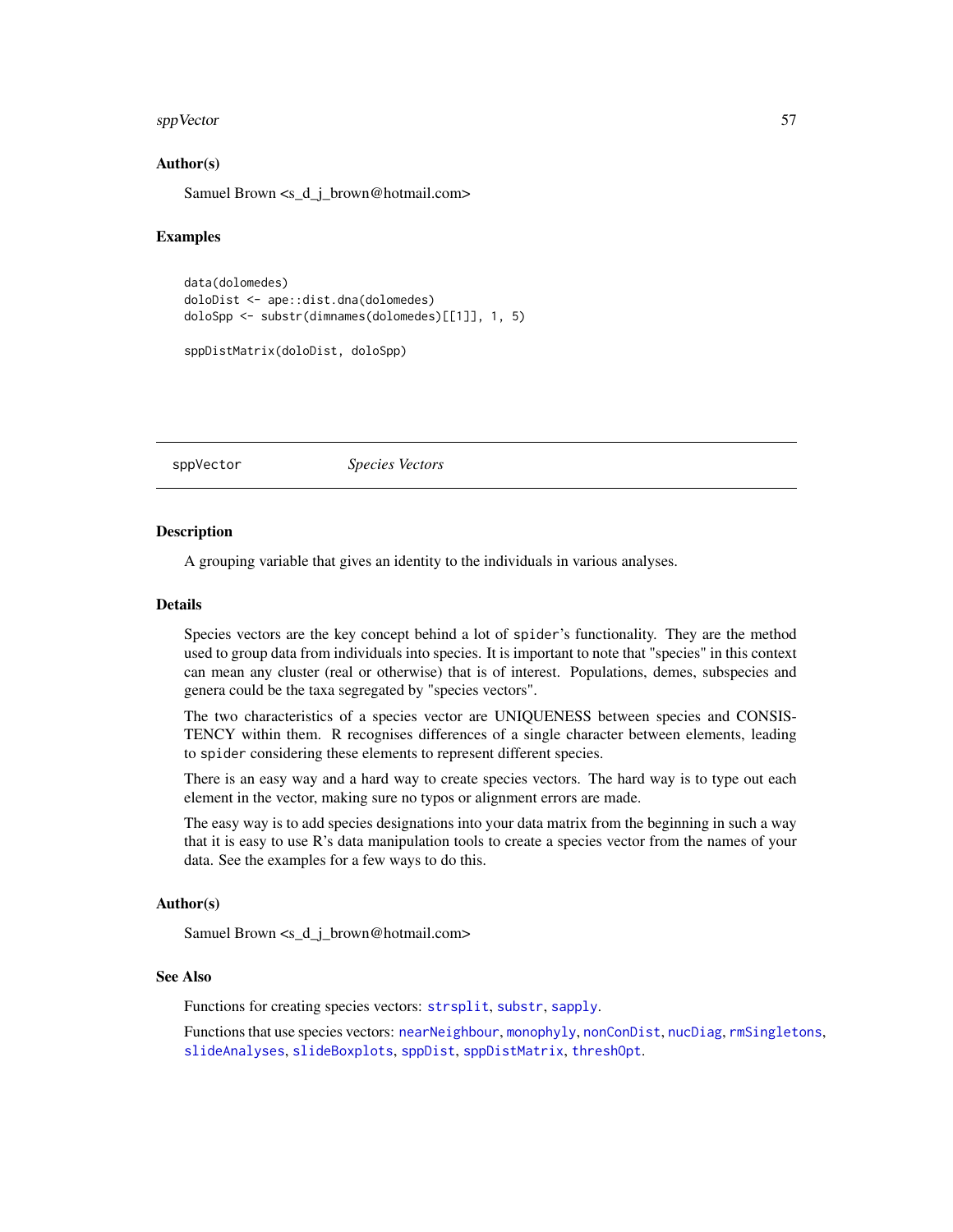# Examples

```
data(dolomedes)
#Dolomedes species vector
doloSpp <- substr(dimnames(dolomedes)[[1]], 1, 5)
data(anoteropsis)
#Anoteropsis species vector
anoSpp <- sapply(strsplit(dimnames(anoteropsis)[[1]], split="_"),
    function(x) past(x[1], x[2], sep='}'')
```
<span id="page-57-1"></span>

| stats.BOLD | Downloads DNA sequences from the Barcode of Life Database |  |  |  |  |
|------------|-----------------------------------------------------------|--|--|--|--|
|            | (BOLD)                                                    |  |  |  |  |

# Description

These functions allow DNA sequences to be downloaded from the Barcode of Life Database (BOLD).

#### Usage

```
stats.BOLD(taxon)
```
#### **Arguments**

taxon A character vector of the names of the taxa of interest.

# Details

search.BOLD retrieves BOLD process identification numbers for any given taxon using the API for BOLD version 3.0. By default, it only returns the first 500 process IDs for the given taxon. By selecting the option exhaustive = TRUE, the function can be made to search for more than  $500$ process IDs, but is much slower.

stats.BOLD retrieves the total number of records for the given taxon.

read.BOLD downloads the sequences associated with the process identification numbers using a brute force method of downloading the specimen record, then searching and splitting the HTML code to remove the relevant information. This process is likely to make the function fairly unstable if BOLD make any changes to their website.

Previous versions of read.BOLD used the eFetch web service offered by BOLD to enable batch retrieval of records, however from October 2012 BOLD deprecated eFetch without providing a replacement service.

<span id="page-57-0"></span>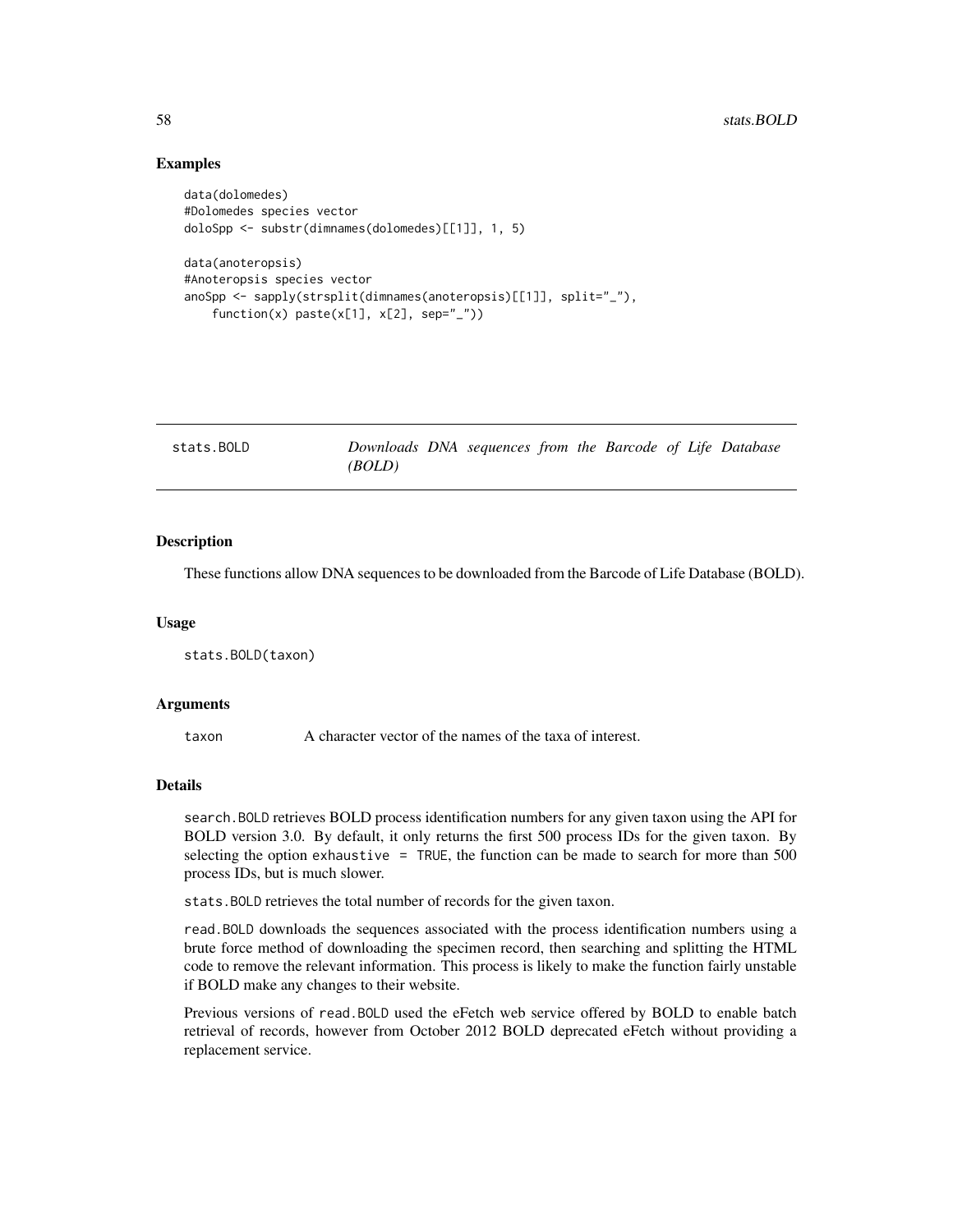#### <span id="page-58-0"></span>stats.BOLD 59

#### Value

search.BOLD returns a character vector giving the process identification numbers of the specimens found by the search.

read.BOLD returns an object of class 'DNAbin'. This object has the attributes "species", "accession\_num", and "gene".

# Warning

On 26 Oct 2011, attempts to access records using the eFetch system through a web browser resulted in an error, saying that eFetch and eSearch are offline for maintainance.

As of 7 March 2012, both functions have been modified to interface with the new BOLD architecture, and work as expected.

29 Oct 2012: It appears that BOLD has taken eFetch offline permanently, rendering read.BOLD as it currently stands useless. While we may be able to work out something, this will require a complete rewrite of the function. search.BOLD continues to work as intended.

17 Dec 2012: A new version of read.BOLD has been released that appears to work (for the time being). 15 Feb 2018: 'stats.BOLD' is deprecated. Please use the rOpenSci 'bold' package for better functionality.

# Author(s)

Samuel Brown <s d\_j\_brown@hotmail.com>

#### References

BOLD web services: <http://www.boldsystems.org/index.php/resources/api?type=webservices>. BOLD version 3.0 <http://v3.boldsystems.org/>.

# See Also

[stats.BOLD](#page-57-1), [search.BOLD](#page-45-1), [read.GB](#page-38-1). [help](#page-0-0), ~~~

#### Examples

```
## Not run:
stats.BOLD("Pisauridae")
search.BOLD(c("Danio kyathit", "Dolomedes", "Sitona discoideus"))
nn <- search.BOLD("Pisauridae")
pisaurid <- read.BOLD(nn)
ape::write.dna(pisaurid, "filename.fas", format="fasta")
## End(Not run)
```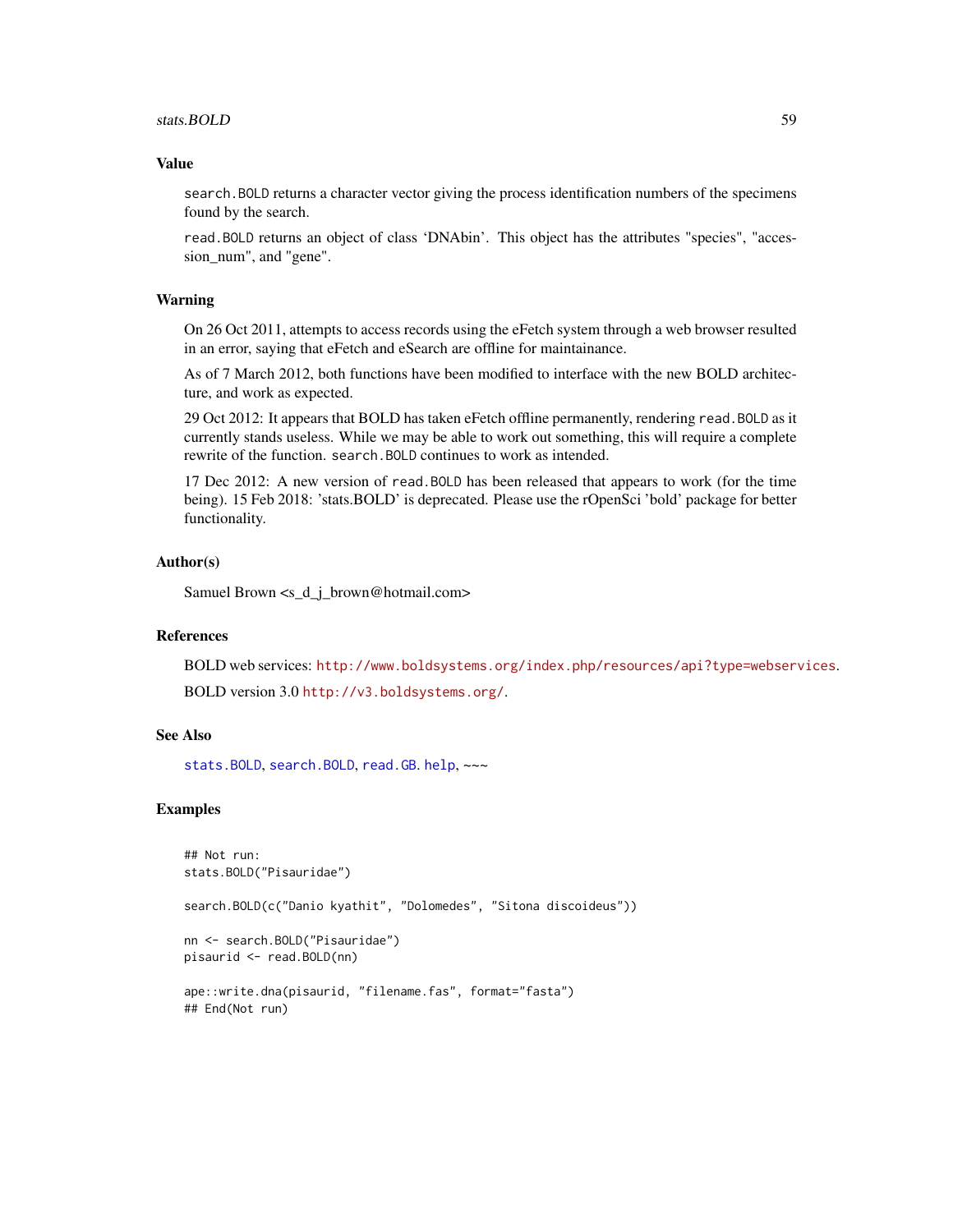<span id="page-59-0"></span>

Calculates Tajima's K index of divergence.

# Usage

tajima.K(DNAbin, prop = TRUE)

#### Arguments

| DNAbin | An object of class 'DNAbin'.                                                                        |
|--------|-----------------------------------------------------------------------------------------------------|
| prop   | Logical. Should the function report the number of substitutions per nucleotide?<br>Default of TRUE. |

# Value

A vector of length 1. If prop = FALSE, the mean number of substitutions between any two sequences is returned. If prop = TRUE (the default), this number is returned as the mean number of substitutions per nucleotide (i.e. the above divided by the length of the sequences).

# Author(s)

Samuel Brown <s\_d\_j\_brown@hotmail.com>

#### References

Tajima, F. (1983). Evolutionary relationship of DNA sequences in finite populations. \_Genetics\_ \*105\*, 437-460.

# See Also

[dist.dna](#page-0-0).

# Examples

```
data(anoteropsis)
tajima.K(anoteropsis)
tajima.K(anoteropsis, prop = FALSE)
```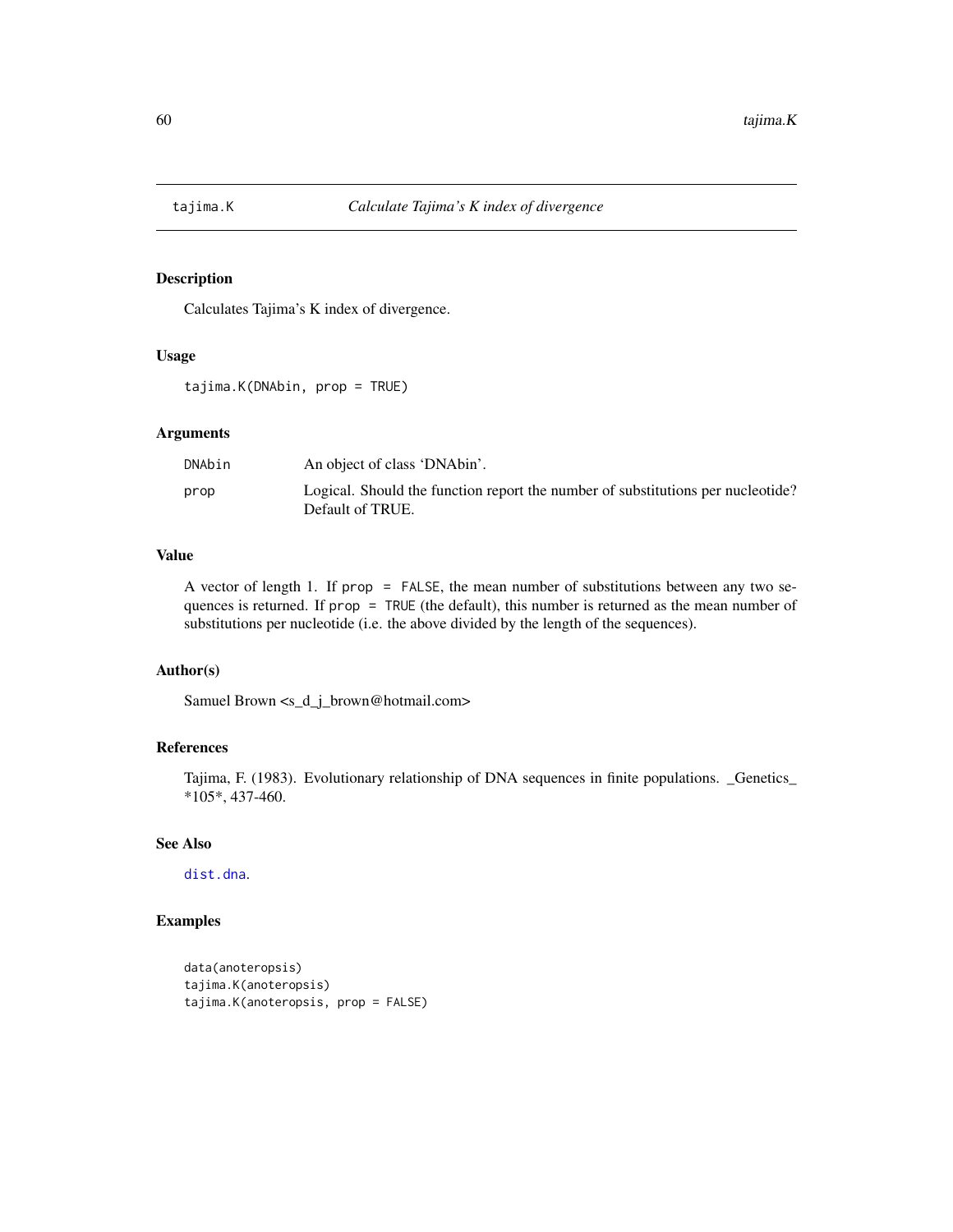<span id="page-60-0"></span>

Identifies clusters, excluding individuals greater than the threshold from any member.

# Usage

```
tclust(distobj, threshold = 0.01)
```
# Arguments

| distobj   | A distance object (usually from dist. dna).             |
|-----------|---------------------------------------------------------|
| threshold | Distance cutoff for clustering. Default of $0.01$ (1%). |

#### Details

If two individuals are more distant than threshold from each other, but both within threshold of a third, all three are contained in a single cluster.

# Value

A list with each element giving the index of the individuals contained in each cluster.

# Author(s)

Samuel Brown <s\_d\_j\_brown@hotmail.com>

# See Also

[dist.dna](#page-0-0), [localMinima](#page-14-1). See Also as [help](#page-0-0), ~~~

# Examples

```
data(anoteropsis)
anoSpp <- sapply(strsplit(dimnames(anoteropsis)[[1]], split="_"),
function(x) paste(x[1], x[2], sep="_"))
anoDist <- ape::dist.dna(anoteropsis)
```
tclust(anoDist)

#Names of individuals anoClust <- tclust(anoDist) lapply(anoClust, function(x) anoSpp[x])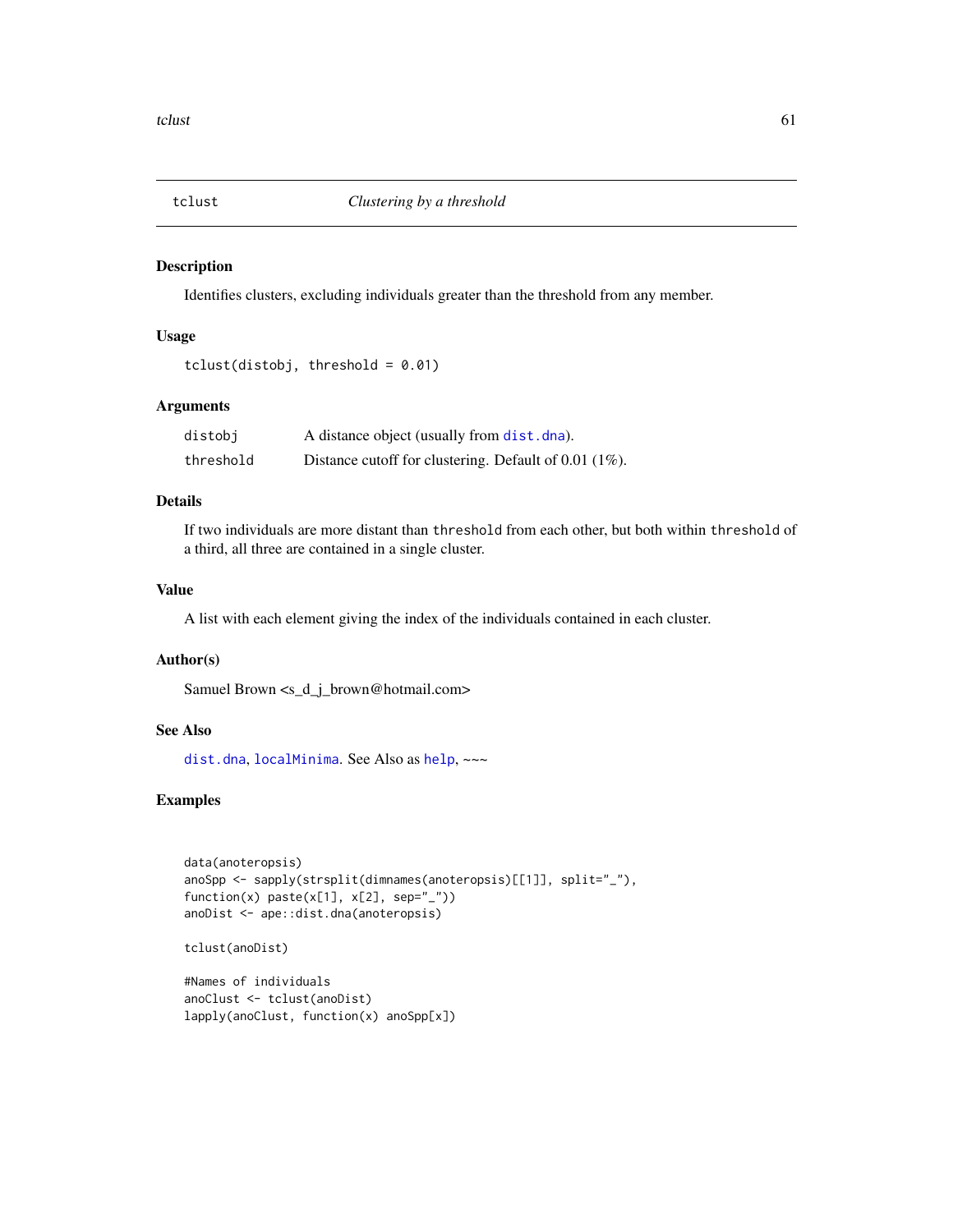<span id="page-61-1"></span><span id="page-61-0"></span>

Tests of barcoding efficacy using distance-based methods.

#### Usage

```
threshold = 0.01, names = FALSE)
```
#### **Arguments**

| distobi   | A distance object (usually from dist. dna).                                |
|-----------|----------------------------------------------------------------------------|
| sppVector | Vector of species names. See sppVector.                                    |
| threshold | Distance cutoff for identifications. Default of $0.01$ (1%).               |
| names     | Logical. Should the names of the nearest match be shown? Default of FALSE. |

#### Details

These functions test barcoding efficacy. All sequences must be identified prior to testing. Each sequence is considered an unknown while the remaining sequences in the dataset constitute the DNA barcoding database that is used for identification. If the identification from the test is the same as the pre-considered identification, a correct result is returned.

bestCloseMatch conducts the "best close match" analysis of Meier et al. (2006), considering the closest individual unless it is further than the given threshold, which results in no identification. More than one species tied for closest match results in an assignment of "ambiguous". When the threshold is large, this analysis will return essentially the same result as nearNeighbour. If names = TRUE, a list is returned containing the names of all species represented by specimens within the threshold.

nearNeighbour finds the closest individual and returns if their names are the same (TRUE) or different (FALSE). If names = TRUE, the name of the closest individual is returned. Ties are decided by majority rule.

threshID conducts a threshold-based analysis, similar to that conducted by the "Identify Specimen" tool provided by the Barcode of Life Database ([http://www.boldsystems.org/index.php/IDS\\_](http://www.boldsystems.org/index.php/IDS_OpenIdEngine) [OpenIdEngine](http://www.boldsystems.org/index.php/IDS_OpenIdEngine)). It is more inclusive than bestCloseMatch, considering ALL sequences within the given threshold. If names = TRUE, a list is returned containing the names of all species represented by specimens within the threshold.

These functions are not recommended as identification tools, though they can be used as such when names = TRUE.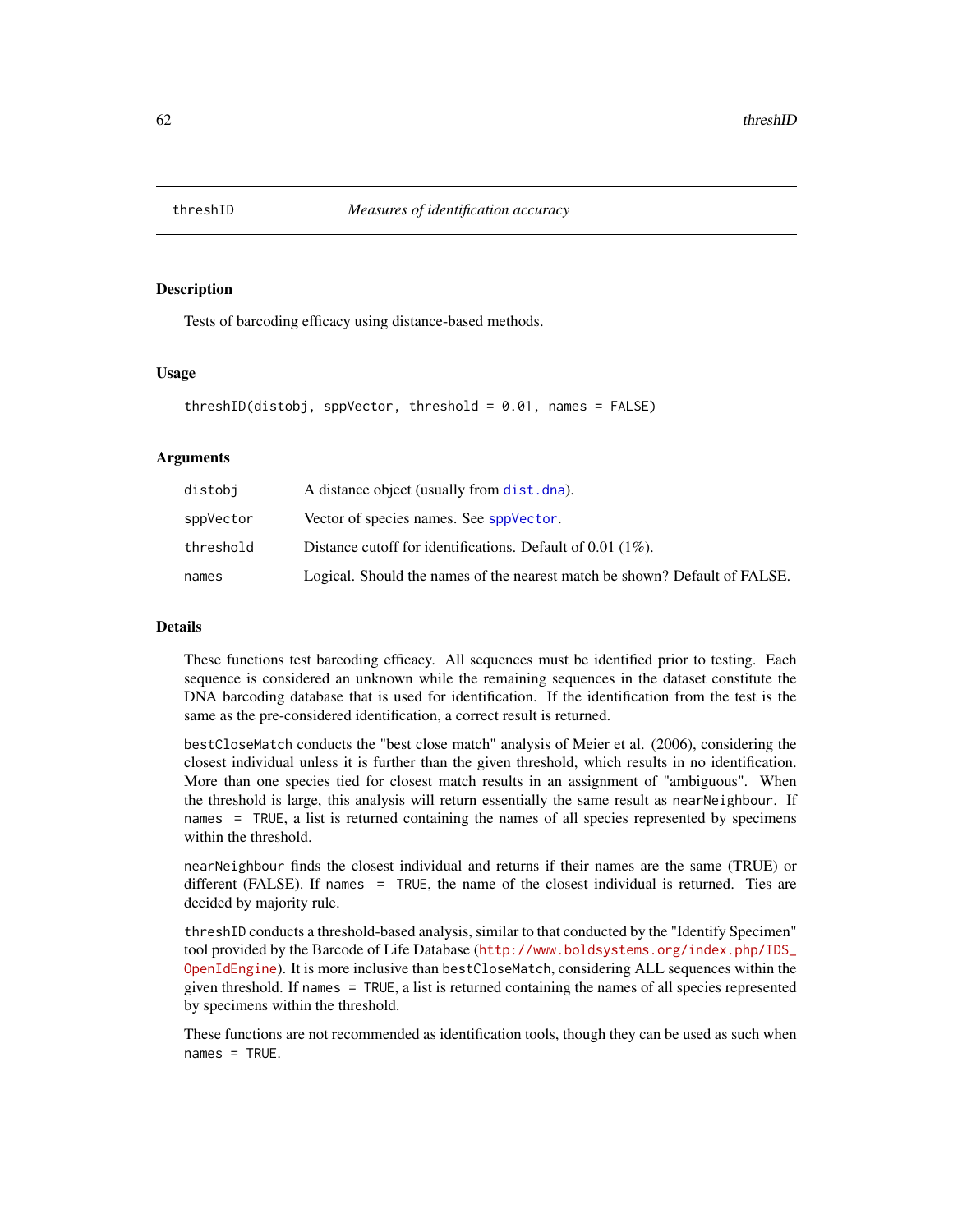#### <span id="page-62-0"></span>threshID 63

#### Value

bestCloseMatch and threshID return a character vector giving the identification status of each individual.

| "correct"   | The name of the closest match is the same                                                                    |
|-------------|--------------------------------------------------------------------------------------------------------------|
| "incorrect" | The name of the closest match is different                                                                   |
| "ambiguous" | More than one species is the closest match (best CloseMatch), or is within the<br>given threshold (threshID) |
| "no id"     | No species are within the threshold distance                                                                 |
|             |                                                                                                              |

nearNeighbour returns a logical vector or (if names = TRUE) the name for the nearest individual.

# Author(s)

Samuel Brown <s\_d\_j\_brown@hotmail.com>

# References

Meier, R., Shiyang, K., Vaidya, G., & Ng, P. (2006). DNA barcoding and taxonomy in Diptera: a tale of high intraspecific variability and low identification success. \_Systematic Biology\_  $*55*$  (5) 715-728.

# See Also

[nearNeighbour](#page-21-1), [threshID](#page-61-1), [dist.dna](#page-0-0), [sppVector](#page-56-1) Also as [help](#page-0-0), ~~~

# Examples

```
data(anoteropsis)
anoDist <- ape::dist.dna(anoteropsis)
anoSpp \leq sapply(strsplit(dimnames(anoteropsis)[[1]], split = "_"),
    function(x) paste(x[1], x[2], sep = "_"))
bestCloseMatch(anoDist, anoSpp)
bestCloseMatch(anoDist, anoSpp, threshold = 0.005)
nearNeighbour(anoDist, anoSpp)
nearNeighbour(anoDist, anoSpp, names = TRUE)
threshID(anoDist, anoSpp)
threshID(anoDist, anoSpp, threshold = 0.003)
data(dolomedes)
doloDist <- ape::dist.dna(dolomedes)
doloSpp <- substr(dimnames(dolomedes)[[1]], 1, 5)
bestCloseMatch(doloDist, doloSpp)
bestCloseMatch(doloDist, doloSpp, threshold = 0.005)
```

```
nearNeighbour(doloDist, doloSpp)
nearNeighbour(doloDist, doloSpp, names=TRUE)
threshID(doloDist, doloSpp)
```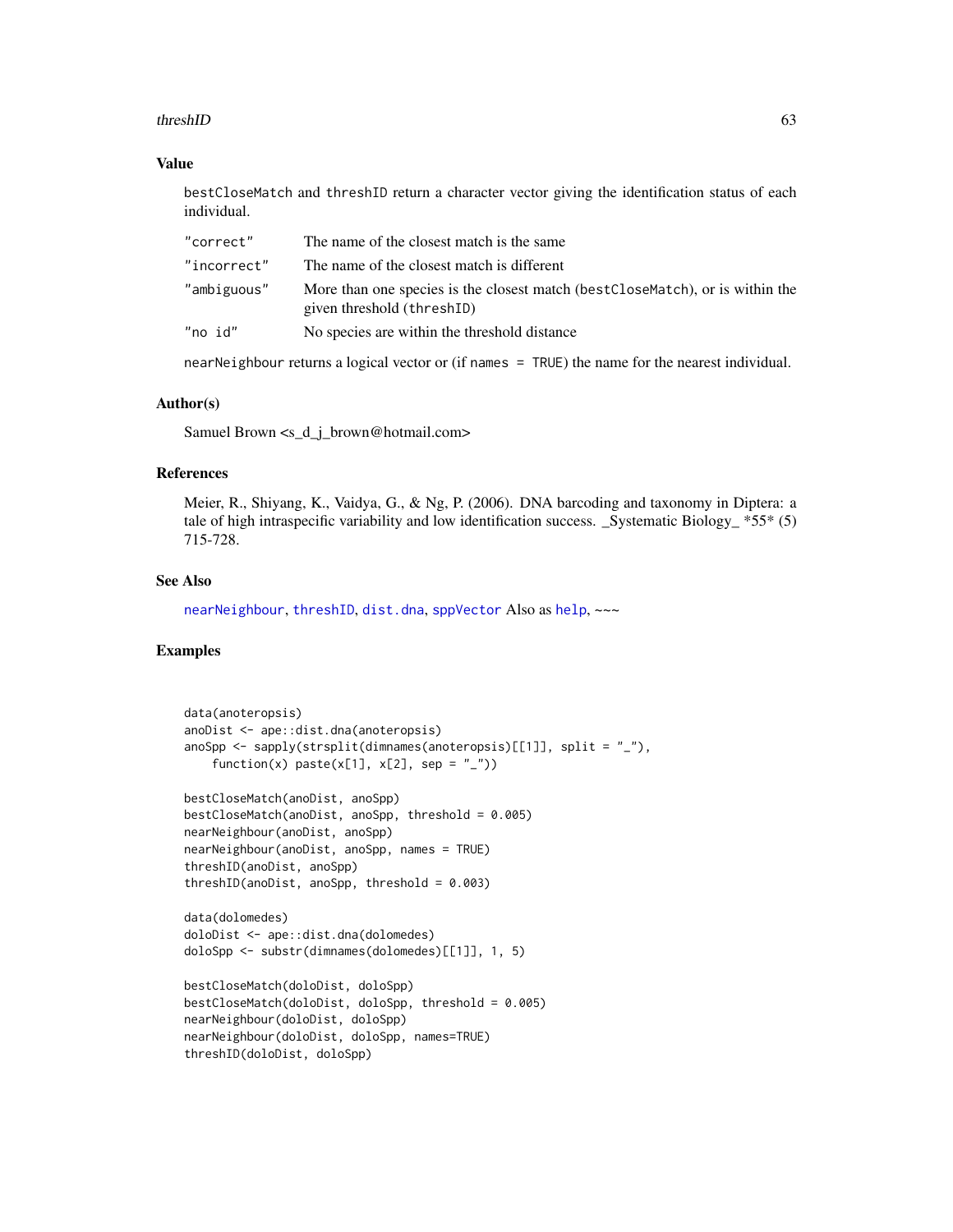<span id="page-63-0"></span>threshID(doloDist, doloSpp, threshold = 0.003)

<span id="page-63-1"></span>threshOpt *Threshold optimisation*

#### Description

Determines the positive, negative, false positive and false negative rates of identification accuracy for a given threshold.

# Usage

threshOpt(distobj, sppVector, threshold =  $0.01$ )

# Arguments

| distobi   | Distance matrix.                                                                           |
|-----------|--------------------------------------------------------------------------------------------|
| sppVector | Species vector (see sppVector).                                                            |
| threshold | Threshold distance for delimiting intra- and inter-specific variation. Default of<br>0.01. |

# Details

When run over a range of thresholds, this function allows the optimisation of threshold values based on minimising the identification error rates. See the example below for more details.

#### Value

A table giving the threshold and number of negative and positive identifications, number of false negative and false positive identifications, and the cumulative error.

#### Author(s)

Rupert Collins <rupertcollins@gmail.com>

# References

Meyer, C. P., and Paulay, G. (2005). DNA barcoding: error rates based on comprehensive sampling. \_PLoS Biology\_ \*3\* (12), 2229-2238.

# See Also

[localMinima](#page-14-1).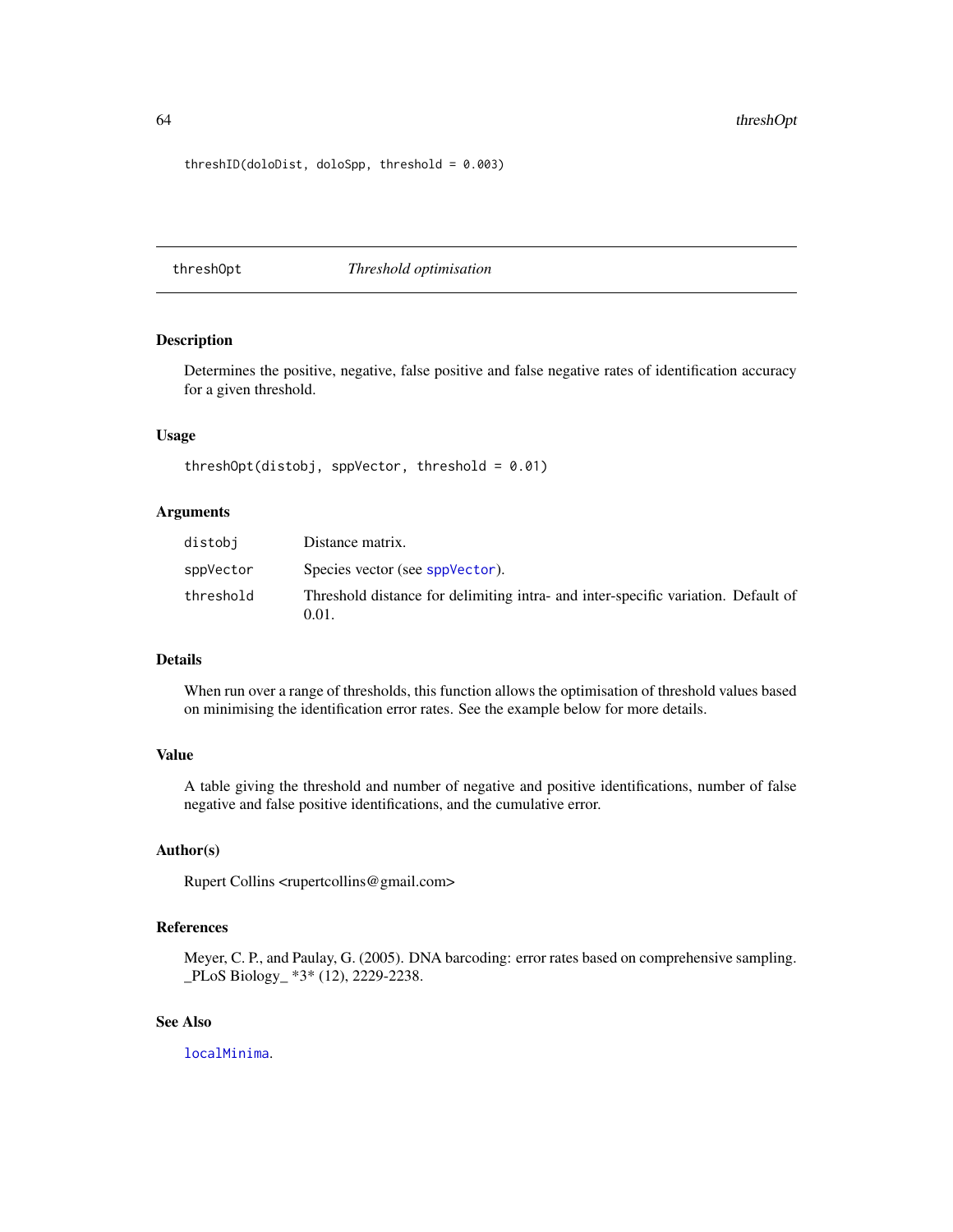#### <span id="page-64-0"></span>tiporder 65

# Examples

```
data(anoteropsis)
anoDist <- ape::dist.dna(anoteropsis)
anoSpp <- sapply(strsplit(dimnames(anoteropsis)[[1]], split="_"),
    function(x) past(x[1], x[2], sep='}'')threshOpt(anoDist, anoSpp)
data(dolomedes)
doloDist <- ape::dist.dna(dolomedes)
doloSpp <- substr(dimnames(dolomedes)[[1]], 1, 5)
threshOpt(doloDist, doloSpp)
#Conduct the analysis over a range of values to determine the optimum threshold
threshVal \leq seq(0.001,0.02, by = 0.001)
opt \le - lapply(threshVal, function(x) threshOpt(doloDist, doloSpp, thresh = x))
optMat <- do.call(rbind, opt)
graphics::barplot(t(optMat)[4:5,], names.arg=optMat[,1], xlab="Threshold values",
    ylab="Cumulative error")
graphics::legend(x = 2.5, y = 29, legend = c("False positives", "False negatives"),
    fill = c("grey75", "grey25")
```
tiporder *Orders tip labels by their position on the tree.*

#### Description

Provides an ordered vector of tip labels, corresponding to their position on the tree.

# Usage

```
tiporder(phy, labels = TRUE)
```
#### Arguments

| phy    | A tree of class 'phylo'.                                                                |
|--------|-----------------------------------------------------------------------------------------|
| labels | Logical. Should labels be printed? If FALSE, the indices are given. Default of<br>TRUE. |

# Value

A character or numeric vector giving the names of the tip in the order of their position on the tree. The order is that from top to bottom when the tree is plotted with direction = "rightwards".

#### Author(s)

Samuel Brown <s\_d\_j\_brown@hotmail.com>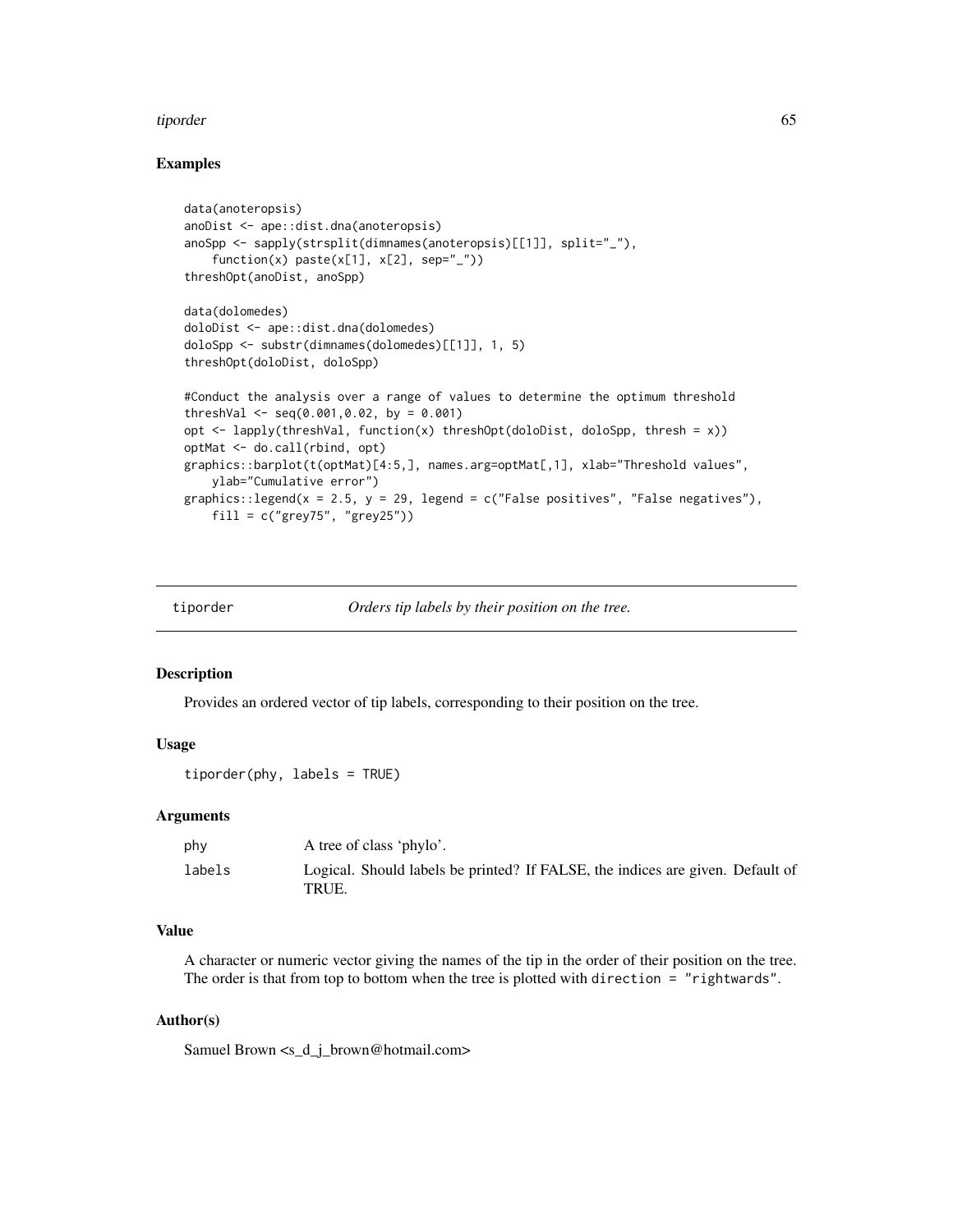#### Examples

```
data(anoteropsis)
anoTree <- ape::nj(ape::dist.dna(anoteropsis))
tiporder(anoTree)
tiporder(anoTree, labels = FALSE)
```
data(woodmouse) woodTree <- ape::nj(ape::dist.dna(woodmouse)) tiporder(woodTree) tiporder(ape::ladderize(woodTree))

titv *Number of pairwise transitions and transversions in an alignment.*

#### Description

Calculates the number of pairwise transitions and transversions between sequences.

# Usage

titv(DNAbin)

# Arguments

DNAbin A DNA alignment of class 'DNAbin'.

# Value

A square matrix with dimensions of length(dat). The upper triangle contains the number of transversions. The lower triangle contains the number of transitions.

# Author(s)

Samuel Brown <s\_d\_j\_brown@hotmail.com>

# Examples

```
data(dolomedes)
```

```
subs <- titv(dolomedes)
#Transversions
subs[upper.tri(subs)]
tv \leftarrow t(subs)tv <- tv[lower.tri(tv)]
```
<span id="page-65-0"></span> $\frac{1}{2}$  titude to the contract of the contract of the contract of the contract of the contract of the contract of the contract of the contract of the contract of the contract of the contract of the contract of the contr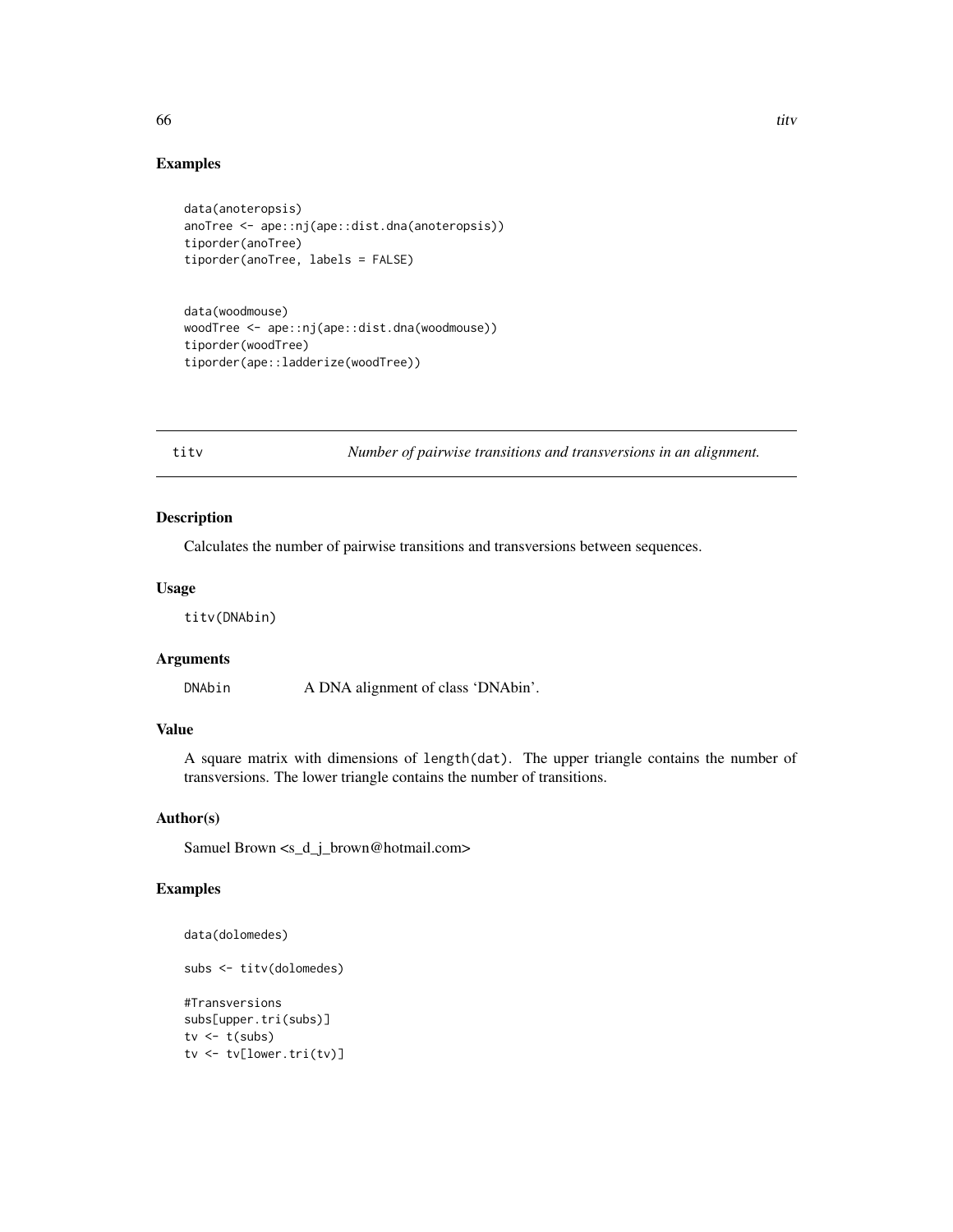#### <span id="page-66-0"></span>tree.comp 67

#Transitions

```
ti <- subs[lower.tri(subs)]
#Saturation plot
doloDist <- ape::dist.dna(dolomedes)
graphics::plot(doloDist, ti, type="p", pch=19, col="blue",
   main="Saturation plot of number of transitions and transversions\n
    against K2P distance. Red: transversions. Blue: transitions")
graphics::points(doloDist, tv, pch=19, col="red")
```
tree.comp *Tree comparisons*

#### Description

Compares the clades between two trees.

#### Usage

```
tree.comp(phy1, phy2, method = "prop")
```
# Arguments

| phy1, phy2 | Trees of class 'phylo' to compare.                                                                                                                                   |
|------------|----------------------------------------------------------------------------------------------------------------------------------------------------------------------|
| method     | One of the following options:                                                                                                                                        |
|            | • "prop"—returns the proportion of clades that are the same between the two<br>trees                                                                                 |
|            | • "shallow"—returns the proportion of shallow clades (clades where node, depth<br>< median node depth) that are the same between the two trees default of<br>"prop". |
|            | • "PH85"—returns the topological distance of Penny and Hendy (1985).                                                                                                 |

#### Details

This function is a modification of the [dist.topo](#page-0-0) function in ape to give similarity between the two trees as a proportion, and to account for the unreliable resolution of deeper nodes that affect some methods of tree construction (such as NJ).

It is important that the tip labels of the two trees are the same. If the tip labels are different between the two trees, the method will not recognise any similarity between them.

This function does not take into account differences in branch length. The "score" method in [dist.topo](#page-0-0) does this if desired.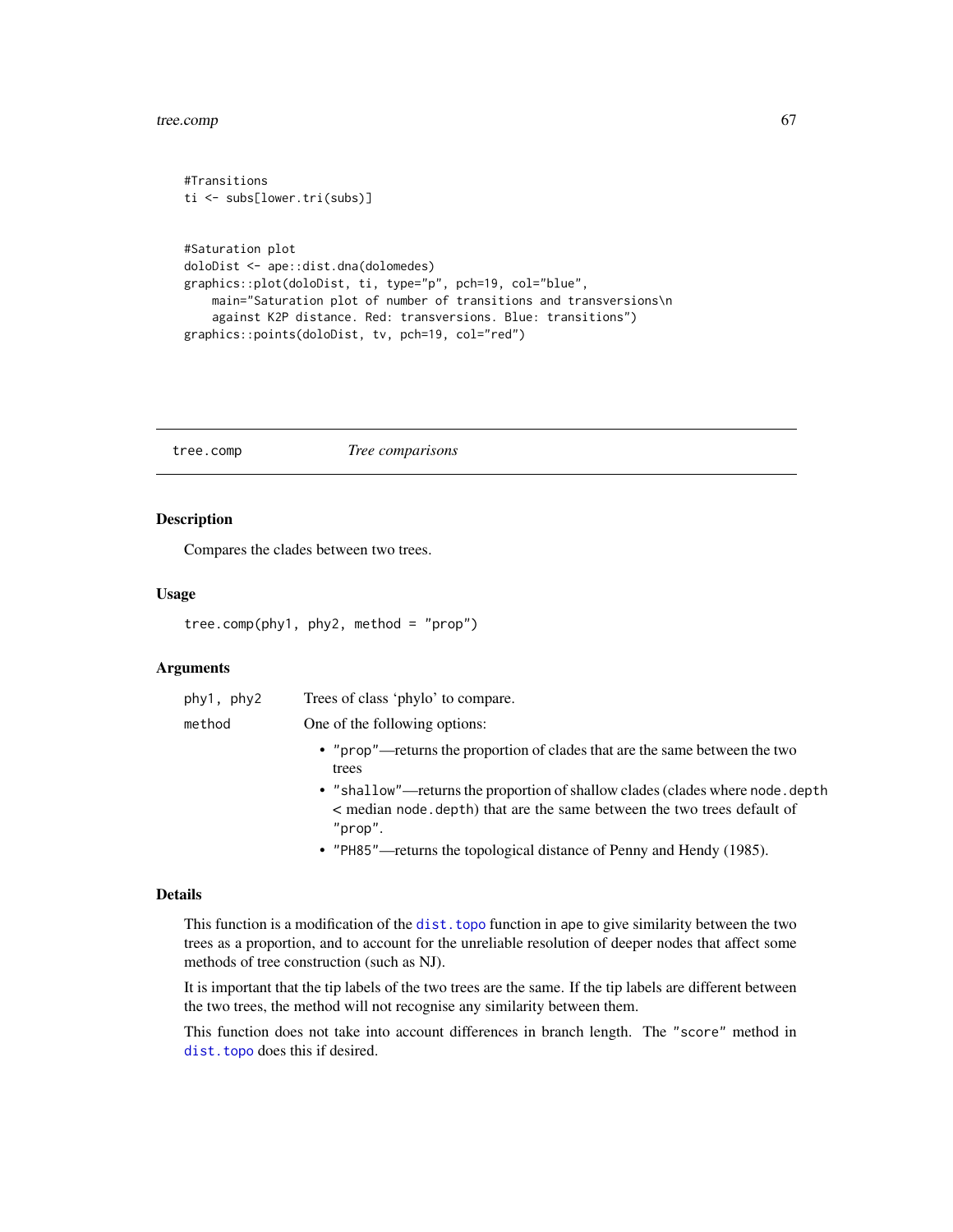Numeric vector of length 1.

If method = "prop", the number returned is the proportion of nodes in the first tree for which there is a node in the second that contains the same tips. Higher number represents greater similarity. If it is 1, the trees are identical. If 0, the trees have no similarity whatsoever.

When method = "shallow", only those nodes tipwards of the median node depth are taken into account. This will not be useful for small trees, but may be helpful with larger datasets.

"PH85" is the Penny and Hendy (1985) distance. This measure is the default of [dist.topo](#page-0-0). In this measure, the smaller the number, the closer the trees are. If the trees are identical, this results in 0.

# Author(s)

Samuel Brown <s\_d\_j\_brown@hotmail.com>

# References

Penny, D. and Hendy, M. D. (1985) The use of tree comparison metrics. \_Systematic Zoology\_ \*34\* 75-82.

# See Also

[node.depth](#page-0-0), [dist.topo](#page-0-0).

#### Examples

```
set.seed(15)
tr <- ape::rtree(15)
set.seed(22)
tr2 <- ape::rtree(15)
tree.comp(tr, tr2)
tree.comp(tr, tr2, method="PH85")
tree.comp(tr, tr2, method="shallow")
```
woodmouse *Cytochrome b Gene Sequences of Woodmice*

# Description

This is a set of 15 sequences of the mitochondrial gene cytochrome *b* of the woodmouse (*Apodemus sylvaticus*) which is a subset of the data analysed by Michaux et al. (2003). The full data set is available through GenBank (accession numbers AJ511877 to AJ511987). Dataset from the ape package.

# Format

A DNAbin object containing 8 sequences with a length of 18 base pairs stored as a matrix.

<span id="page-67-0"></span>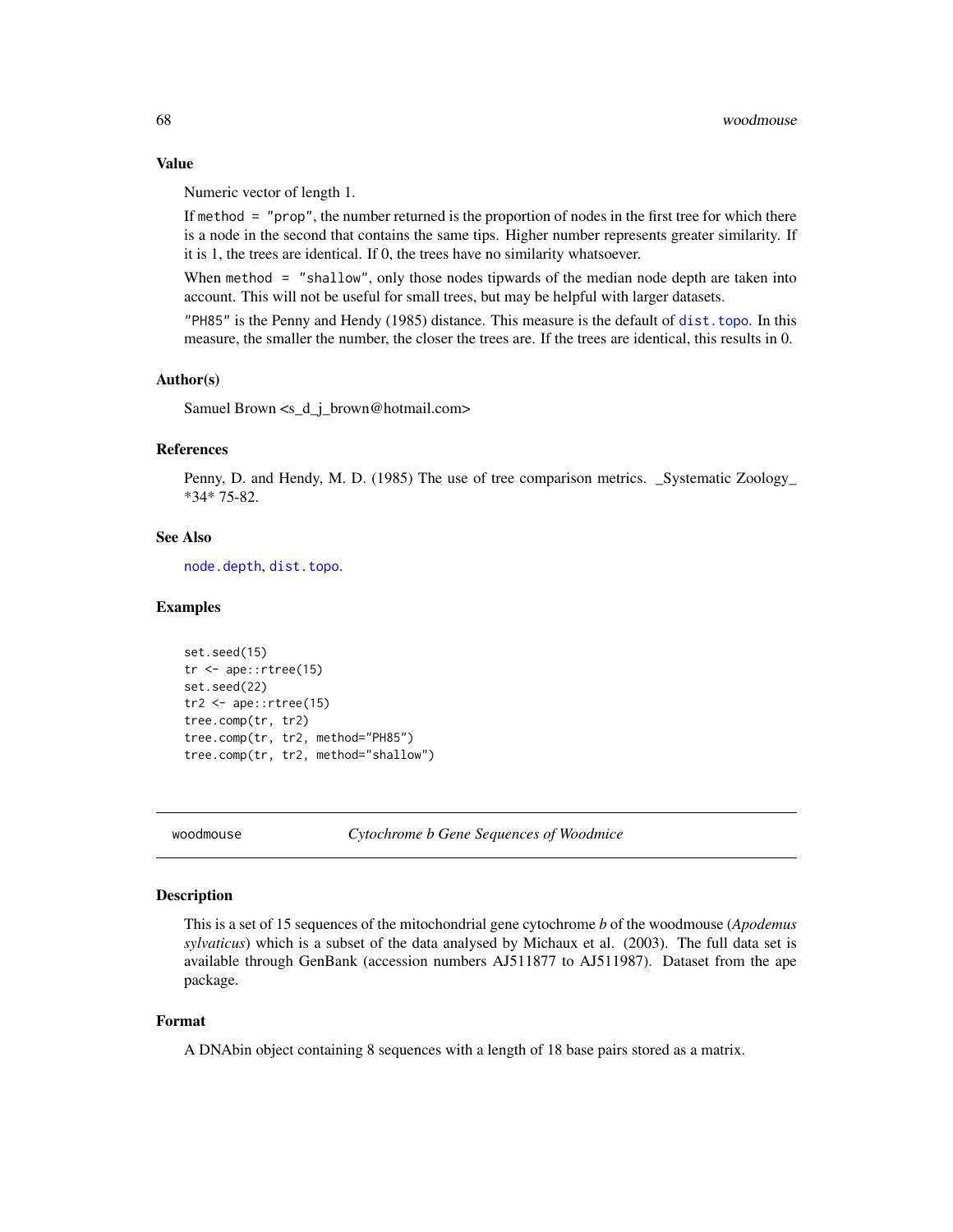woodmouse 69

# Source

Michaux, J. R., Magnanou, E., Paradis, E., Nieberding, C. and Libois, R. (2003) Mitochondrial phylogeography of the Woodmouse (*Apodemus sylvaticus*) in the Western Palearctic region. \_Molecular Ecology\_ \*12\*, 685-697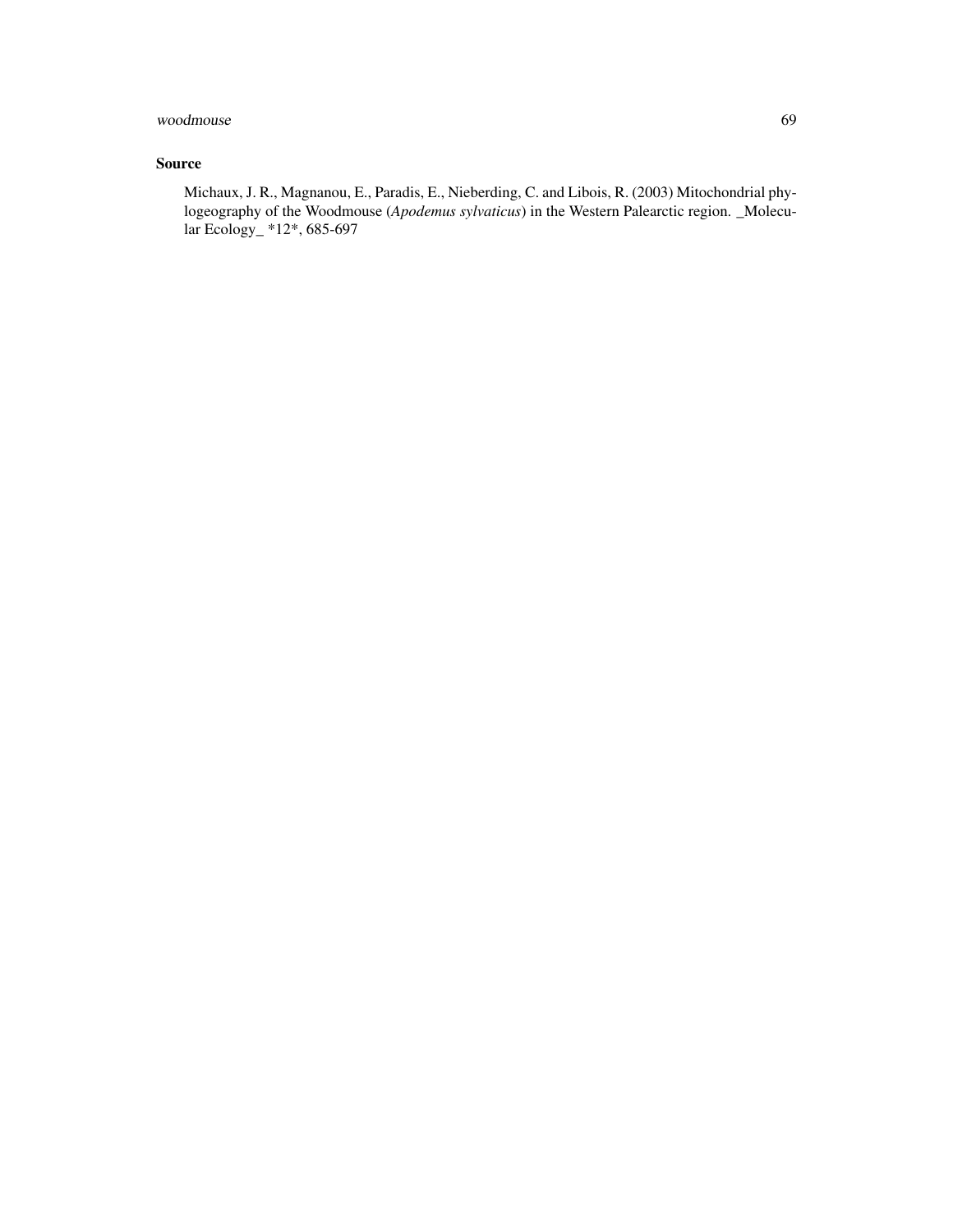# <span id="page-69-0"></span>Index

∗Topic Barcoding bestCloseMatch , [4](#page-3-0) chaoHaplo, [8](#page-7-0) dataStat , [10](#page-9-0) localMinima , [15](#page-14-0) maxInDist , [16](#page-15-0) minInDist , [17](#page-16-0) nearNeighbour , [22](#page-21-0) nonConDist , [24](#page-23-0) ordinDNA , [27](#page-26-0) read.BOLD , [38](#page-37-0) search. BOLD, [46](#page-45-0) seeBarcode , [47](#page-46-0) seqStat , [48](#page-47-0) sppDist , [55](#page-54-0) sppDistMatrix , [56](#page-55-0) stats.BOLD, [58](#page-57-0) tclust , [61](#page-60-0) threshID , [62](#page-61-0) threshOpt , [64](#page-63-0) ∗Topic Datasets anoteropsis , [4](#page-3-0) dolomedes , [11](#page-10-0) read.BOLD , [38](#page-37-0) read.GB , [39](#page-38-0) salticidae , [45](#page-44-0) sarkar , [45](#page-44-0) search. BOLD, [46](#page-45-0) stats.BOLD, [58](#page-57-0) woodmouse , [68](#page-67-0) ∗Topic Data blockAlignment, [6](#page-5-0) ∗Topic Morphology paa , [29](#page-28-0) ∗Topic Protocol blockAlignment, [6](#page-5-0) ∗Topic Quality blockAlignment, [6](#page-5-0) ∗Topic Sampling

haploAccum , [11](#page-10-0) plot.haploAccum , [30](#page-29-0) rosenberg , [43](#page-42-0) ∗Topic Sliding plot.slidWin , [33](#page-32-0) rankSlidWin , [35](#page-34-0) slideAnalyses , [49](#page-48-0) slideBoxplots , [51](#page-50-0) slideNucDiag , [53](#page-52-0) slidingWindow , [54](#page-53-0) ∗Topic Utilities checkDNA , [9](#page-8-0) dataStat , [10](#page-9-0) heatmapSpp , [13](#page-12-0) is.ambig , [14](#page-13-0) polyBalance , [34](#page-33-0) rmSingletons , [41](#page-40-0) seeBarcode , [47](#page-46-0) seqStat , [48](#page-47-0) sppVector , [57](#page-56-0) tajima.K, [60](#page-59-0) tiporder , [65](#page-64-0) titv , [66](#page-65-0) tree.comp , [67](#page-66-0) ∗Topic Visualisation cgraph , [7](#page-6-0) plot.ordinDNA, [31](#page-30-0) ∗Topic package spider-package , [3](#page-2-0) ∗Topic window plot.slidWin , [33](#page-32-0) rankSlidWin , [35](#page-34-0) slideAnalyses , [49](#page-48-0) slideBoxplots , [51](#page-50-0) slideNucDiag, [53](#page-52-0) slidingWindow, [54](#page-53-0) anoteropsis , [4](#page-3-0) balance , *[35](#page-34-0)*